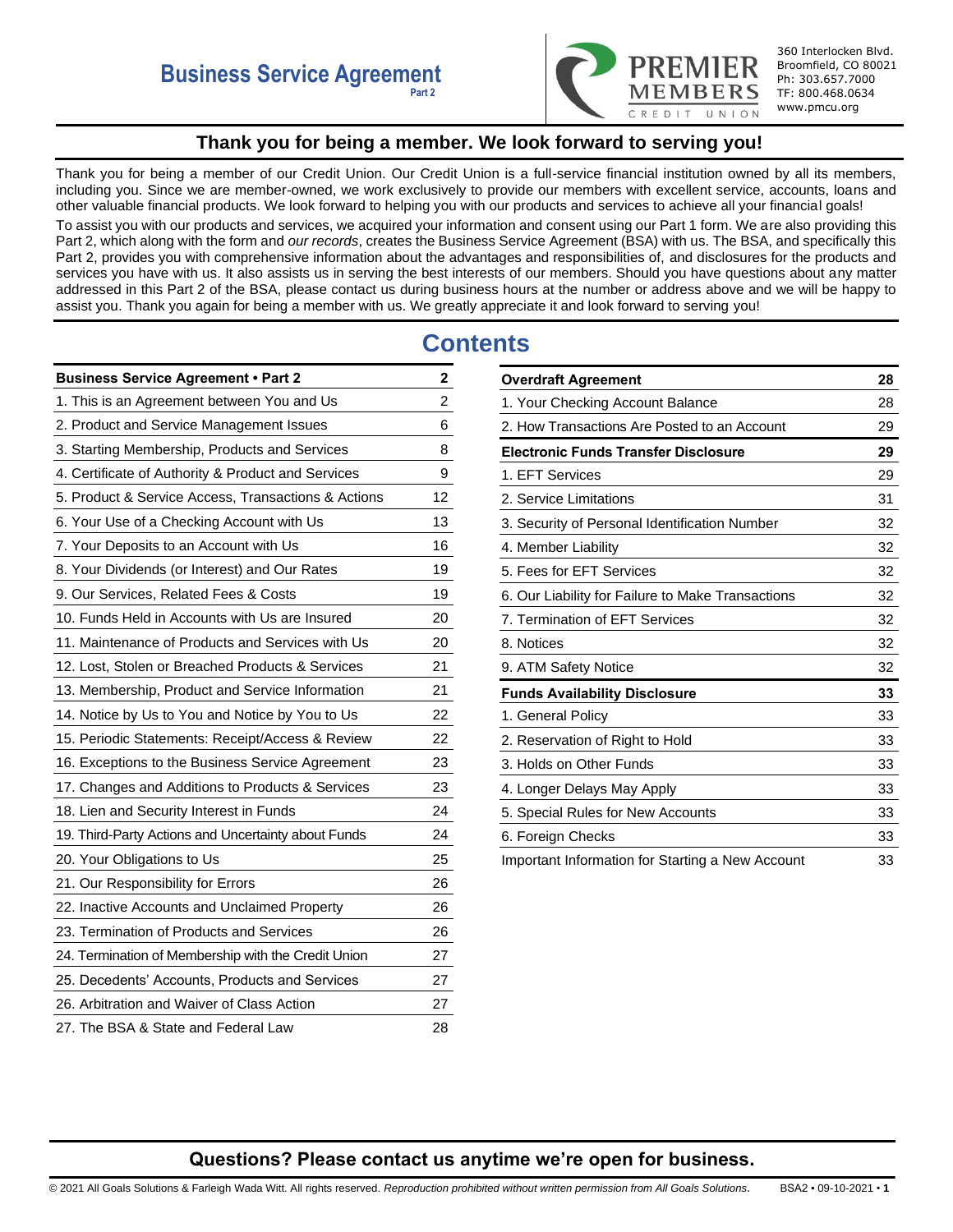# **Business Service Agreement • Part 2**

## <span id="page-1-1"></span><span id="page-1-0"></span>**1. This is an Agreement between You and Us**

**a. The Purpose of this Part 2 of the Business Service Agreement**  This Business Service Agreement (BSA) Part 2 provides you with comprehensive information about the privileges and responsibilities of the products and services you have with us. It also assists us in serving the best interests of the members of our Credit Union. Please read and keep a copy of this BSA Part 2 *document*, and all contracts you have with us, for future reference.

## **b. Agreement to Membership, Products and Services**

When you join our Credit Union and start accounts, loans, products and services with us, you may sign a Part 1 service form, and will be provided or be able to access this Part 2 *document*. The Parts 1 and 2, along with the related information and *documents* in *our records*, create the Business Service Agreement with us.

We refer to our Business Service Agreement form as a "Part 1 form" or "service form." We (or you) may complete the form, which you review and sign or authorize to use our products and services. The form may include information about the business or organization, you and the products and services you have requested. This information is entered in our *documents* or *computer system*. In fact, the service form may consist entirely of information in our *computer system*. The forms, *documents* and information are retained in *our records* and are used to start, maintain and *manage* the products and services you have with us. They are the first part of our Business Service Agreement-- the "Part 1."

We refer to this *document* as the "Part 2" of our Business Service Agreement. The Part 2 explains the *terms* of membership, products and services with us. It also includes the "Electronic Funds Transfer Disclosure," the "Funds Availability Disclosure" and the "Rate and Fee Disclosure." Most of these disclosures are found at the end of this Part 2 and are also accessible separately from the Part 2 on our website or on request from us. The Part 2 is the second part of our Business Service Agreement.

You understand that Parts 1 and 2, along with the information and *documents* in *our records*, create a legally binding contract with us. This contract is the Business Service Agreement, which we refer to as the "BSA." The BSA addresses how membership, products and services are started, confirmed, maintained, reviewed, changed, added or terminated (please see the word "*action*" in Provision 1.e.). The BSA applies when you *take actions, conduct transactions on* or use our products and services. It also addresses how we *manage* and communicate with you about our products and services. The *terms* of the BSA apply to all products and services unless those *terms* are superseded (controlled) by specific provisions in the contracts for those products and services. The BSA also applies to any person or organization that wants to *take action*, *conduct a transaction* or requests us to act on any matter concerning the business of our Credit Union. You consent to the *terms* of the BSA when you apply for membership, share your information with us, sign or authorize a *document*, use a product or service, receive or have access to a periodic statement, or request to do, or do, business with us *by any method we allow*. When you perform any of the preceding activities, you also affirm all the information you provide to us is complete and true, and any *document* has been completed and the information has been entered accurately in a *document* or our *computer system* and according to your instructions, as reflected in *our records*. You agree we may rely exclusively on the *terms* of the BSA and have no obligation to rely on any non-Credit Union documentation unless otherwise required by law. You understand you may contact us and request to review or access a paper or *electronically managed* copy of your information or *document* in *our records*, the current version of this Part 2, and all disclosures or other contracts, any time we are open for business. You may also access a current version of this Part 2 and all disclosures on our website at www.pmcu.org.

## **c. Organization of this Part 2 of the BSA**

The twenty-seven (27) Provisions of the Part 2 are organized chronologically, starting with important information, definitions and *management* matters you should know about the BSA. The Part 2 then addresses membership and starting new products and services. The Part 2 thereafter explains how you may *conduct transactions on* and use our products and services, and how we maintain and *manage* them. It also describes how you or we may make changes and additions to products, services and the contracts that govern them. Finally, the Part 2 addresses product and service termination issues. The Part 2 concludes with three (3) important disclosures that also affect our accounts, products and services: the "Electronic Funds Transfer Disclosure," the "Funds Availability Disclosure" and the "Rate and Fee Disclosure." You may see the general organization of the Part 2 by reviewing the left side of the Table of Contents, which contains the twenty-seven (27) Provisions , and then the right side of the Table of Contents, which contains the disclosures. You may access any Provision or disclosure by page number, or by clicking on the title of the Provision or disclosure in the PDF of the Part 2. You may return to the Table of Contents in the PDF of the Part 2 by clicking on the acronym "TOC" located in the right lower corner of the PDF. Should you have questions about the organization of the Part 2, please contact us during business hours and we will be happy to assist you.

## **d. Questions? Please Contact Us at Your Earliest Convenience**

You may visit our branch or contact us at 303-657-7000 or toll free 800-468-0634 during business hours for assistance with questions or concerns about the accounts, loans, products or services you have with us. It is important you read and follow the terms of the BSA so 1) we meet your product and service needs, 2) you fully benefit from the advantages of membership with us, and 3) you fulfill all your responsibilities and avoid service charges, costs, losses or liability. We cannot and do not provide legal, financial, tax or other professional advice. Should you need such advice, please consult your own professional. We can however help you and your professional with any questions about our credit union and its products and services, which we are pleased to do anytime during business hours. The BSA is written in English. It is your responsibility to get help from someone you choose if you have any difficulties in reading or understanding the BSA. Also, if you attempt to initiate an action or transaction on a product or service by communicating with us in a language other than in English, we have no obligation to permit or conduct the action or transaction unless we also communicate about the action or transaction with you in that language. If you need help with any matter addressed in the BSA, contract, product or service, please contact us at your earliest convenience.

## **e. Important Definitions for the Business Service Agreement**

A number of important words and phrases used throughout the BSA are identified below by bolded capitalized words and phrases, and defined in alphabetical order (with the exception of "You" and "Us," which are defined first). To assure you are aware of specific important definitions, several key and frequently used words and phrases that follow are *italicized* throughout this Part 2. They include *action*, *by any method we allow*, *computer system*, *document*, *electronically manage, manage, our records, terms* and *transaction*. Please contact us during business hours with any questions you may have about the definitions of the BSA.

**You and Us.** The words "you" and "your" mean 1) a business (and its owner(s)), organization, representative, transactor or information user, member or person who requests to *take action* or *conduct a transaction on* membership, accounts, loans, products or services with us, and 2) any person or organization that requests us to act on any matter concerning the business of our Credit Union. The words "we," "our" and "us" mean our Credit Union and our associates.

**Accessible.** We use the words "accessible," "access" and "accessibility" to explain how 1) we may provide**,** and you may review and obtain**,** paper or *electronically managed documents* and the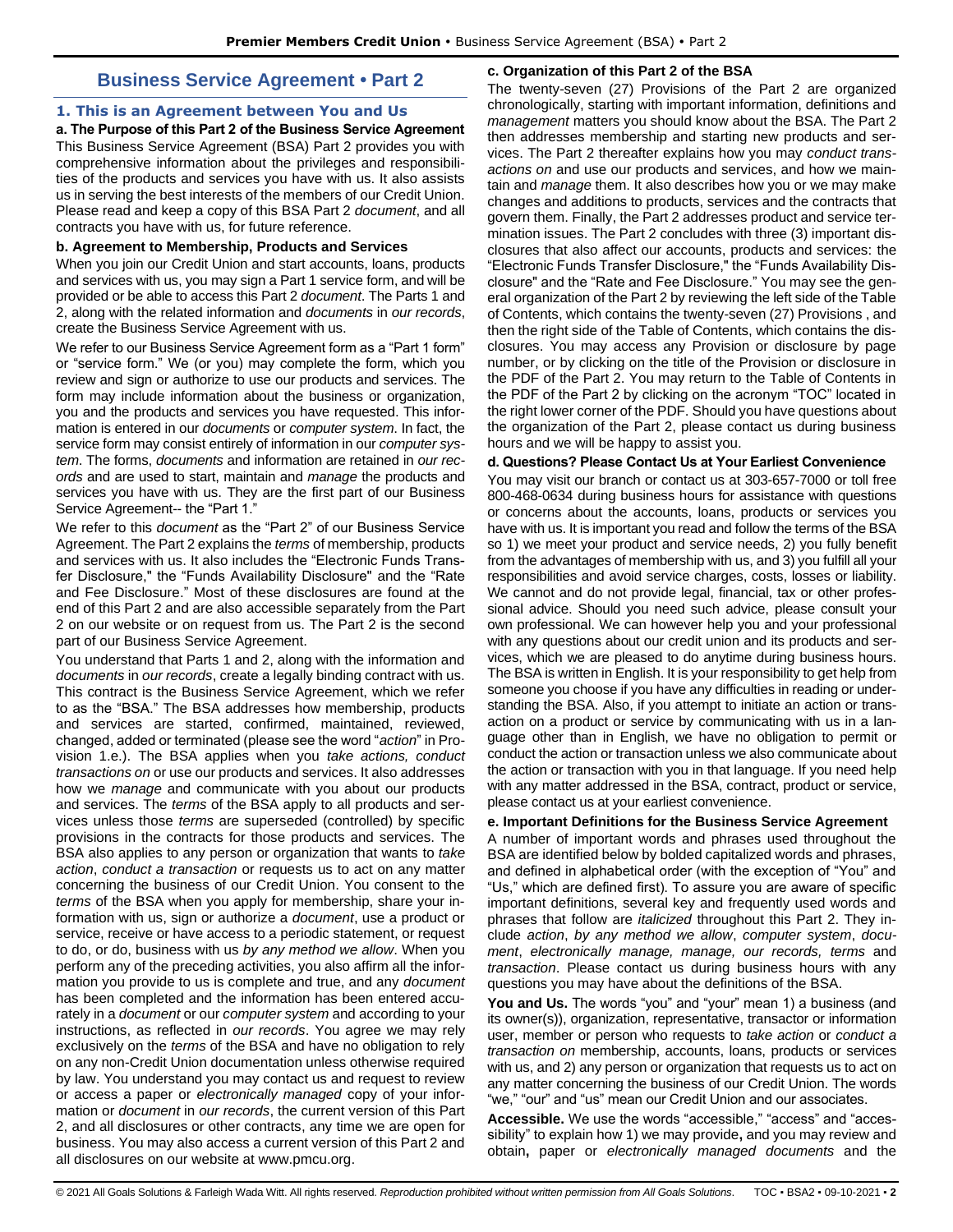information that pertains to products and services with us, and 2) you may start and use a product or service *as we allow.* 

**Account.** The words "account" and "subaccount" mean one of three (3) types of savings products you may start and use to hold your funds with us: a savings (share) account, a checking (share draft) account or a term account (commonly referred to as a certificate or share certificate account). Accounts, along with membership and loans, are one of the three primary categories of products at our Credit Union. For further information, please see Provisions 2.k., 4., 6., 7.,11.,17. and 23.

**ACH.** Is an abbreviation for an automated clearing house *transaction*, which is an electronic credit to or debit from an account with us processed through an automated clearing house network. An ACH is an electronic fund transfer (EFT).

**Action.** The word "*action*" and the phrases "*action on*," "*take action*" and "*take action on*" mean to start, confirm, maintain, review, change, add or terminate membership, accounts, loans, products or services with us *by any method we allow*.

**Add.** The words "add," "adding," "addition" and "additional" mean to *take action* to start and add a new account, product or service to the current products and services you have with us *by any method we allow*. We may note an addition by placing an "A" (for added) in a box on our form. For further information, please see Provision 17.

**As We Offer.** The phrases "as we offer" and "we offer" mean the products and services we may provide, and the methods (ways) you may access them. For further information, please see Provision 1.f.2).

**Associate.** The word "associate" and the phrases "associated person" and "associated organization" mean any person or organization employed or approved by us to assist us in any way with the business of our Credit Union.

**ATM.** Is an abbreviation for an Automated Teller Machine.

**Beneficial Owner.** The phrase "beneficial owner" means a person who owns twenty-five percent (25%) or more interest in a member business. We may refer to this person as a "beneficial owner" in *our records* to assist us in providing excellent service and *managing* our products and services for the business. For further information, please see Provision 4.

**BSA.** Is an abbreviation for the Business Service Agreement, which is a contract composed of our Part 1 service form, the *documents* and information in *our records* and this Part 2.

**Business.** The word "business" when used to describe any "going concern" or "enterprise," means a privately-owned entity organized and/or recognized under the law (a legal entity) that can join our Credit Union and use our products and services.

**Business Service Agreement.** The Business Service Agreement (the BSA) is a contract composed our Part 1 service form, the *documents* and information in *our records* and this Part 2.

**By Any Method We Allow.** The phrases "*by any method we allow*," "*as we allow*" and "*we allow*," and the word "method" mean the ways you may start, consent to, access, *take actions, conduct transactions on* or use membership, accounts, loans, products and services with us in-person, online or by phone, mail or ATM as we offer. For further information, please see Provision 2.i.

**Change.** The words "change," "changed," "changing," "revise," "revised," "revising," "update," "updated" and "updating" mean to *take action* to amend or modify any information, contract or matter pertaining to a person, account, product or service, or add a person to or remove a person from an account, product or service *as we allow*. We may note a change by placing a "C" (for changed) in a box on our form. For further information, please see Provision 17.

**Check.** The word "check" means a check, share draft or draft issued, negotiated, deposited, collected, presented, paid or dishonored in any physical or *electronic* format we recognize. For further information, please see Provisions 6., 7. 6., 7., 15. and 22.b.

**Close.** The words "close," "closed" and "closing" mean to "terminate" an account, product, service or contract *as we allow*. Please see the definition of "Terminate."

**Computer System.** The phrase "*computer system*" means, but is not limited to, all hardware, software and technology we use to *electronically manage* any aspect of our Credit Union's business, including your *actions* and *transactions on* membership, accounts, loans, products, services, information and *documents*. Our data processing system is part of our *computer system*, and our *computer system* is part of *our records*. For further information, please see Provision 2.e.

**Conduct.** The words "conduct," "conducts" and "conducting" mean your consent and 1) performance of a *transaction* to deposit or withdraw funds from, 2) access to information about, or 3) use of, a product or service *by any method we allow*. For further information, please see Provisions 2.i. and 5.

**Consent.** The words "consent," "agree," "authorize," "authorization" and "authorizing" mean your assent to (approval of) 1) the BSA and any contract, as applicable, 2) any product or service, and 3) any *actions, transactions on* and use of membership, accounts, loans, products or services *by any method we allow*. For further information, please see Provision 2.b.

**Contents.** The word "Contents" and the phrase "Table of Contents" refer to the first page of this Part 2 *document* that lists the twentyseven (27) Provisions (in the left column) and the Disclosures (in the right column) that are contained in this Part 2. You may access a specific Provision or disclosure by clicking on the title in the Table of Contents in the PDF of the Part 2. You may also go to the Table of Contents from anywhere in the Part 2 by clicking on the acronym "TOC" located in the right lower corner in the PDF of the Part 2.

**Contract.** The words "contract" and "agreement" mean the BSA, any other contract or agreement that addresses membership, accounts, loans, products and services you have with us, and any changes or additions we make to the BSA, contract or agreement from time to time. For further information, please see Provision 1.f.2).

**Control Person.** The phrase "control person" means a person who has significant responsibility to control, manage or direct a business. We may refer to this person as a "control person" in *our records* to assist us in providing excellent service and *managing* our products and services for the business. For further information, please see Provision 4.

**Costs.** The words "cost" and "costs" mean all expenses, employee time, fees, charges, reimbursements, penalties, attorney or other professional fees, collection costs, losses, liabilities, physical damages, travel and related expenditures or litigation we incur addressing any matter involving you or the products and services you have with us.

**Disclosures.** The words "disclosure" and "disclosures" generally mean the explanatory information that addresses your rights under specific federal or state laws that we provide (or you may access) along with or separately from this Part 2, and are part of the BSA. Please review the right column of the Table of Contents to see the disclosures included at the end of this Part 2.

**Document.** The words "*document*" or "*documents*" mean, but are not limited to, anything on paper or any *electronically managed*  copy, image, text, information, data, record and file we create or use to *manage* any aspect of our Credit Union's business, including your *actions* and *transactions on* our products and services. An example of a typical *document* is a contract you authorize to start a product or service with us. Our *documents* are retained *in our records*. For further information, please see Provision 2.d.

**Documentation.** The word "documentation" means anything on paper or any *electronically managed* copy, image, text, information, data, record and file you offer to us (or we request) to perform due diligence or verify your authority to allow you to *take action* or *conduct a transaction on* a product or service. For further information, please see Provision 2.d.1).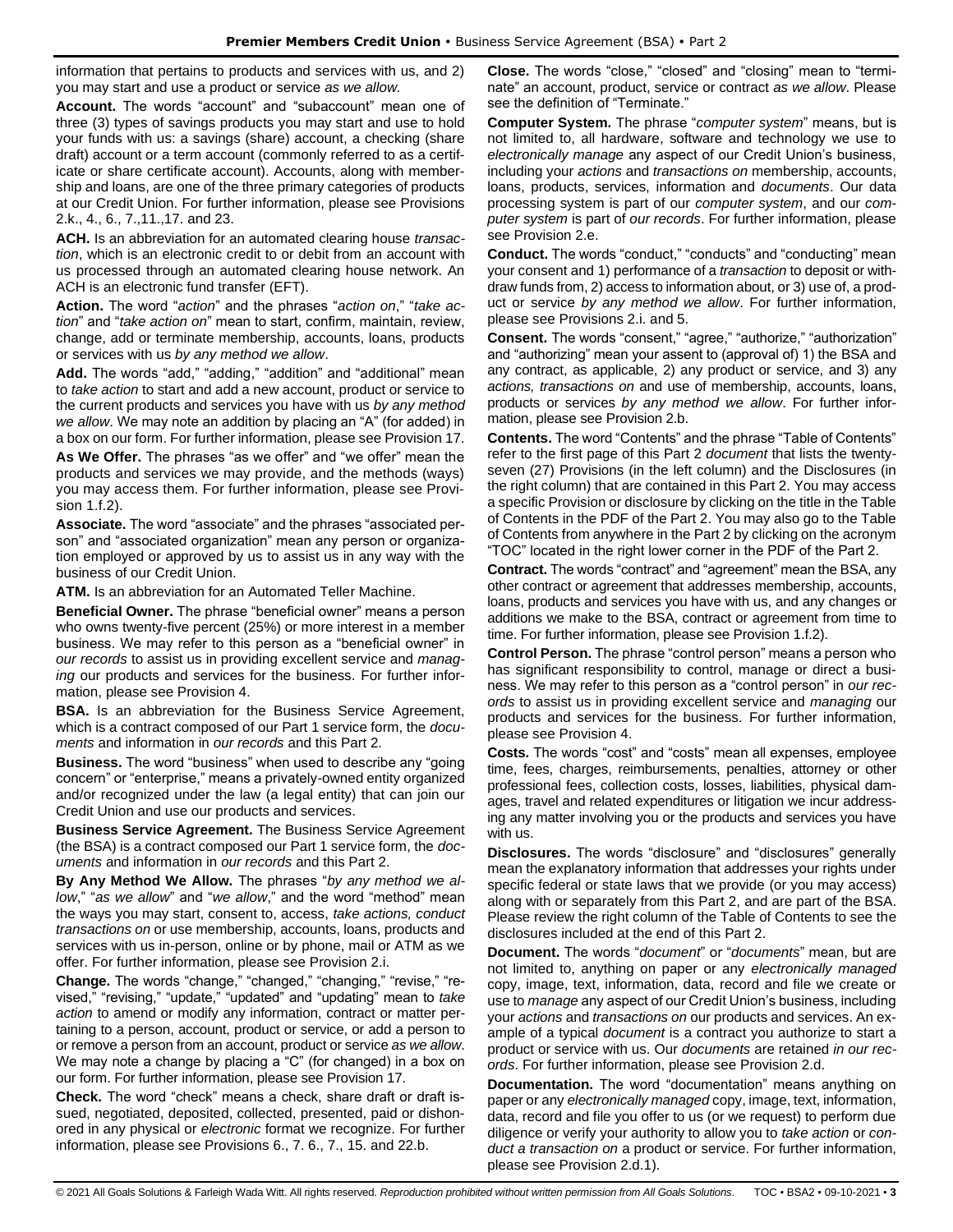**EIN.** Is an abbreviation for Employer Identification Number.

**EFT.** Is an abbreviation for electronic fund transfer, which is an electronic credit to or debit from an account with us. For further information, please see the "Electronic Funds Transfer Disclosure" at the end of this Part 2 of the BSA.

**Electronically Manage.** The phrases "*electronically manage*," "*electronically managed*," "*electronic management*" and the words "*electronically"* and *"electronic"* mean the use of our *computer system* and technology to create, start, enter, obtain consent to, copy, image, retain, provide, operate, conduct, execute, facilitate, secure, administer, maintain, support, service, assist with, change, add, update, collect on, terminate and protect any aspect of our Credit Union's business. This definition includes the *electronic management of* all your information, *documents*, *actions* and *transactions on* our products and services. For further information, please see Provision 2.e.1).

**Electronic Funds Transfer Disclosure.** Is the explanatory information we provide about your rights concerning EFT debits and credits to an account with us. Please see the "Electronic Funds Transfer Disclosure" at the end of this Part 2 of the BSA.

**Enter.** The words "enter," "entered," "entering," "note," "noted," "noting," "reflect," "reflected" and "reflecting" mean that we (or you**,** *as we allow*) type, input or write your information in *documents* or our *computer system* that pertains to your *actions* and *transactions on* our products and services, which becomes part of and is retained in *our records*.

**Fee.** The words "fee" and "charge," and the phrase "service charge," mean an amount of money we require you to pay to partially cover the expense of when you use or incur a service with us. When the word "fee" is used in the BSA, it will typically be addressed in the "Rate and Fee Disclosure." For further information, please see Provision 9.

**Funds Availability Disclosure.** Is the explanatory information we provide about your rights concerning the availability of funds from deposits to an account with us. Please see the "Funds Availability Disclosure," at the end of this Part 2 of the BSA.

**ID.** Means current government-issued photo identification.

**Information User.** The phrase "information user" means a person in *our records* designated by the business or organization to access information about the accounts, products and services used by the business or organization. For further information, please see Provision 4.a.3).

**Initiate.** The words "initiate," "initiated" and "initiating" mean to "start" products or services *as we allow*. Please see the definition of "Start."

**Internet Service**. The phrases "internet service," "internet services," "e-commerce services" and "online services" mean our products and services that can be accessed and used through the internet as we offer, which are part of our *computer system*.

**IRS.** Is an abbreviation for the Internal Revenue Service.

**Item.** The word "item" means a promise or order to pay money in any form or medium we recognize.

**Loan.** The word "loan" means one of our lending products. Loans, along with membership and accounts, are one of the three primary categories of products at our Credit Union.

**Maintain.** The words "maintain," "maintaining" and "maintenance" mean your and our activities to keep the accounts, loans, products, services, *actions*, *transactions*, information and *documents* you have with us active, operational and current. For further information, please see Provision 11.

**Manage.** The words "*manage*," "*management*" and "*managing*" mean all our work-related activities to create, start, enter, obtain consent to, copy, image, retain, organize, provide, operate, conduct, execute, facilitate, secure, administer, maintain, support, service, assist with, change, add, update, collect on, terminate and protect any aspect of our Credit Union's business. The definition of "*manage*"

includes the *management* of all your information, *documents*, *actions* and *transactions on* our products and services. *Electronic management* (as defined in this Part 2) is one way we *manage* our business and the accounts, products and services you have with us. For further information, please see Provisions 2. and 11.

**Member.** The word "member" means a business or organization that has met the requirements of membership and has joined our Credit Union. The privilege of membership, along with accounts and loans, is one of the three primary categories of products at our Credit Union. For further information, please see Provision 3.

**Membership Share.** The phrase "membership share" means a specific amount of your money in an account that represents the required deposit to be a member and owner of our Credit Union.

**Mobile Device.** The phrase "mobile device" means any transportable equipment or technology (typically a phone or tablet) that allows you to access the internet to *take actions*, *conduct transactions* or use the products and services as we offer.

**NACHA.** Is an abbreviation for the National Automated Clearing House Association, which operates the Automated Clearing House (ACH) *transactions system*. For further information, please see Provision 5.c.

**Open.** The words "open," "opened" and "opening" mean to "start" membership, accounts, products or services with us *as we allow*. Please see the definition of "Start."

**Organization.** The word "organization" means any business, association, group or other private or government entity, whether formally organized and/or recognized under the law or not that can join our Credit Union and use our products and services.

**Original.** The word "original" refers to the first *document* (such as a Part 1 or other form) we use to start new products and services. We may note the original use of a form by placing an "O" (for original) in a box on the form.

**Our Check.** The phrase "our check" means our cashier's or teller's check that we write (issue) to people, organizations or you. For further information, please see Provisions 5.a., 6.e., g., n. and 22.b.

**Our Records.** The phrases "*our records*," "on file," "in our files" and the word "files" mean all *documents* and information we create, retain and use to *manage* any aspect of our Credit Union's business, including your information, *documents*, *actions* and *transactions on* our products and services. *Our records* are primarily contained in and composed of our physical paper files and *computer system*. For further information, please see Provision 2.h.

**Owner.** The word "owner" means a person with equity interest (an ownership interest) in a member business.

**Part 1.** The phrase "Part 1" means any service form, *document* and/or the information on paper or *electronically managed* in our *computer system*, used for any *action* or *transaction on* our products and services. For further information, please see Provision 2.d.

**Part 2.** The phrase "Part 2" means this *document*, which along with service forms, the information and *documents* in *our records* and other contracts, as applicable, comprises the Business Service Agreement (BSA). This Part 2 contains a majority of the *terms* of the BSA. For further information, please see Provision 2.

**PDF.** The acronym "PDF" is an abbreviation for Portable Document Format file. It is a format we may use to *electronically manage* information and *documents* to address any aspect of our Credit Union's business, including your *actions* and *transactions on* our products and services. For further information, please see Provision 2.e.2).

**People and Person.** The words "people" and "person" mean human beings.

**Personal Identification Number.** The phrase "personal identification number (PIN)" means a confidential number you use to conduct *transactions* with EFT products and services (such as a debit card) to access an account with us. For further information, please see the "Electronic Funds Transfer Disclosure" at the end of this Part 2 of the BSA.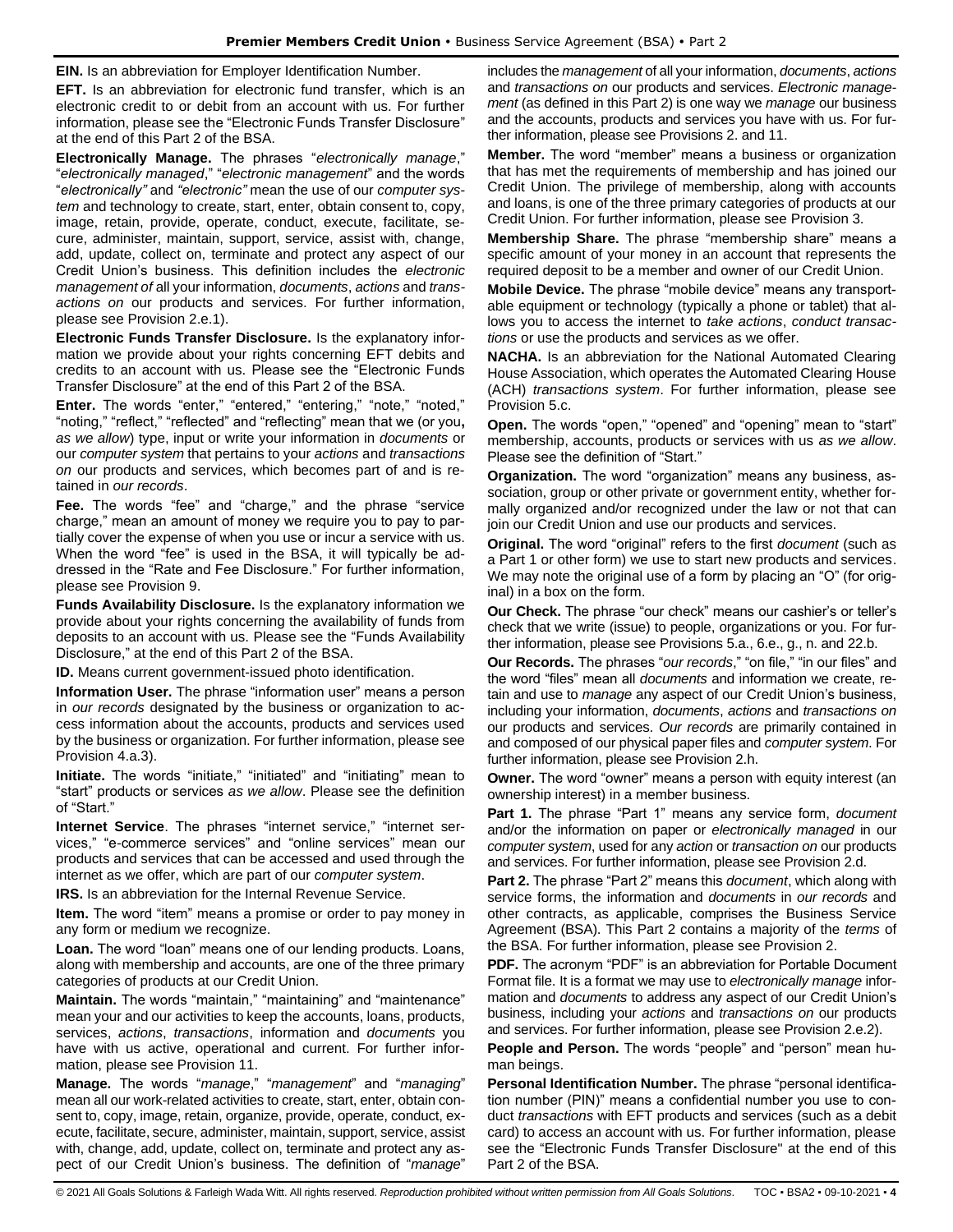**PIN.** Is an abbreviation for personal identification number (please) see the definition of "personal identification number" above). For further information, also please see the "Electronic Funds Transfer Disclosure" at the end of this Part 2 of the BSA.

**Products and Services.** The words "products" and "services" and the phrases "our products and services" and "the products and services" mean, but are not limited to, 1) our membership, savings and lending products, 2) our services we offer to access the products, and 3) our services we offer independent of the products. Accounts, loans and membership are the three primary categories of products at our Credit Union. For further information, please see Provision 2.k.

**Provision.** The word "Provision" means the twenty-seven (27) Provisions of this Part 2 , which are listed in the left column of the Table of Contents. The Provisions of this Part 2 contain a majority of the *terms* of the BSA. For further information, please see Provision 1.c.

**Rate and Fee Disclosure.** Is the explanatory information we provide about the rates we pay on accounts and fees we may charge for services we offer. Please see the "Rate and Fee Disclosure," which is part of the BSA. You may access this disclosure on our website or by contacting us during business hours.

**Representative.** The word "representative" means a person who may *take actions*, *conduct transactions* and use our accounts, products and services on behalf of the business or organization she or he represents. A representative may be referred to as a "responsible individual" in our data processing system, which is part of our *computer system*. For further information, please see Provisions 4.a.1), 11., 17. and 23.

**Revised.** The words "revise," "revised" and "revising" mean to "change" an account, product, service or contract *as we allow*. Please see the definition of "Change."

**Section.** The word "Section" refers to the six to ten Sections of the Part 1 service forms. Each Section has a number that is located at the far-right side of each Section on the Part 1s. If a Section number is missing on Page 1 of a form it is because that Section appears on Page 2 of the form. If a Section number is missing on Page 2 of a form it is because that Section appears on Page 1 of that form.

**Service Form.** The phrases "service form" and "Part 1" and the word "form" mean a *document* or the information on paper or *electronically managed* in our *computer system*, used for any *action* or *transaction on* our products and services. For further information, please see Provision 2.d.

**SSN.** Is an abbreviation for Social Security Number.

**Start.** The words "start," "starting," "open," "opened," "opening," "initiate" and "initiating" mean to *take action* to begin membership**,** accounts, loans, products or services *as we allow*. For further information, please see Provisions 2.i., 3. and 17.

**Technology.** The word "technology" means any hardware, software, equipment, instrumentation, system and solution (such as our *computer system*) that enables us to maintain and *manage* any aspect of our Credit Union's business, including your information, *documents*, *actions* and *transactions on* our products and services.

**Terminate.** The words "terminate" and "close" mean to *take action* to end and no longer use an account, product, service, contract or membership with us *as we allow*. We may note a termination by placing a "T" (for terminate) in a box on our form. For further information, please see Provisions 23. and 24.

**Terms.** The word "*terms*" means all the explanatory language of the BSA (which includes any service form, this Part 2 and the information and *documents* in *our records*), and any contract you have with us, as applicable. A majority of the *terms* of the BSA are found in this Part 2. The *terms* of the BSA, like all our contracts, are designed to serve the best interests of the members of our Credit Union.

**Through the Internet.** The phrase "through the internet" and the word "online" mean the use of the internet to *take actions*, *conduct* 

*transactions* or use our products and services (which will typically be with the internet services we offer).

**Transaction.** The word "*transaction*" and the phrases "*transaction on*," "*conduct a transaction*," "*conduct a transaction on*" and "*conduct transactions on*" mean 1) any act, instruction, order or request to increase or decrease the balance of, or impose a lien or security interest on, the funds in an account *by any method we allow*, and 2) any request for or use of a product, service or information *by any method we allow*. The word "*transaction*" in this Part 2 may apply to a "loan" or obligation addressed in the BSA and other contracts, as applicable. The word "*transaction*" does not include any *action* to change, add or terminate an account, product or service. For further information, please see Provisions 2.i. and 5.

**Transactor.** The word "transactor" means a person designated in *our records* by a business or organization to *conduct transactions on* the accounts, products and services used by the business or organization. A transactor may be referred to as an "authorized signer" in our data processing system, which is part of our *computer system*. For further information, please see Provision 4.a.2). **Use.** The word "use," as applied to you, means to *take action*,

*conduct a transaction on* or in any way access or utilize our products and services. The word "use," as applied to us, means anything we employ to *manage* the business of our Credit Union, which includes *managing* your *actions* and *transactions on* our products and services.

**Your Check.** The phrase "your check" generally means a check you write to a payee drawn on an account with us. It also means a check drawn on another institution payable to you that you wish to deposit in an account with us or negotiate to us. For further information, please see Provisions 6., 7. and 15.

**Your Information.** The phrases "your information," "related information," "the information," "any information" and "all information" mean the information you provide to us about the business or organization and you that we use to *manage* any aspect of your *actions* and *transactions on* our products and services, along with *documents* we retain in *our records*. The definition of "your information" includes all data, ID, pictures, photographs, images, film, voice and image recordings, fingerprints and other biometrics you share and we retain in *our records*. The definition does not include information you do not communicate or deliver to us, but we obtain elsewhere. For further information, please see Provisions 2.c. and 13.

**Your Number.** The phrase "your number" means any number we create and assign to an account, loan, product, service, membership or you, to *manage* any aspect of your information, *documents*, *actions* and *transactions on* our products and services. For further information, please see Provision 2.f.

## **f. Right to Rely on the Business Service Agreement (BSA)**

When you join our Credit Union, attempt to *take action* or *conduct a transaction,* or ask us to act on any matter concerning the business of our Credit Union, you consent to the *terms* of the BSA. You acknowledge we offered you a paper copy of the Part 2 in-person, and emailed it to your address (if provided) in *our records*. If we assisted you by phone, mail or through the internet, your consent acknowledges the Part 2 was accessible to you, and we offered to mail you a paper copy of the Part 2 (please see Provision 3.f.).

You agree we may *electronically manage* (e.g., image or otherwise enter in our *computer system*) your information, *documents*, consent and all accounts, loans, products or services you have with us. This allows us to protect all information, *documents,* products and services, achieve significant savings and provide excellent service to our members. For these same reasons, you understand and agree once we have *electronically managed* any paper *document* along with your information*,* we may also destroy the paper *document* and the information, unless otherwise required by law. You agree that along with all paper *documents* and any information*,* all *electronically managed documents* and your information, in *our records* are binding on you and us. You understand while we own all information and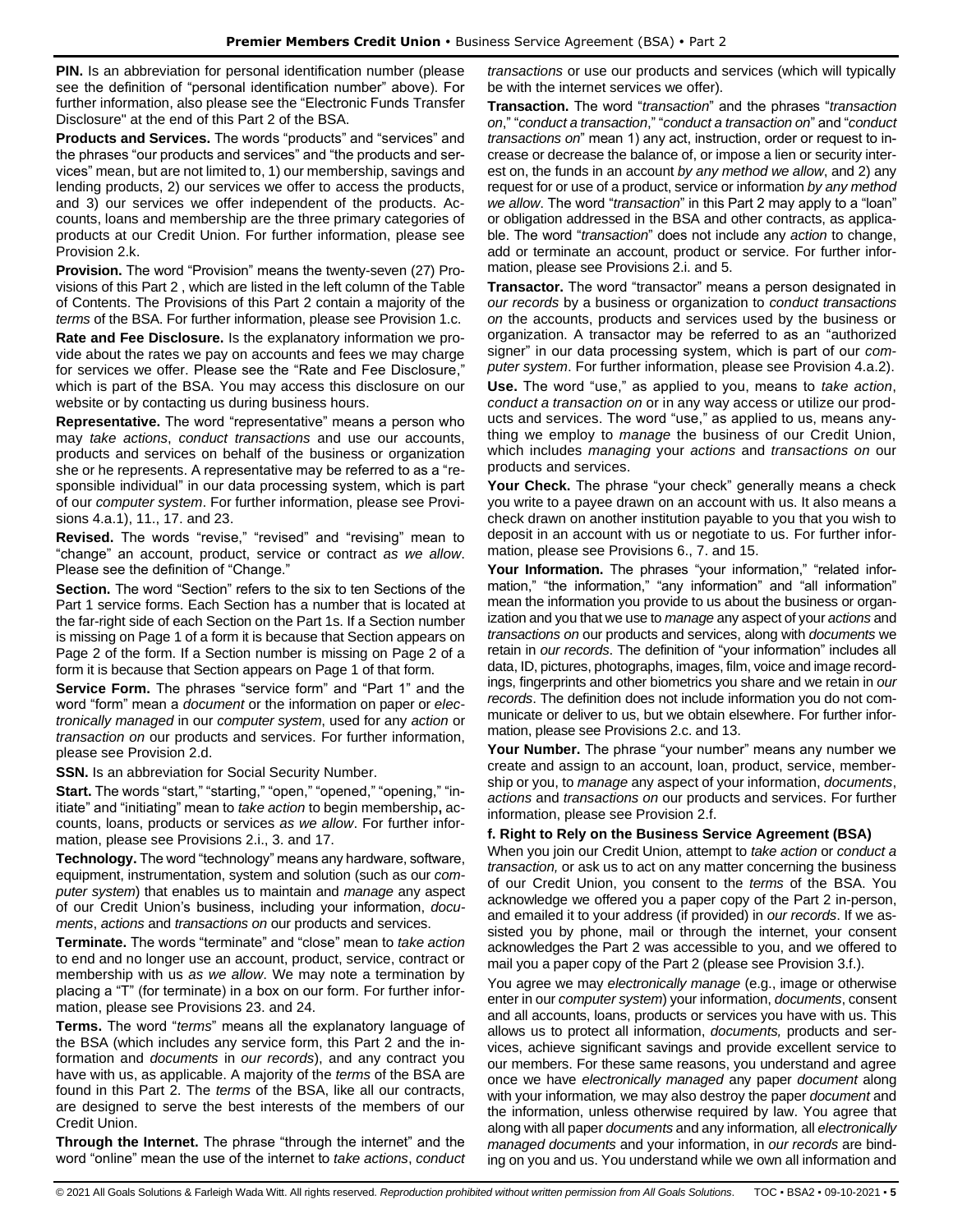*documents* in *our records* that pertain to membership, accounts, loans, products and services you have with us, you may request to review and obtain a paper or *electronic* copy of a *document* or the information in *our records* any time we are open for business or as we offer. You also understand you may *take action* to start, confirm, maintain, review, change, add or terminate membership, accounts, loans, products or services with us at any time *as we allow*.

You agree we may rely exclusively on the BSA, other contracts, as applicable, and *our records* (and any changes and additions we make to these contracts from time to time) to start, maintain and *manage* your *actions* and *transactions on* all the accounts, loans, products and services you have with us. Further, you understand any changes and additions you make to the accounts, loans, products or services you have with us will also be governed by the BSA, other contracts, as applicable, *our records* and any changes and additions we make to them from time to time.

**1) Your Actions and Transactions Entered in Our Records.** On your request and for your convenience, we may agree to assist you with any product, service, *action* and *transaction* by phone, mail, inperson or online. To accomplish your request, we may enter the information in a *document* or our *computer system* without having you sign a paper *document as we allow*. This means your consent and membership, accounts, loans, products, services, *actions* and *transactions* will be *managed* with the assistance of our employees or the use of our *computer system by any method we allow* and will be confirmed by your use of the account, loan, product or service. You understand and agree if we honor your request to assist you with any *action* or *transaction* by phone, mail, in-person or online without a signed *document*, we will maintain and *manage* the requested membership, accounts, loans, products, services, *actions* and *transactions* as reflected in *our records*.

You also agree the *action* or *transaction* is governed by the BSA and any other contracts, as applicable. You understand if we *manage* your request without having you sign a paper *document*, we do so to provide you with excellent service and for your convenience to expedite the product, service, *action* or *transaction* you have requested. Should you have second thoughts and prefer we *manage* your request on paper or by another method *we allow*, please let us know at your earliest opportunity. On your notification, we will be happy to provide you with a *document* for your signature or authorization, or find an alternative method for you to *take actions* or *conduct transactions on* accounts, loans, products or services with us. Finally, you understand you may request to review, confirm, obtain, change, add or terminate any product, service, *action* or *transaction*, any time we are open for business or *by any method we allow*. You may also request a paper or *electronically managed* copy of your information or a *document* in *our records* from us any time during business hours or *as we allow*.

**2) Products and Services Addressed by the BSA.** In addition to our products and services addressed in the BSA, we may offer products and services not mentioned in the BSA that are covered by its *terms* and any other contract, as applicable. If a contract for another product or service does not address a matter covered by the BSA, the *terms* of the BSA may apply to the matter. For example, if a contract for a product or service does not address whether that contract can be imaged (which is one method we may *electronically manage* a *document*) and that the image is binding on you and us, then we may *electronically manage* (image) and rely on that contract for the product or service as addressed in the *terms* of the BSA (please see Provisions 1.e. and f.). To provide members with excellent service and plan for future products and services, the BSA may address products and services currently not offered, which may be offered at a future date. Should you have any questions about the applicability of the BSA to a product or service, please contact us any time we are open for business.

## **g. Obligation for Advice on Matters Involving You**

To protect our Credit Union's interests, we may seek legal or other professional advice to address any matter concerning you or the

products and services you have with us. We may seek advice to assist you with any products and/or services you request (for example, to review and advise us on any documentation you present, such as Articles of Incorporation, Operating or Partnership Agreements, registrations with the Secretary of State, business licenses, tax returns, other organizational formation or request affirmation documentation, trusts, powers of attorney, etc.). We may also seek advice in connection with a person's, organization's or your claims or disputes regarding you or your information, funds, *actions* and *transactions on* products and services (for example, to review and advise us on any subpoenas, summons, levies, garnishments, claims, court orders, etc., that we receive). If we obtain legal or other professional advice to address any matter concerning you or the products and services you have with us, you agree to pay all costs, including reasonable attorney fees, incurred for that assistance. You further agree we may deduct all costs for the assistance from the account(s) you have with us, and you will be obligated for any additional amount owed. You understand and agree since these costs are incurred because of you or the products and services you have with us, fairness dictates that you are responsible for these costs, rather than imposing the costs on the members of our Credit Union.

## **h. Prohibition on Photography, Filming and Recording**

To protect and assure the privacy of members', employees' and visitors' information, we prohibit photography, filming and recording of any type with any device or technology on our Credit Union's premises without prior **express written** consent from us. This prohibition extends to outdoor areas near any ATM, Kiosk, or any other facility or device that may display, broadcast or provide any information. Any violation of this prohibition may result in the termination of products and services with us, or the exercising of our rights under the BSA or the law.

## <span id="page-5-0"></span>**2. Product and Service Management Issues**

#### **a. Overview of this Provision**

This Provision addresses a number of important matters that affect how we *manage* our products and services. The Provision begins with an explanation of how you may start and consent to products and services. It then explains how we maintain and *manage* your information, *documents*, *actions* and *transactions on* our products and services, and retain them in *our records*. The Provision concludes by describing the methods you may use to *take actions* or *conduct transactions on* our products and services, along with an explanation of the products and services we may offer. These important *management* issues assist us in serving the best interests of our members.

**b. Consent to Membership, Products, Services and Contracts** You may consent to membership, a contract, an account, loan, product, service, *action* or *transaction by any method we allow*. You may also consent to another person *taking actions* or *conducting transactions on* the products and services you have with us, as addressed in the BSA. Your consent may be demonstrated by, but is not limited to: 1) a signature, thumbprint, fingerprint, stamp, mark, facsimile signature or email, 2) verbal confirmation in-person, by phone, voice command, recorded message or conversation, 3) signing or using a signature pad, tablet, computer, device or mobile device, 4) using a debit card, credit card, ATM card, code, password, PIN, ATM, kiosk or shared branch, 5) a notation by our employee in *our records* as *we allow*, 6) entering the information in *our records* as we offer, 7) the receipt or accessibility of a statement, 8) *electronic* and/or digital signature or agreeing to an internet service we offer, and 9) the maintenance or use of, or allowing another person to use, a product or service. Please see the definition of "consent" in Provision 1.e.

#### **c. Information Management for Products and Services**

The information you communicate or deliver to us is crucial for us to provide you with excellent service and maintain and *manage* all products and services. We may specifically use your information to *manage* your *actions and transactions on* our products and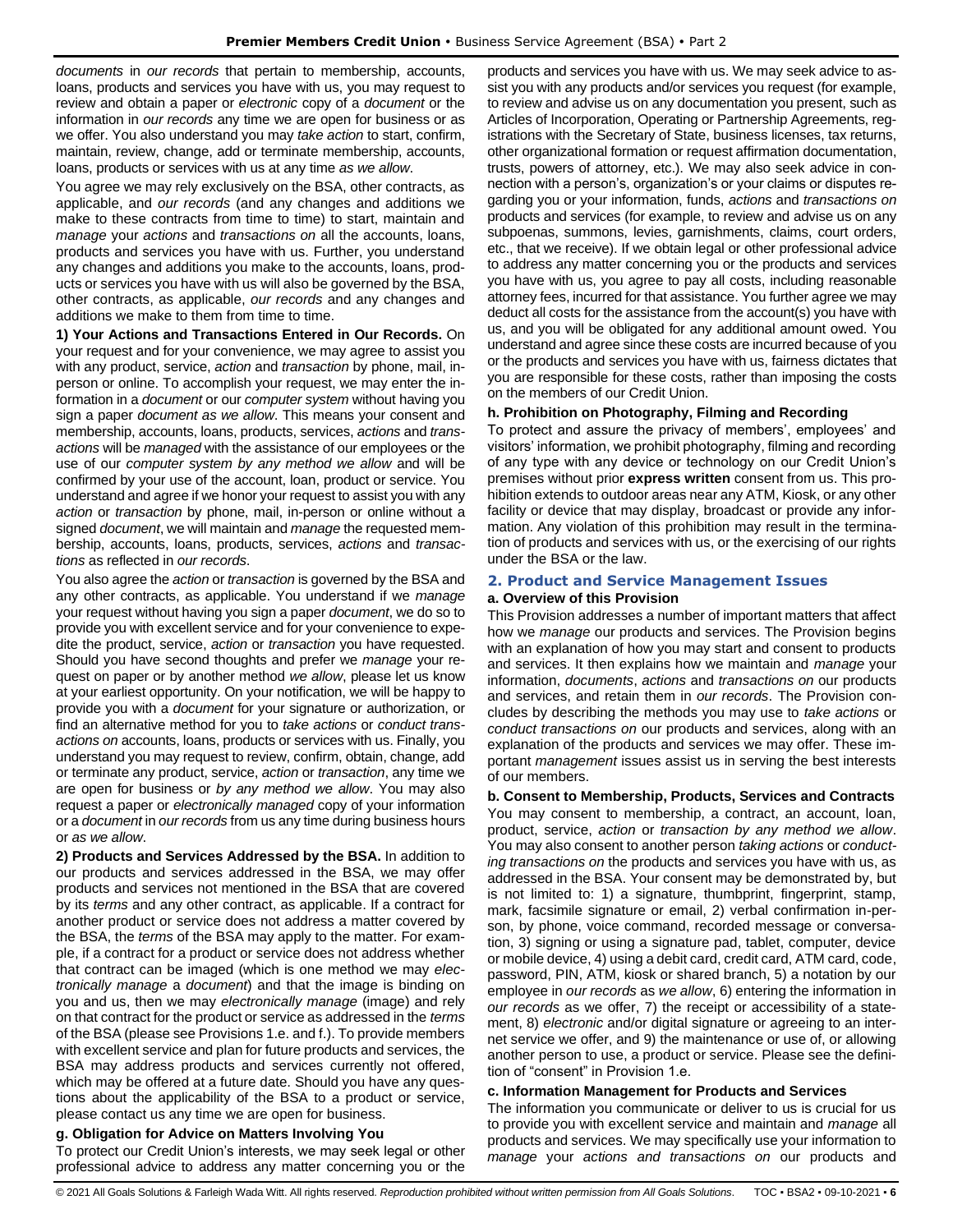services you have with us. You understand your information may be *managed* on paper or *electronically*. In either case, you may request to review or access your information any time during business hours. Please see the definition of "your information" in Provision 1.e., and Provision 13.

#### **d. Document Management for Products and Services**

We use our *documents* to *manage* the business of our Credit Union in general, and your *actions and transactions on* the products and services you have with us in specific. Examples of our *documents* include any paper or *electronically managed* service form (Part 1), form, application, loan form, note, contract, this Part 2, record, file, letter, disclosure, schedule, periodic statement, statement, check, item, receipt, information return, notice, warning, advisory, explanatory material, newsletter or anything else we create or use to *manage* the business of our Credit Union. You understand and agree the *documents* we create and/or use to *manage* our products and services and retain in *our records,* are binding on you and us. You also understand you may request to review or access a *document*  any time during business hours. Please see the definition of "*documents*" in Provision 1.e.

**1) Documentation You Offer for Us to Perform Due Diligence.** You may offer or we may request documentation to perform due diligence or to verify your authority to *take action* or *conduct a transaction on* a product or service on behalf of the business or organization. Examples of documentation may include, but are not limited to, any paper or *electronically managed* letters, business or organization formation or operational agreements, resolutions, letters, licenses, trusts, powers of attorney, wills, estate papers, claims, court orders, legal instruments or anything you deliver or share with us concerning you or your *actions* or *transactions on* products and services. You understand and agree when you provide documentation, which we may retain in *our records* for due diligence purposes, it is not binding on us unless otherwise required by law. Please see the definition of "documentation" in Provision 1.e.

#### **e. Our Computer System to Manage Credit Union Business**

Our *computer system* is vital to providing you with excellent service and maintaining and *managing* all the products and services with us. Our *computer system* may include, but is not limited to, our data processing system, our employees' computers, tablets and mobile devices, our phone system, website, internet services, kiosks, ATMs, networks, backup data storage systems, offsite data archival systems, all data, software and applications retained and utilized in the cloud, and any other software, equipment, instrumentation, solution or technology we use now or in the future. If offered, our *computer system* also includes any Credit Union "member use only" computers, tablets and mobile devices. The information and *documents managed* in our *computer system* are part of *our records*. Please see the definition of "*computer system*" in Provision 1.e.

**1) Electronic Management of Credit Union Business.** We may use our *computer system* to *electronically manage* any aspect of the business of our Credit Union, which includes all your information, *documents*, *actions and transactions on* our products and services. You understand you may request to review or have a copy of *electronically managed* information or *documents* in *our records* any time we are open for business. Please see the definition of "*electronic management*" in Provision 1.e.

**2) Information and Documents may be Accessible in PDF.** For your convenience, to assure accuracy and security, and to reduce costs for our members, we may *electronically manage* any information or *documents* as a Portable Document Format (PDF) file. PDFs may be accessible on our website, in the internet services we offer and as attachments to emails. To open, review, print, download, save and read a PDF *document*, you will need to download a PDF display application, such as Adobe Reader, to your computer, mobile device or other technology. As of the date of the BSA, Adobe Reader is accessible at no charge at Adobe.com. You understand you may also request to access any information or *documents* on paper during business hours. Please contact us and we will be happy to assist you. Please see the definition of "PDF" in Provision 1.e.

#### **f. Your Number for Membership, Products and Services**

Your number is extremely important to provide you with excellent service and maintain and *manage* all the products and services you have with us. We may create your number on paper and/or *electronically* with our *computer system*. We may refer to your number as an "account number," "member number" or "membership number" in communications or when referencing *our records*. The phrase "your number" may also refer to a "subaccount number," which is a secondary number we assign that is organized under your number ("your subaccount number"). We may use a subaccount number to *manage* your *actions and transactions on* our products and services. Should you have any questions about your number, please contact us at your earliest convenience. Please see the definition of "your number" in Provision 1.e.

## **g. Management of Accounts, Products, Services & Numbers**

You understand while you have the privilege to start, use and maintain an account we offer, we *manage* the privilege to have an account at our Credit Union. You also understand and agree for business, compliance and risk management purposes, we may change, suspend or terminate an account (and if applicable subaccounts) and reimburse the funds to you as needed. We may decline to re-start an account (or subaccount) at our discretion. You further agree we *manage* the privilege to use our products and services and may change, suspend or terminate this privilege, as needed and at our discretion, as addressed in the BSA and other contracts, as applicable, unless otherwise required by law. Finally, you agree we *manage* your number(s) for business and compliance purposes, and may change or terminate your number(s) (or subaccount numbers) as needed and at our discretion.

#### **h. Our Records are Used for All Business Purposes**

We create and use *our records* to *manage* the business of our Credit Union in general, and your *actions and transactions on* the products and services you have with us in specific. *Our records* are composed of all information and *documents* retained 1) on paper in physical files, 2) *electronically* in our *computer system,*  or 3) in any other solution or technology we use to *manage our records* (such as offsite data archival systems). To protect all information and *documents*, achieve cost-savings and for the convenience of our members, we may *electronically manage* most of *our records*. For these same reasons, ultimately all *our records* may be *electronically managed*, unless otherwise required by law. You may request to review or obtain your information or a *document* in *our records* any time we are open for business. Please see the definition of "*our records*" in Provision 1.e.

### **i. Methods to Take Actions and Conduct Transactions**

You may *take actions*, *conduct transactions on* and use our products and services *by any method we allow*. Specifically, the ways you may access, *take actions*, *conduct transactions on* and use our products and services may include, but are not limited to, 1) inperson, by phone, mail, facsimile, email, drive-through window, night deposit or drop box (or lock box), 2) through the use of a debit card, credit card, ATM card, code, password, PIN, check, signature pad or device, ATM, kiosk, shared branch or any product or service, and 3) through the internet with a computer, tablet, phone, device, mobile device or other technology. An *action* or *transaction* conducted *by any method we allow* is valid no matter what method *we allow* you to use. Please see the definitions of "*action*," "*by any method we allow*" and "conduct" in Provision 1.e.

#### **j. The Title of Products and Services You Have with Us**

The products and services you have with us are generally titled on our *documents* and in our *computer system* so the name used on the product or service (typically the business or organization name) matches the EIN and SSN certified. This allows us to maintain and *manage* the product or service in *our records* for you and satisfy reporting requirements. Due to the maintenance,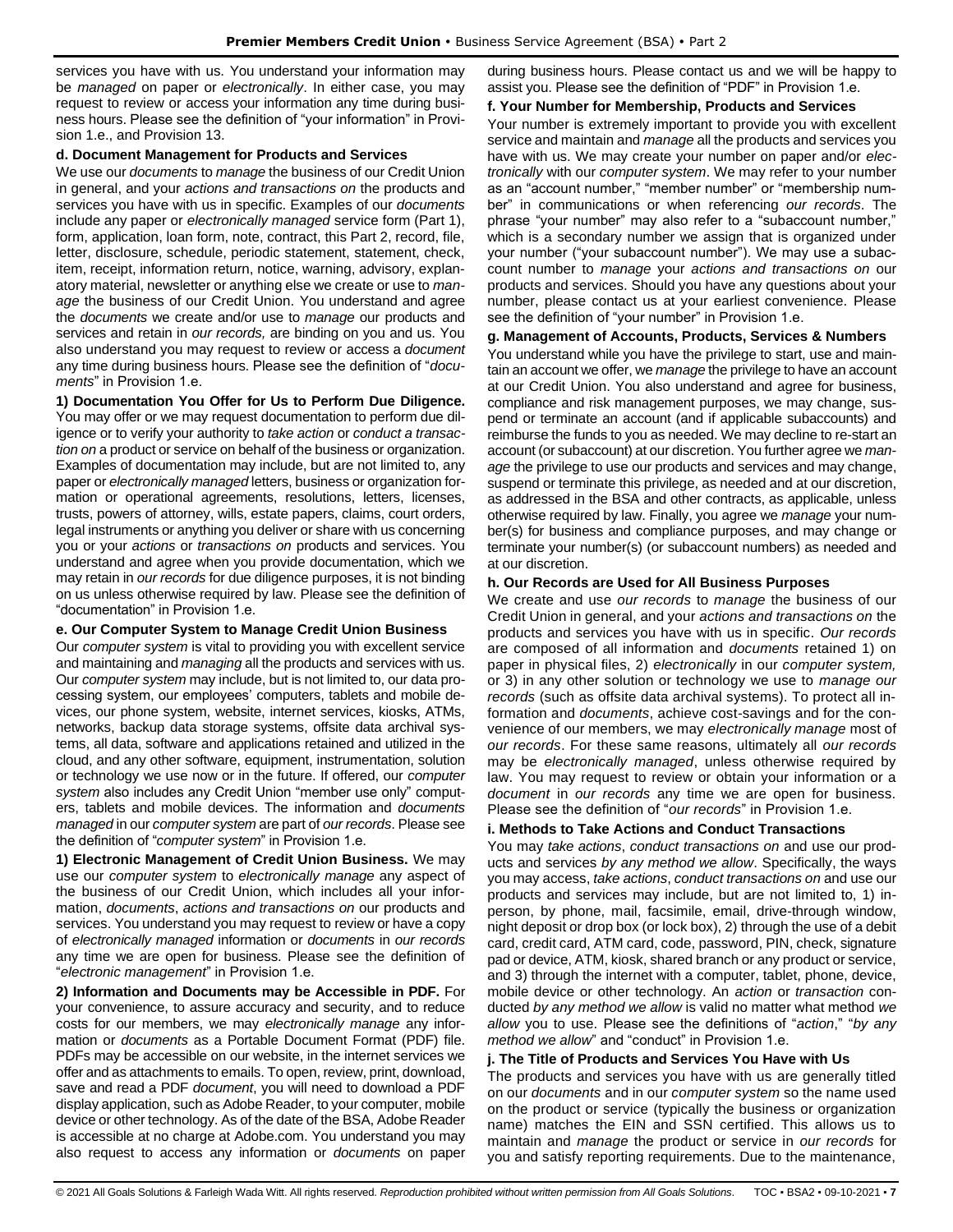*management* and reporting requirements, the information and *documents* accessible to you may not contain the full or exact title you prefer. However, on your request, we often can include a description or legal title on a *document* or in *our records* that explains the purpose of and/or business, organization and/or person(s) who may use a product or service.

#### **k. Our Exclusive and Beneficial Products and Services**

To be entitled to use and enjoy all our financial products and services, a business, organization or person must first be eligible for the privilege of being a member of our Credit Union (our first product). As a member, you may request the exclusive products and services we offer that generally come under one of two categories: our savings products and services, and our lending products and services. Both are valued by our members for their rates and our excellent service. However, we may offer other beneficial financial products and services in addition to our traditional savings and lending solutions. Examples of products include membership, accounts and loans as we offer. Examples of services include teller assistance, phone assistance, *transactions* and safe deposit boxes, which typically require use of our premises, employees or *computer system* to provide the service to you. Please see the definition of "products and services" in Provision 1.e.

**1) The Products and Services We Offer.** *Please see "Our Products and Services" for a comprehensive summary of our beneficial products and services.*

**2) All Non-Business Products and Services We Offer.** All nonbusiness and non-organization products and services you have with us are governed by the Member Service Agreement (MSA). The MSA Part 2 can be accessed on our website or on request from us any time we are open for business.

#### **l. The Length of this Part 2 of the BSA**

To assure excellent service, comprehensive information, and to proactively answer your questions about our products, services and Credit Union, we provide this Part 2. It is lengthy 1) because of the numerous legal, operational and practical matters that affect membership, accounts, loans, products and services, and 2) because it is important to explain why everything we do at our Credit Union is in the best interests of the members. Should you have questions about any matter addressed in the BSA, please contact us during business hours and we will be happy to assist you.

# <span id="page-7-0"></span>**3. Starting Membership, Products and Services**

All our members together own our Credit Union. The Provisions of the BSA are intended to serve the best interests of our members.

#### **a. Requirements to Start Membership with Us**

To become a member of our Credit Union, you must be in our field of membership, provide any information we request and meet all our requirements for eligibility, due diligence and verification. Before allowing a business or organization to join our Credit Union, we may require a representative to provide proof of five (5) important matters. First, that the business or organization is lawfully formed (e.g., by providing of Articles of Incorporation, Operating or Partnership Agreement, registration with the Secretary of State, business license, tax returns, client/customer references and/or other documentation from the last three years (though we may serve non-lawfully formed businesses or organizations at our discretion)). Second, that the business or organization is eligible for membership with us. Third, that the business or organization wants to join our Credit Union and start membership, products and services with us. Fourth, each representative must substantiate her or his authority to act as a representative for the business or organization (e.g., by providing a notarized board resolution, partnership letter, business license, driver's license or other proof of ownership or authority). And fifth, each representative must substantiate her or his identity as a representative of the business or organization (typically with ID). By consenting to the BSA, you acknowledge you have informed us of the persons who are representative(s), transactor(s) and/or information user(s) who may act on behalf of the business or organization when *taking*  *actions* or *conducting transactions* on the accounts, loans, products and services the business or organization has with us. You agree to notify us in writing of any change in authority of any representative, transactor and/or information user. You also agree to notify us if the beneficial owner(s) or control person of the business changes, as addressed in Provision 4. of this Part 2. We may rely on the BSA and *our records* until you tell us in writing of any changes and we have had a reasonable time to act on the written notice. By consenting to the BSA, you certify the business or organization does not engage in the internet gambling business, and will notify our Credit Union before engaging in any internet gambling business in the future.

Please understand that membership is a privilege and not a right, and is granted to you by our Credit Union on the condition you observe all applicable laws, regulations, the BSA and all other contracts, obligations and responsibilities with us.

## **b. Your Identification, EIN or SSN and Backup Withholding**

To join our Credit Union we may require the business's or organization's and your full current name(s), the physical address of the business or organization and your residence (and, if different, your business's or organization's and your mailing addresses), and the business's or organization's phone number and your phone number, birthdate, employer and occupation. We may also require all necessary due diligence documentation to validate the business or organization (as addressed above in Provision 3.a.), the business's or organization's Employer Identification Number (EIN) or Social Security Number (SSN), your SSN and your current governmentissued photo identification. We require all this information to both provide you with excellent service and to protect your valuable information and funds (and without it, we may not be able to start membership, products and services). For IRS reporting purposes, you may need to certify that the EIN or SSN matches the name and address provided, and indicate if you are subject to backup withholding. Your delivery, review and certification of this information may be required for membership, products or services. For your and our protection and to fulfill our due diligence responsibilities, you may need to obtain an EIN for an account, product or service relationship you wish to start that is not for your personal use. For your convenience and protection we may also request your mother's maiden name, your email address, other identification and information requirements and other undiscoverable confidential information (such as your most or least favorite subject in school, artist, fruit or vegetable, etc.) and require you to create a password in order to *take actions* or *conduct transactions on* our products and services (please see Provision 5.a.). To provide you with excellent service, for your convenience and for your and our protection, you agree we may photograph you and retain a copy or image of your current government-issued photo identification (hereafter referred to as ID) to identity you for the products and services you have with us. We may request to see your current government-issued military photo identification, and though we will not image or copy it, we may enter the information in *our records*. We may also require other current government ID (such as your driver's license or passport) that can be copied or imaged along with entering the information from your military ID. If our copy or image of your ID (or other identification) is expired, to continue to serve you, for your convenience and for your and our protection, you agree we may request, review and retain a copy or image of your current ID. If the IRS notifies us of a discrepancy with the name, EIN, SSN or information in *our records*, you may be subject to backup withholding, requiring us to withhold and pay a portion of dividends, interest or other payments to the IRS.

When you join our Credit Union and start products and services, we may require you to sign or authorize a service form to assist us in *managing* the products and services you have with us. We may note the original use of the form by placing an "O" (for original) in a box on the form. Alternatively, on your request we may agree to start, obtain your consent to and *manage* membership, products and services with the assistance of our employees or the use of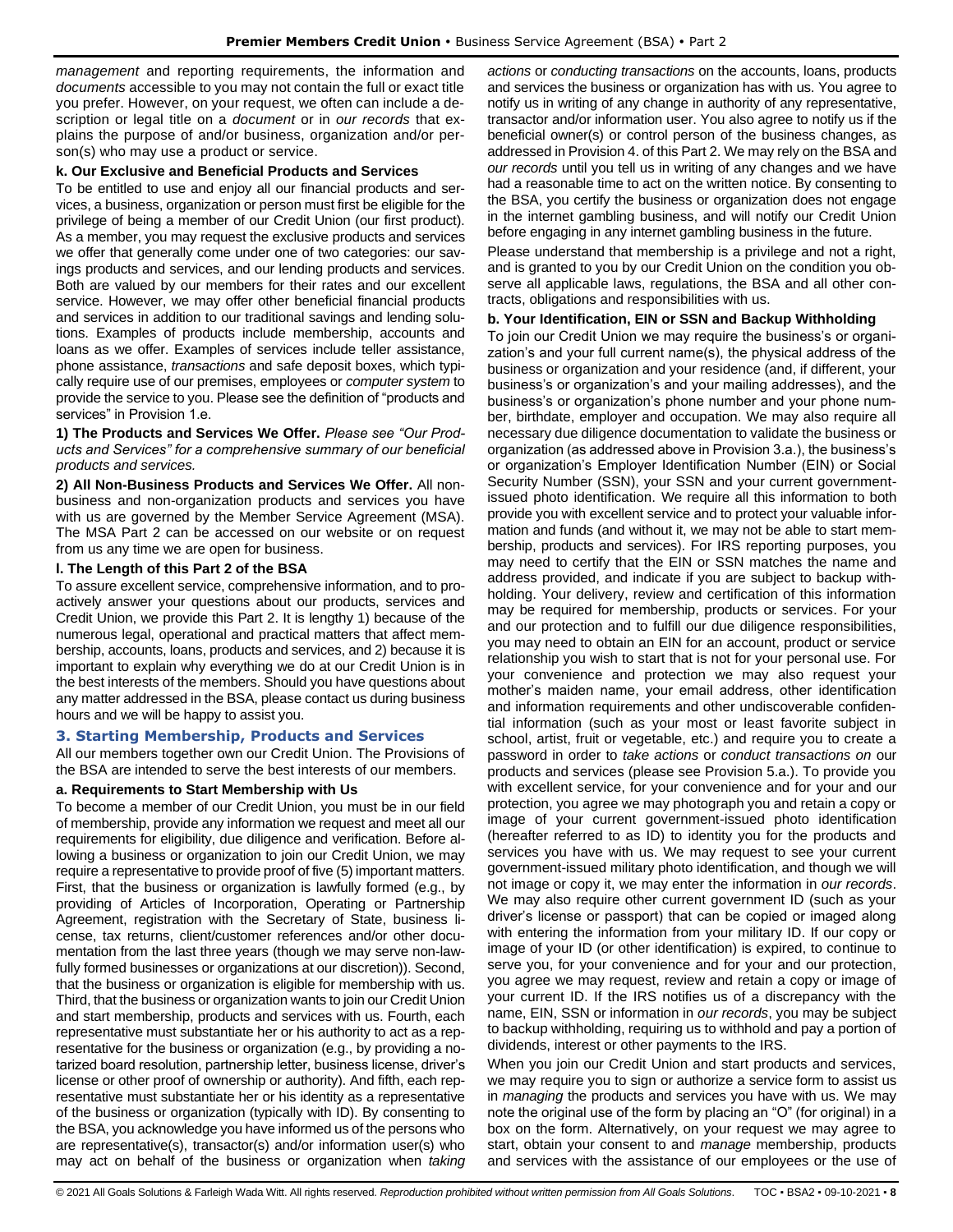our *computer system* (please see Provision 1.f.1)). You agree for purposes of accuracy, we may subsequently verify and correct, complete or update your information in *our records*. You understand and agree that to provide you with excellent service and for your and our protection, we may photograph, film and retain all pictures, photographs, film, likenesses or images of any person (including you) who enters or uses our (or an associate's) premises, facility, location or service solution. Additionally, to provide excellent service, for training and quality assurance purposes and for your and our protection, you agree we may record and retain all conversations with you and anyone who contacts, calls and/or leaves us messages *by any method we allow*. You agree we may obtain, retain and use all ID, pictures, photographs, images, film, voice and image recordings, fingerprints and other biometrics of you with our *computer system* or other technology to identify you and *manage* any product, service, *action* or *transaction* addressed by the BSA or other contract, as applicable. Finally, you agree we may obtain, retain, maintain and *manage* all ID, photographs, images, film, voice and image recordings, fingerprints and other biometrics of you in *our records*.

## **c. Your Authorization for Us to Obtain Information**

You agree we may review your account, employment and credit history, which includes obtaining reports from third parties and credit reporting agencies, to confirm your eligibility for membership, accounts, loans, products and services we may offer. We obtain reports for two important reasons. The first is to provide you with excellent service by pre-qualifying you for products and services with us: that way we can make a product or service available to you as soon as possible. The second is for loss prevention purposes, which is required to fulfill our due diligence responsibilities to our members. Additionally, to provide you with excellent service, for your convenience and your and our protection, we may request additional information to assist you with any currency needs for the accounts, loans, products and services you may request.

#### **d. Starting Membership, Products and Services Online**

We may offer an internet service that allows you to join our Credit Union and start products and services with us online. This internet service is governed by any contract you agree to online, the BSA, all other contracts, as applicable, and *our records*. Should you have any questions about this service, please contact us at your earliest convenience.

#### **e. Starting Membership, Products and Services by Mail**

On your request and for your convenience, we may at our sole discretion mail *documents* with your information to you to join our Credit Union and start products and services with us. We do not advise mailing your confidential information since it exposes you to numerous problems (ID theft, fraudulent *transactions*, etc.). We recommend you come to our Credit Union at your convenience (or use an internet service we offer) to start membership, products and services with us. In fairness to the members, if you request us to mail your information, you agree to take responsibility for all problems and losses that result from theft and/or unauthorized use of your information. Please contact us during business hours for information about starting membership by mail.

## **f. Starting Membership, Products & Providing the Part 2**

When you join our Credit Union we will first review a number of important matters about membership, products, services and the BSA (please see Provision 3.g.). Thereafter we (or you) may complete a service form (which we may require to be notarized) and/or enter the business's or organization's and your information in *our records* according to your instructions to start the products and services you have requested. Once you have reviewed your information, you will consent to the *terms* of the BSA and to the use of our products and services. If we assist you in-person we will offer you a paper Part 2 of the BSA, and email it to your address (if provided) in *our records*. If we assist you by phone, mail or through the internet, we will make the Part 2 of the BSA accessible to you *by any method we allow*, or offer to mail you a paper Part 2 of the BSA. We will ask (or advise you to ask) if you have questions about any matter addressed in the BSA, and encourage you to contact us during business hours for help with any product or service. Finally, we will remind you that you can always access a current Part 2 of the BSA and disclosures on our website, and may contact us about the information or *documents*  in *our records* any time we are open for business.

#### **g. Matters We Address when You become a Member**

When you join our Credit Union we: 1) review all required documentation and obtain information that substantiates the validity of the business or organization and its eligibility for membership to fulfill our due diligence responsibilities, and verify your ID, 2) may obtain relevant account, employment and credit reports, as needed, 3) review important information about membership, products, services, privileges and responsibilities with you, 4) enter the information about the business or organization and you and the product(s) and/or service(s) in a form or our *computer system* and review that information with you, 5) offer you a paper Part 2 of the BSA (or offer to mail it to you), email you the Part 2 of the BSA (if we have an address on file), and make the Part 2 of the BSA accessible to you on our website or in an internet service we offer, 6) run all required verifications and reviews, and address all applicable compliance requirements, 7) review and have you consent to membership, products, services and the BSA, *as we allow*, 8) start the accounts, products and services requested by you, 9) ask you (or advise you to ask) if you have any questions and encourage you to contact us during business hours about any matter pertaining to our products and services, *and* 10) remind you that you may always access a current Part 2 of the BSA and disclosures on our website, and contact us about the information or *documents* in *our records* any time we are open for business.

## **h. Denial of the Privilege of Membership**

We may deny the privilege of membership to a business, organization or person for any reason not prohibited by law, including but not limited to, 1) ineligibility for membership, 2) failure to provide required documentation, information or ID, 3) information from a third-party report, 4) any lost or stolen check, card or access device, 5) overuse of *actions* on our products or services, 6) a breach of or unauthorized access to a product or service, 7) business or compliance purposes, 8) to stop or prevent a loss, 9) potential lack of capacity or victim of undue influence, 10) failure to comply with any *term* of a contract, 11) failure to use products or services to justify membership, 12) inactive or abandoned products or services, 13) chronic dissatisfaction with us, 14) disparaging our reputation, 15) default on any obligation, 16) causing us a loss, 17) not voluntarily repaying a loss, 18) previous expulsion, 19) anything unethical or unlawful concerning your business or organization, you or our business, 20) any alteration, forgery or fraud concerning your business or organization, you or our business, 21) any falsification or misrepresentation concerning your business or organization, you or our business, 22) any alleged crime concerning your business or organization, you or our business, 23) abuse of or threats to anyone associated with us, or 24) any other reason we believe is appropriate to *manage* the business of our Credit Union.

#### **i. Also Please Review the Two Important Disclosures**

We recommend you also review the "Electronic Funds Transfer Disclosure" and the "Funds Availability Disclosure." These disclosures have specific application to this Provision as well as a number of other matters throughout the BSA. Most of these disclosures are found at the end of this Part 2, and are accessible to you separately from the Part 2 on our website or upon request from us.

#### <span id="page-8-0"></span>**4. Certificate of Authority & Product and Services**

When you start the accounts, products and services your business or organization has with us you acknowledge you have designated the representative(s) to act on behalf of the business or organization as reflected in *our records*. You understand it is your responsibility, and not our responsibility, to assure all *actions* and *transactions on* accounts, products and services by your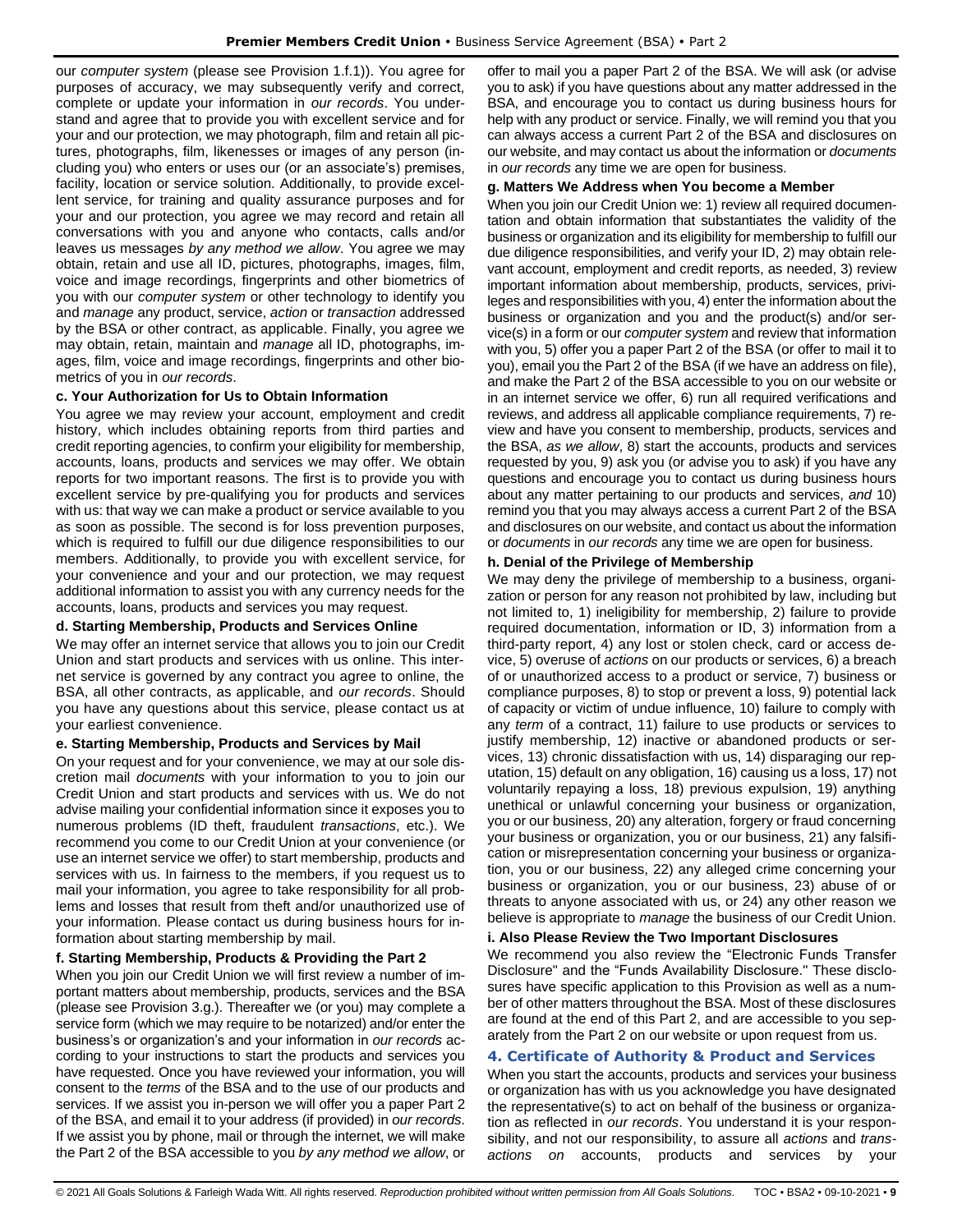representative(s) coincide with your business's or organization's affairs and activities, and its and your financial and/or estate planning needs. Because you are in control of the account(s) with us, you irrevocably waive the right to dispose of the funds in the account(s) with us by will (please see Provision 4.d.). To provide you with excellent service, assist you with products and services, and fulfill our due diligence responsibilities with respect to your business, we may need to obtain important specific information about any person who owns or manages the business. Initially we may need to identify the number of people who have at least a twenty five percent (25%) ownership interest in the business, along with each such owner's name, birthdate, physical address and SSN. If an owner of the business is a trust, we will need to obtain the trustee's name, birthdate, physical address and SSN. We will note each such owner's interest in the business with the letter "O" in her or his Section of our form or in *our records*. If a representative, transactor or information user is an owner, we will include the letter "O" in her or his Section of our form or in *our records*. The "O" indicates the owner is a "beneficial owner" of the business in *our records*. We may also identify the person who has significant responsibility to control, manage or direct the business (and his or her title if applicable). We will note this person's management responsibility with the letter "C" in her or his Section of our form or in *our records*. The "C" indicates that this person is the "control person" of the business in *our records*. You agree to notify us if the beneficial owner(s) or control person of the business changes. All this information assists us in providing excellent service to and *managing* the products and services for the business, and provides us with the key individuals in the event we need to contact a specific person about the business's products and services with us.

The business or organization, and each owner, officer, partner, director, member, employee, manager, volunteer, fiduciary or person, that consents to the BSA warrants that the business or organization has been duly formed and currently exists and certifies the following provisions.

## **a. Representatives, Transactors and Information Users**

The representative(s), transactor(s) and/or information user(s) identified on the BSA Part 1 form and/or in *our records* is/are authorized to act on all the accounts, loans, products and services the business or organization has with us based on the designated authority and Certificate of Authority as addressed below.

**1) Representatives & Accounts, Products and Services.** To start, maintain, *take actions* and *conduct transactions on* the accounts, products and services with us, the business or organization will designate a person or persons to be the representative(s) of the business or organization. We will require each representative to provide all her or his information and ID (as explained in Provisions 3.b. and 4. above) and consent to the BSA. The business or organization may have one representative or multiple representatives on the accounts, products and services it has with us. Multiple representatives have equal rights to *take actions* and *conduct transactions on* the accounts, products and services. These rights allow each representative alone to start, confirm, maintain, review, change, add, terminate and *conduct transactions on* the accounts, products and services on behalf of all representatives and the business or organization for any purpose. This includes a representative withdrawing funds, terminating and adding new accounts, products and services, or adding or removing a representative, transactor or information user, on behalf of the business or organization. You understand and agree any representative may sign the signature of any other representative (or transactor) on an account, product or service (such as to issue or deposit checks or initiate wires), and guarantees the signature or authorization of any or all other representatives (or transactors as applicable) for all *actions* and *transactions on* the accounts, products and services. You also agree a representative may conduct any *transaction* by cash, check, EFT, wire, etc., *by any method we allow* on behalf of the business or organization with or without the knowledge, signature, endorsement or authorization of any other

representative (or transactor as applicable) on the account(s), product(s) and service(s). Furthermore, by the business or organization maintaining the accounts, products and services with one or multiple representatives, you consent to any *actions* or *transactions on* accounts, products and services by any representative on the accounts, products and services. If you request us to designate a person as a representative by entering the representative's information in *our records* without signing or authorizing a form, you agree this person is a representative. You further agree this person may subsequently sign or authorize a form as a representative. Once the business or organization has designated a representative, it is your sole responsibility (and not our responsibility) to monitor the representative's *actions* and *transactions on* the accounts, products and services. You agree we have no duty or responsibility to monitor, inquire about or notify you of the use and purpose of any *action* or *transaction* conducted by a representative, or assure any *action* or *transaction* is for your benefit. You understand you take full responsibility for any representative, and for all *actions* and *transactions on* the accounts, products and services by that representative. You agree the business or organization is responsible for any fees, costs, losses or liabilities incurred for any *action* taken or *transaction conducted on* an account, product or service by a representative regardless of whether the business or organization benefited from the *action* or *transaction*. A representative's authority to *take actions* and *conduct transactions* will continue until we receive written notice that you have terminated the representative's authority and have a reasonable opportunity to act on that notice. If you wish to terminate a representative's authority on an account, product or service you must notify us and complete the termination *as we allow*. We have no duty to prevent a representative from *taking actions* and *conducting transactions* until you have notified us and completed the termination as we allow. A representative may remove her or himself from the accounts, products and services you have with us, and we have no duty to notify the business, organization or any representative of the removal. If a representative decides to remove her or himself, we may require her or him to notify us in writing and/or sign or authorize a form (or be removed *as we allow*). A representative's removal from the accounts, products and services, does not relieve the business or organization or the representative from any responsibilities, obligations or liabilities for *actions* taken or *transactions* conducted as a representative under the BSA. If a business (or any owner) or organization owes us money for any reason, we may enforce our rights against all funds in any account used by the business (or owner) or organization, regardless of which representative (or transactor) deposited the funds in the account. You agree a security interest granted by a representative on an account will continue to secure that obligation to us, regardless of whether that person is a representative or not. Finally, for any obligation owed to us, our rights take priority over all other claims to the funds in an account unless otherwise required by law (please see Provisions 18. and 20.).

**2) Transactors & Accounts, Products and Services.** A representative may designate a person (or persons) to be a transactor on the accounts, products and services that the business or organization has with us. A transactor is authorized by you to *conduct transactions on* (i.e., deposit and withdraw funds, and obtain information about) the accounts, products and services on behalf of the business or organization. We will require each transactor to provide all her or his information and ID (as explained in Provisions 3.b. and 4. above) and consent to the BSA. A transactor only has the right to *conduct transactions on* the accounts, products and services, and has no other rights to the accounts, products and services. Further, a transactor cannot *take action* to start, change, add or terminate an account, product or service, except to remove her or himself from the accounts, products and services as explained in this Provision. You understand and agree any transactor may sign the signature of any representative or other transactor on an account, product or service (such as to issue or deposit checks or initiate wires), and guarantees the signature or authorization of any or all other representatives and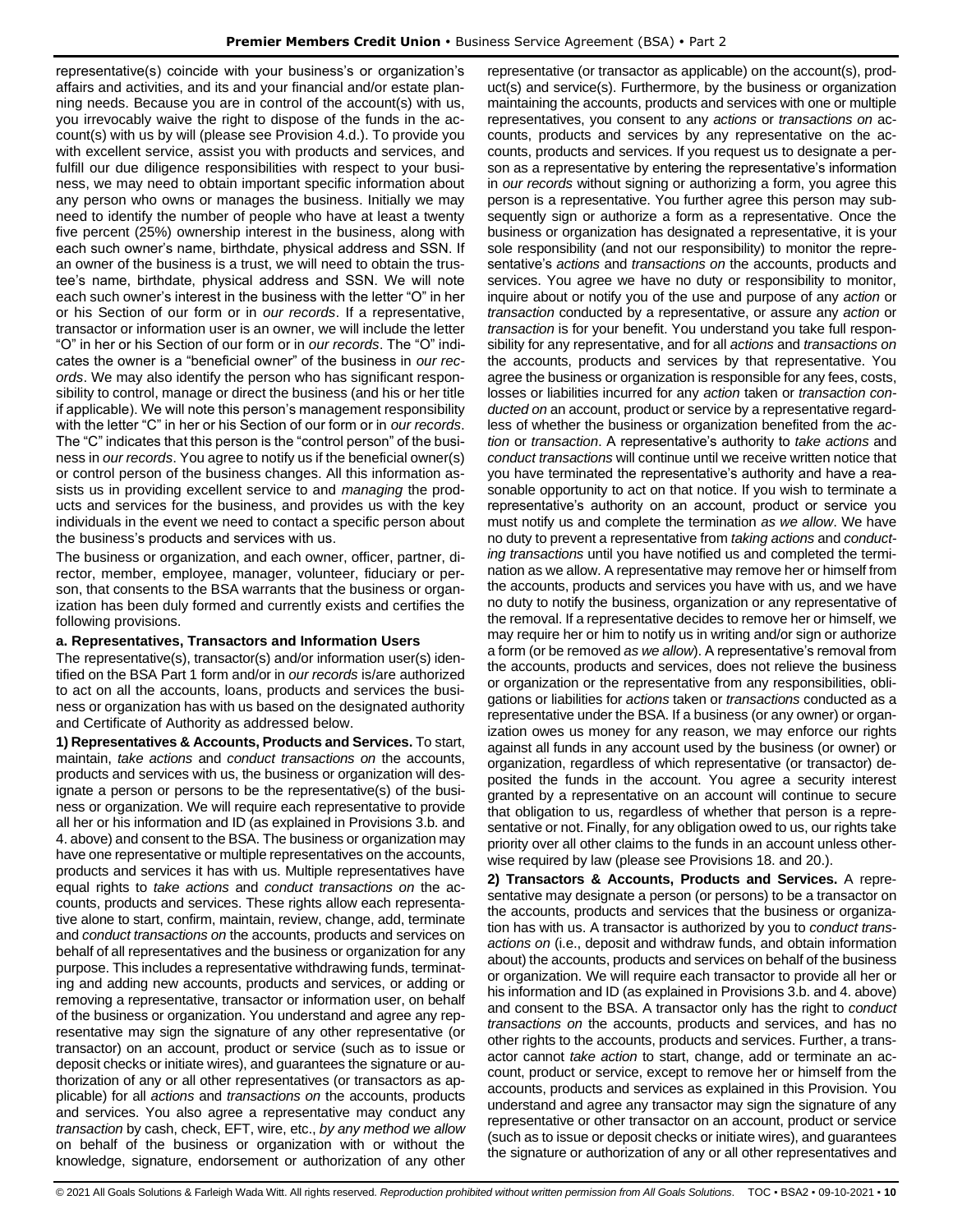transactors for all *transactions on* the accounts, products and services. You also agree a transactor may conduct any *transaction* by cash, check, EFT, wire, etc., *by any method we allow* on behalf of the business or organization acting alone, with or without the knowledge, signature, endorsement or authorization of any other representative or transactor on the account(s), product(s) or service(s). If you request us to designate a person as a transactor by entering the transactor's information in *our records* or *as we allow*  without signing or authorizing a form, you agree this person is a transactor. You further agree this person may subsequently sign or authorize a form as a transactor. Once you have designated a transactor, it is your sole responsibility (and not our responsibility) to monitor the transactor's *transactions on* the accounts, products and services. You agree we have no duty or responsibility to monitor, inquire about or notify you of the use and purpose of any *transaction* conducted by your transactor, or assure that any *transaction* is for your benefit. You understand you take full responsibility for any transactor, and for all *transactions on* the accounts, products and services by your transactor. You agree the business or organization is responsible for any fees, costs, losses or liabilities incurred for any *transaction on* an account, product or service conducted by a transactor, regardless of whether the business or organization benefited from the *transaction*. The transactor's authority to *conduct transactions* will continue until we receive notice (which we may require in writing) you have terminated the transactor's authority, and we have a reasonable opportunity to act on that notice. Any representative may remove a transactor from the accounts, products and services, which we may require to be confirmed in writing. We may also suspend any further *actions* and *transactions* on the account until you sign or authorize an updated form (or remove the transactor *as we allow*) or terminate the accounts, products and services. A transactor may remove her or himself from the accounts, products and services you have with us, and we have no duty to notify the business, organization or any representative of the removal. If a transactor decides to remove her or himself, we may require her or him to notify us in writing and/or sign or authorize a form (or be removed *as we allow*). A transactor's removal from the accounts, products and services, does not relieve the business, organization or the transactor from any responsibilities, obligations or liabilities for *transactions* conducted by the transactor under the BSA.

**3) Information Users & Accounts, Products and Services.** A representative may designate a person or persons to be an information user on the accounts, products and services that the business or organization has with us. An information user is authorized by you to request and access all information about the accounts, loans, products and services with us on your behalf *by any method we allow*. Your information user and you (and not us) are responsible for how your information user utilizes your information. We will require each information user to provide all her or his information and ID (as explained in Provisions 3.b. and 4. above) and consent to the BSA. An information user only has the right to access all information about the accounts, loans, products and services you have with us and has no other rights to the accounts, loans, products and services. Further, other than accessing information, an information user cannot *take actions* or *conduct transactions on* accounts, loans, products or services, except to remove her or himself as an information user as explained in this Provision. If you request us to designate a person as an information user by entering the information user's information in *our records* or *as we allow* without signing or authorizing a form, you agree this person is an information user. You further agree this person may subsequently sign or authorize a form as an information user. You agree we have no duty or responsibility to monitor, inquire about or notify you of the information user's access to or use of the information about the accounts, loans, products and services, or assure that the access or use of that information is for your benefit. You understand you take full responsibility for any information user on accounts, products or services with us, and for anything your information user does with your information. You agree the business or organization is responsible for any fees, costs, losses or liabilities incurred for any access of information about an account, product or service by an information user regardless of whether the business or organization benefited from the access of information. The information user's authority will continue until we receive notice (which we may require in writing) you have terminated the information user's authority, and we have a reasonable opportunity to act on that notice. Any representative may remove an information user from the accounts, loans, products and services, which we may require to be confirmed in writing. We may also suspend any further *actions* and *transactions* on the account until you sign or authorize an updated form (or remove the information user *as we allow*) or terminate the accounts, products and services. An information user may remove her or himself from the accounts, loans, products and services you have with us, and we have no duty to notify the business, organization or any representative of the removal. If an information user decides to remove her or himself, we may require her or him to notify us in writing. We may also suspend any further *actions* and *transactions* on the account until you sign or authorize an updated form (or remove the information user *as we allow*) or terminate the accounts, products and services. An information user's removal from the accounts, loans, products and services, does not relieve the business, organization or information user from any responsibilities, obligations or liabilities undertaken or incurred as an information user under the BSA.

## **b. Certificate of Authority**

The business or organization and each representative, transactor or information user identified in the BSA and/or in *our records* certifies and agrees the business's or organization's accounts, loans, products and services will be governed by the *terms* of the BSA, as amended from time to time. The authority given to a representative, transactor or information user will remain in full force until written notice of revocation is delivered to and received by us. Any such notice will not affect any checks, drafts or items in process at the time notice is given. A representative will notify us of any change in the business's or organization's composition, assumed business names, or any aspect of the business or organization affecting the BSA before the change occurs. We have no duty to inquire about the powers and duties of any representative, transactor or information user and have no notice of any breach of fiduciary duties by any representative, transactor or information user unless we have actual notice of wrongdoing.

## **c. Your and Our Liability under this BSA**

The business or organization agrees we will not be liable for any losses due to your or a representative's failure to notify us of changes in the business's or organization's composition, assumed business names, or any aspect of the business or organization that affects the BSA. The business or organization and each representative, transactor or information user agree to indemnify and defend us against and hold us harmless from any loss, damage, claim or liability as a result of unauthorized acts of any current or former representative, transactor or information user or acts of any representative, transactor or information user which we rely on before notice of any change to either an account, product, loan or service or the business or organization.

#### **d. Waiver of Testamentary Account Distributions**

You understand and agree it is your sole responsibility as a business (and owner) or organization (and not our responsibility) to assure the features of the accounts, products and services you have with us, as designated by your representative in *our records*, accurately reflect your personal, domestic, financial, business and estate planning needs. Matters you may want to consider include, but are not limited to, those created, changed or terminated by marriage, children, grandchildren, adoption, separation, divorce, remarriage, disability, retirement, death or as a result of any agency, power-of-attorney, guardianship, conservatorship, trusts, wills, businesses, corporations, partnership agreements, contracts, indebtedness, etc. If permitted by applicable state law, you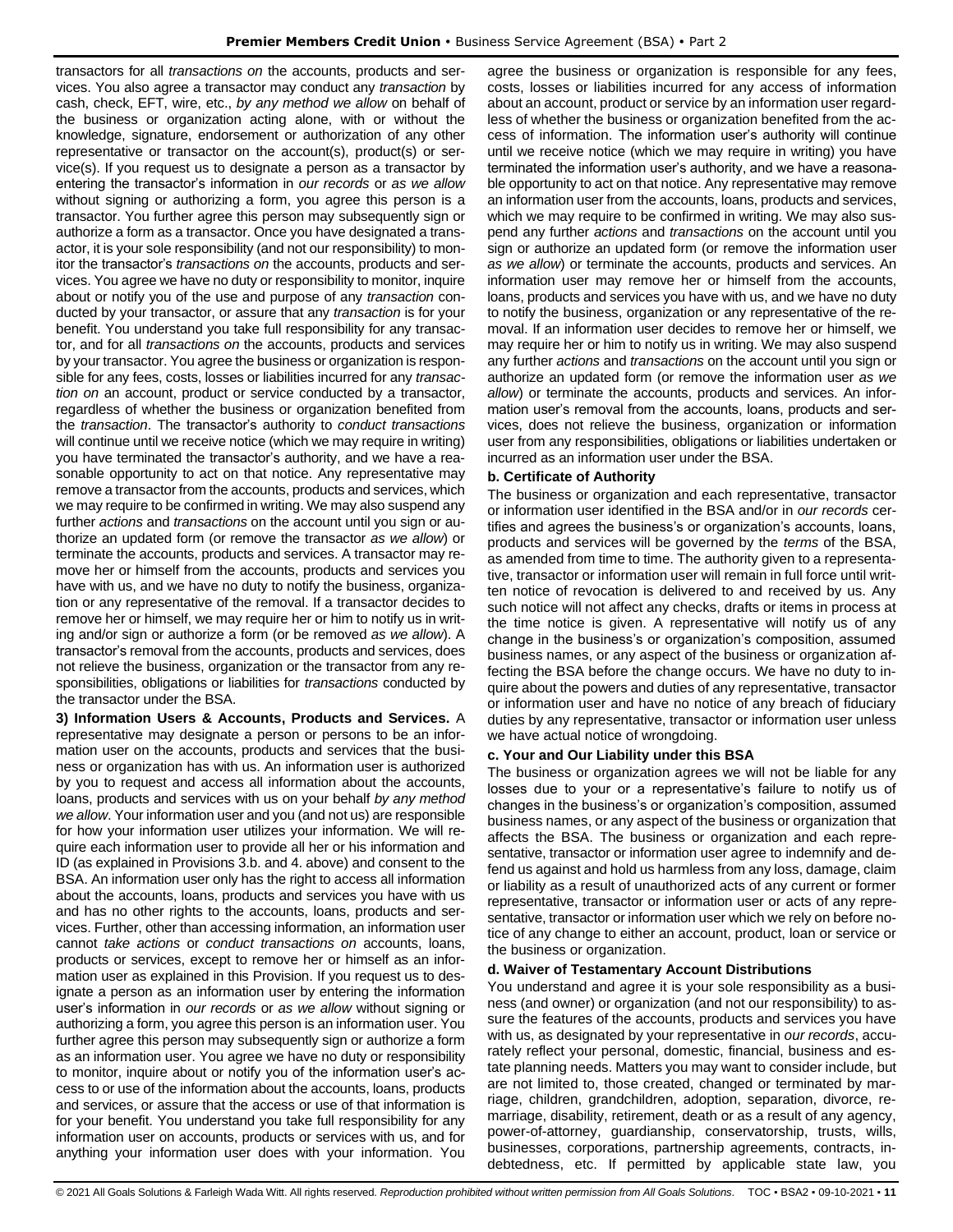irrevocably waive your rights to make testamentary dispositions from any account, and do so with the understanding that the features of an account control and supersede any inconsistent testamentary disposition. It is your responsibility to assure the features of the accounts, products and services you have with us accurately reflect and take into consideration your personal, domestic, financial, business and estate planning needs. In addition, you can *take action* to start, confirm, maintain, review, change, add or terminate an account, product or service at any time *as we allow*. Therefore, you irrevocably waive your right to make a testamentary disposition of any account at our Credit Union, both now and in the future. You agree since you are in complete control of the features of the accounts with us, and can, as a representative or through a representative, *take action* to start, change, add or terminate the accounts at any time *as we allow*, on your death we may rely exclusively on the BSA and *our records* concerning all matters that affect the accounts, products and services you have with us.

#### **e. See the "Rate and Fee Disclosure"**

We recommend you also review the "Rate and Fee Disclosure," which has specific application to this Provision as well as a number of other matters throughout the BSA.

## <span id="page-11-0"></span>**5. Product & Service Access, Transactions & Actions a. Authorization of Transactions and Actions**

Your signature on a form, *document* or *as we allow* (when required) is important for identifying you and allowing you to start, consent to, *take actions* and *conduct transactions on* our accounts, loans, products and services. On your request, we may agree to obtain your consent to *take actions* and *conduct transactions* on products and services with the assistance of our employees or the use of our *computer system* (please see Provision 1.f.1)). You understand and agree that all ID, photographs, images, film, voice and image recordings, fingerprints and other biometrics obtained when you take any *action* or conduct any *transaction* are *managed* by us as explained in Provision 3.b. To provide you with excellent service and for your and our protection we may require your physical signature or reconfirm your signature in-person or before a notary public prior to any *action* or *transaction on* an account, loan, product or service. We may also require your ID, a second form of ID and other (or updated) information (such as your physical address, SSN, birthdate, password, mother's maiden name, thumbprint or fingerprint, date and type of last *transaction*, other historical factual and confidential information, etc.) before you may *take action* or *conduct a transaction on* an account, loan, product or service.

You may deposit and withdraw funds by cash, check, EFT, wire or by any other method *we allow*. You may also authorize the payment of checks, other *transactions* or *actions by any method we allow*. You agree we may pay checks and honor *actions* or *transactions on* an account, loan, product or service that contain your signature or authorization, even if you later claim the method of consent or the *action* or *transaction* was not authorized. On your request, we may allow you to include a legend on or notation in *our records* and on checks requiring two or more signatures or authorizations on your checks, *actions*, *transactions* or any other matter pertaining to the accounts, loans, products or services you have with us. You understand this legend or notation requiring two or more signatures or authorizations may only be entered in *our records* or as *we allow*. You agree any such legend or requirement is for your convenience only, and it is your sole responsibility (and not our responsibility) to supervise your internal control affairs with all persons you authorize. You also agree we may pay a check, or honor any *action*, *transaction* or other matter pertaining to the accounts, loans, products or services with us, with only one signature or authorization by any person you authorize. You understand we have only allowed you to add a legend or requirement for two or more signatures or authorizations because you 1) are in the best position to address your own internal control affairs with the persons authorized, and 2) have agreed to take responsibility for and recover any loss that occurs from a violation of your requirement.

If we contact you about an *action* or *transaction on* an account, loan, product or service that you confirm is authorized (which our employee may note in *our records* or *as we allow*), you agree we may rely on your confirmation. If you share your information, password, code or PIN (or any other method of authorization *we allow*) with any person or organization, you agree you authorize *actions* or *transactions on* the account, loan, product or service conducted by this person or organization. You further understand that until you notify us and revoke your authorization, all *actions* or *transactions on* the account, loan, product or service conducted by this person or organization are authorized and genuine, even if they are not conducted for your benefit or according to your instructions. If you request and we agree to provide you with cash for any *action* or *transaction*, you understand once you are in possession of the cash, you (and not us) are completely responsible for its care and safekeeping from any loss, theft, damage or destruction. Should you have any concerns about the loss or theft of cash, please let us know and we may be able to provide you with one of our checks (for which we may charge you a fee). Additionally, for your and our protection and security purposes, you agree we may pay any person (including you) requesting a withdrawal in cash with a limited amount of cash, our check, an EFT or wire. You understand and agree these cash withdrawal options are appropriate since a person can obtain cash by depositing the check at her or his own financial institution, and we can schedule the delivery of cash for you on your request.

#### **b. Transaction and Action Options & Required Forms**

When you *take action* or conduct a *transaction on* accounts, loans, products or services, we may require you to use a specific form or *document* to conduct or complete the *action* or *transaction*. If you do not use that form or *document*, for your and our protection we may refuse to honor, perform or complete the *action* or *transaction*. Whether an *action* or *transaction* is honored, completed or not, you are responsible for any loss or liability we incur as a result of your failure to use a required form or *document* or follow the *terms* of the BSA.

#### **c. Account Transfers by Wire or ACH**

We may offer wire transfers or ACH transfers that allow you to send or receive debits or credits to an account with us. We may require all wire transfers to be authorized in writing. When you initiate a wire or ACH transfer you may identify either the recipient or any financial institution by name and account or identifying number. We (and other institutions) may rely on the account or other identifying number you give us as the proper identification number, even if it identifies a different person or institution. You understand we may confirm the information on all wire requests before sending the wire. Once we have sent an outgoing wire, the transfer is final and cannot be stopped, so please make sure all the information about the wire is correct and that you want the wire sent according to that information. If you provide incomplete or inaccurate written or verbal transfer instructions to us, we will not be responsible for any resulting wire transfer losses, delays or failed *transactions*. You understand international wire transfers may not be completed for several weeks**,** or at all.

Wire transfers are governed by Federal Reserve Regulation J if the transfer is cleared through the Federal Reserve. ACH *transactions* are governed by the rules of the National Automated Clearing House Association (NACHA). You acknowledge that our processing of international *transactions* may be delayed if necessary to complete screening required by Federal law. You must ensure that all international entries you initiate are designated with the appropriate international entry code, as required by NACHA rules. All entries will be credited to or debited from the account you have with us in U.S. dollars. Currency conversion will be at rates determined by, or available to, us or the Automated Clearing House. You bear all currency conversion risk as well as all gains or losses associated with currency conversion for international entries. All wires and ACH transfers must comply with applicable U.S. law. If you use these services and receive funds by wire or ACH transfer, you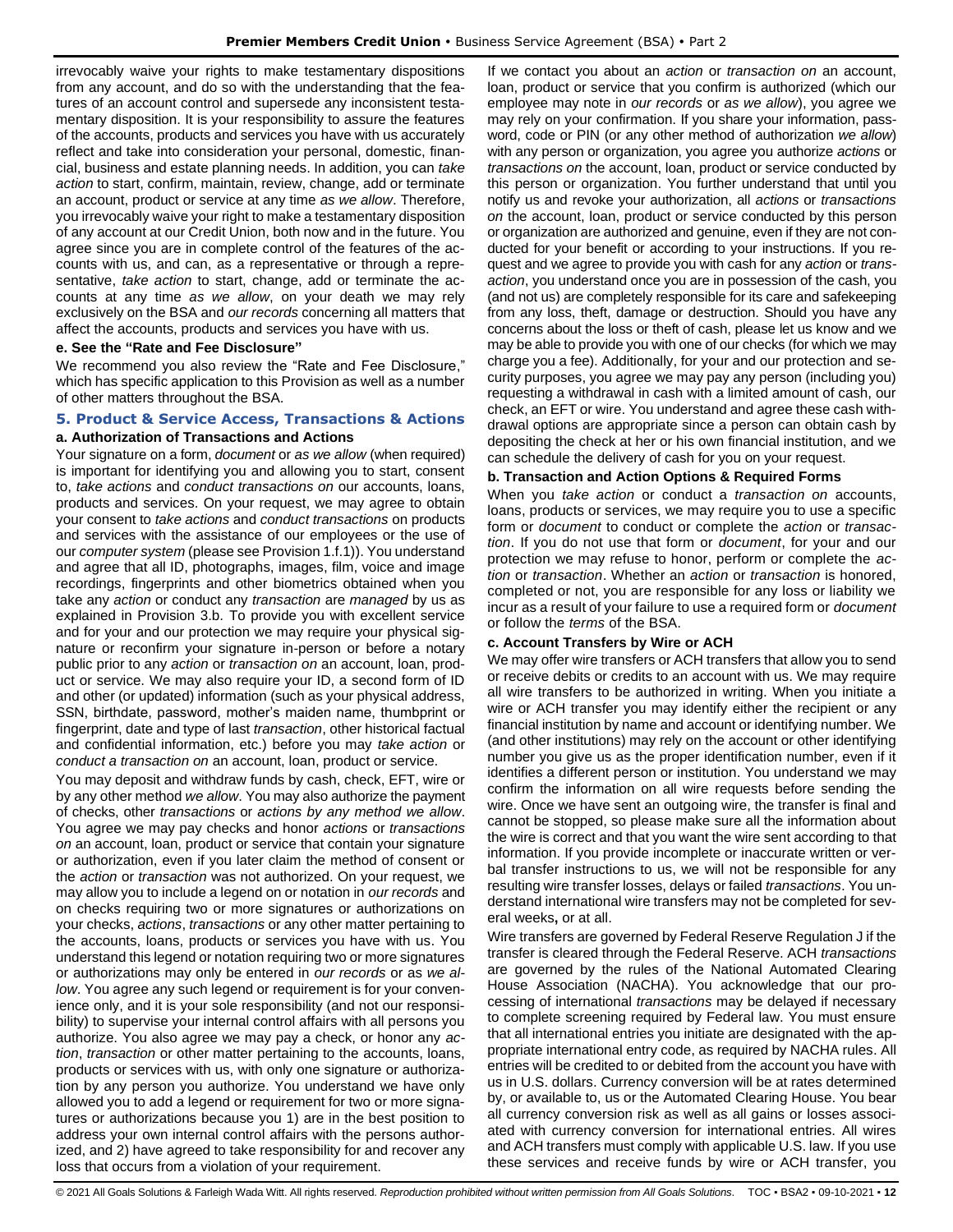agree to confirm the transfers by reviewing your periodic statement (or online service we offer), since we are not obligated to notify you when funds are received. While we may conditionally and provisionally credit the account you have with us with an ACH transfer, if we are not finally and ultimately paid for the transfer, we may reverse the credit to the account and the sender will be deemed not to have paid you. If we cannot reverse the credit or you do not have sufficient funds in an account, you agree to reimburse us for the amount of the reversed transfer.

#### **d. Limitations on Account Transactions**

**1) Account Withdrawal Limitations.** You understand we have no obligation to honor a request to withdraw funds if you do not have 1) sufficient available funds in an account or 2) one of our overdraft services (please see "available balance" in Provision 6.i.). If a check or other transfer or payment order is presented against insufficient available funds in an account, we will charge you a fee. If there are sufficient available funds to pay some but not all checks or items drawn or presented against the account, we may pay or allow withdrawals for those checks, transfer or payment orders for which there are sufficient funds in any order we choose, according to applicable law and the *terms* of the BSA. There are a number of circumstances where you may not be able to withdraw funds from an account, including but not limited to: 1) our methods are inoperative due to emergencies or problems, 2) the product or service has been terminated, 3) we are unable to contact you, 4) failure to provide required documentation, information or ID, 5) failure to use a required method or *document*, 6) exceeding a limit or an amount set by us, 7) failure to meet a minimum balance for thirty (30) days, 8) deposited check funds are not available, 9) funds are collateral for an obligation, 10) any lost or stolen check, card or access device, 11) a breach of or unauthorized access to a product or service, 12) business or compliance purposes, 13) to stop or prevent a loss, 14) potential lack of capacity or victim of undue influence, 15) failure to comply with any *term* of a contract, 16) funds held or offset per a security interest or lien, 17) account and/or funds held for a dispute or uncertainty, 18) unpaid check(s) or EFT(s) for insufficient funds or stop payment orders, 19) deposited item(s) charged back for nonpayment or a claim, 20) a garnishment, levy or similar legal claim or notice, 21) default on any obligation, or 22) our belief that an *action* or *transaction* may be fraudulent. To comply with the law and to protect you and the members of our Credit Union, you understand we may require written notice of your intent to withdraw funds from an account you have with us at least seven (7) calendar days and up to sixty (60) calendar days before the time you would like to make the withdrawal. Finally, you understand in the event any account is overdrawn, any loan is past due, or you are otherwise in default under any contract with us, we may suspend your ability to conduct *actions or transactions* to any or all accounts, products, services, until you have resolved the matter with us.

**2) Account Transaction Volume Limitations.** We may limit the number of items deposited and the frequency of deposits and other *transactions* you can make each day to the account(s) you have with us. The date we use to determine the number of *transactions* is the date a *transaction* is posted to (actually credited to or debited from) an account, rather than the date you conducted the *transaction*. Should the *transactions on* an account with us exceed the limitations we establish, we may limit your *transaction* activity, charge you a fee or terminate the account. You understand if *we allow* or honor a *transaction* that exceeds these restrictions (a nonconforming *transaction*), we are not required to allow or honor any future *transaction* that exceeds these restrictions.

**3) Limits on ATM Transactions.** For your and our protection, we may limit the number and dollar amount of cash withdrawals at ATMs. We may also limit the number and amount of deposits by cash and check at ATMs. Our current limitations on ATM cash withdrawals are stated in the "Electronic Funds Transfer Disclosure" at the end of this Part 2 of the BSA. Should you need to make

withdrawals and deposits that exceed our ATM limits, you may come to our branch any time we are open for business.

#### **e. Accounts May Not be Transferred to Others**

The accounts you have with us are non-negotiable, non-assignable and non-transferable to another person or organization. This means you may not endorse, negotiate, transfer, secure or pledge any account and the funds in that account to a person or organization other than us for any reason. Unless a person's name appears on a service form or is in *our records*, she or he may be denied access to all accounts, products and services and all funds and information pertaining to the accounts, products and services unless otherwise required by law.

## **f. When a Transaction or Action May be Refused**

Generally to conduct an *action* or *transaction* on an account, product or service with us, you must be a representative on the account, product or service. For your and our protection, you understand we may refuse an *action* or *transaction on* an account, loan, product or service for any reason not prohibited by law, including but not limited to, 1) our methods are inoperative due to emergencies or problems, 2) we are unable to contact you, 3) failure to provide required documentation, information or ID, 4) failure to use a required method or *document*, 5) exceeding a limit or an amount set by us, 6) failure to meet a minimum balance for thirty (30) days, 7) inactive or abandoned products or services, 8) deposited check funds are not available, 9) funds are collateral for an obligation, 10) any lost or stolen check, card or access device, 11) a breach of or unauthorized access to a product or service, 12) business or compliance purposes, 13) to stop or prevent a loss, 14) potential lack of capacity or victim of undue influence, 15) the product or service has been terminated, 16) failure to comply with any *term* of a contract, 17) funds held or offset per a security interest or lien, 18) account and/or funds held for a dispute or uncertainty, 19) unpaid check(s) or EFT(s) for insufficient funds or stop payment orders, 20) deposited item(s) charged back for nonpayment or a claim, 21) a garnishment, levy or similar legal claim or notice, 22) default on any obligation, 23) limited to a savings account and voting by mail, 24) ineligible for membership, 25) membership terminated, 26) notification of death, 27) anything unethical or unlawful concerning your business or organization, you or our business, 28) our belief that an *action* or *transaction* may be fraudulent, 29) any alteration, forgery or fraud concerning your business or organization, you or our business, 30) any falsification or misrepresentation concerning your business or organization, you or our business, 31) any alleged crime concerning your business or organization, you or our business, 32) abuse of or threats to anyone associated with us, or 33) any other reason we believe is appropriate to *manage* the business of our Credit Union.

## **g. Transactions and Actions Online**

We may offer an internet service that allows you to *take actions* or *conduct transactions on* products or services with us online. For your convenience, and in order to remind you to go online to start the service, we may note your request for this internet service on a form or enter it in *our records*. This internet service may be governed by a contract you agree to online, the BSA, all other contracts, as applicable, and *our records*. Should you have any questions about this service, please contact us at your earliest convenience.

## <span id="page-12-0"></span>**6. Your Use of a Checking Account with Us**

## **a. Completing Your Checks and Check Register**

When you write a check drawn on a checking account with us, you must write your payee's name, complete the numerical and written amount lines on the check and sign your name. Always begin by writing the payee's name and the amounts at the start of the farleft side of these lines to avoid leaving any spaces; this will reduce the risk of your check being altered. It is also important to draw a line after the payee's name and after the written amount to protect yourself against alterations. Please make sure all information you write on your check is legible. Finally, make sure the numerical and written amounts of your check match, since the written amount is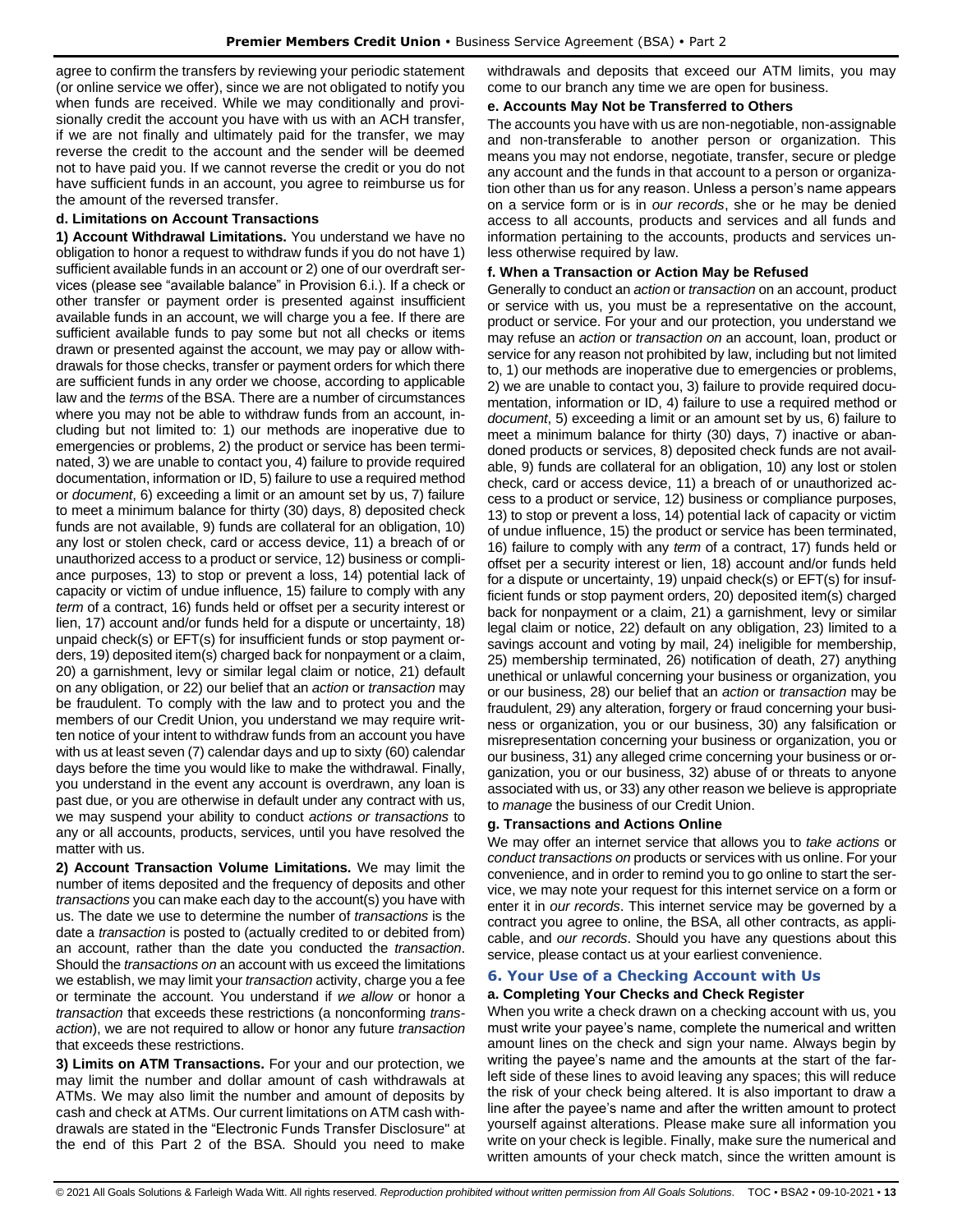likely the amount we may pay from the account. If the amounts do not match, you agree we may pay either amount or return the check unpaid, at our sole discretion.

Once completed, you should write the check number, amount, date, payee's name and purpose in your check register or payment records, and deduct the amount of the check from the account balance. This helps you to keep track of the current balances of an account, which in turn helps you avoid insufficient funds or overdraft fees (please see Provisions 6.i. through l.). It also allows you to detect and report checks with alterations and forged drawer's signatures (please see Provision 15.b.). Please use dark permanent ink (preferably black ink) to complete and sign your checks. You agree you are responsible for any losses incurred for your checks if you do not use a dark permanent ink when writing your checks. You should also keep your checks in a secure location and separate from your ID so they are not stolen from you. If there are multiple representatives or a transactor on the account, each representative or transactor may sign (or authorize), issue and endorse checks in the business's or organization's name. If you require more than one signature on a check drawn on an account with us, you agree we may pay that check regardless of the number of signatures on it if the check is issued by a person authorized to *conduct transactions on* the account (please see Provision 5.a.). You understand when you write a check you are ordering us to pay the check, and that payment is proper even if you did not completely fill out or sign your check.

## **b. Please Use the Check Forms We Provide**

For your protection, when starting a checking account you agree to use the checks we make available that we refer to as, "your checks." Your checks are actually forms (check forms) provided to you by our approved associate. It is important that you use our associate-provided checks because 1) the security features help protect against fraud losses, and 2) the forms help us confirm that a check is your check when presented for payment. Using any other check form may indicate fraud, and you agree we may refuse to pay it if we believe our refusal may prevent a loss, and is not dishonor or wrongful. Alternatively, if you use and we pay a check not provided by our associate that results in any loss or fees, you agree to be responsible for any loss and fees incurred. The reason you are responsible for any loss and fees is because in order to obtain check forms from another organization or person, you must provide your information to unknown people, any of whom may create a fraudulent check drawn on the account. Accordingly, we use an associate's check forms to help avoid losses, and require you to take responsibility for all losses and fees for not using these forms.

#### **c. Dates on Your Checks**

We may pay a check you write regardless of its date or language limiting payment to a certain time (for example, "stale dated" checks or checks bearing a "void after" date legend). However, we are not obligated to pay a check before its date or more than six (6) months after its date. Attempts to limit payment of a check by date or language are ineffective because 1) checks presented as EFTs or other transfers may not include the date, 2) our processing technology may not allow for the examination of a date, and 3) a person in possession of your unpaid check may take legal action against you for the amount and costs. If you do not want an outstanding check paid, you may place a stop payment order on the check (please see Provision 6.d.). Similarly, if you date a check for payment in the future (often referred to as a "postdated check notice") and notify us, we may agree not to pay a check before its date. Please be aware this postdated check notice will only be effective if it allows us a reasonable amount of time to act on and not pay the check. Additionally, for the notice to be effective we will need your name, your number, the check's number and date, amount and the payee's name. You understand that failure to fulfill any of these requirements may result in payment of the check. If you fulfill these requirements, we will return the check as postdated and charge you a fee to cover some of our employee's time. Should

you request us to cancel a postdated check notice and pay the check, we may also charge you a fee to cover some of our employee's time. For your convenience, we may agree to a verbal postdated check notice that will expire after fourteen (14) calendar days unless you confirm that notice in writing. Once confirmed in writing, the notice will be effective for six (6) months, and can be renewed for an additional six (6) months for a fee. You understand we have no duty to notify you when your notice will or has expired.

## **d. Stop Payment Orders on Your Checks and ACHs**

You may request us to stop payment on any check drawn on or ACH debit scheduled from a checking account you have with us by a stop payment order *as we allow***,** which we may require to be confirmed in writing. Your request (order) to stop payment will be effective only if we have a reasonable amount of time to act before the check is presented or the ACH entry is transmitted to us. For the request (order) to stop payment to be effective we will need your name, your number, check number, the date of the check or ACH entry, the name of the payee and the amount of the check or ACH entry. You understand that failure to comply with any of these requirements may result in payment of the check or ACH entry. If you fulfill these requirements, we will return the check or ACH entry and require a service charge to cover some of our employee's time. Should you request us to cancel a stop payment order and pay the check or ACH entry, we may also require a service charge to cover some of our employee's time. For your convenience, we may agree to a verbal stop payment order that will expire after fourteen (14) calendar days unless you confirm that order in writing or *as we allow*. A stop payment order on a check placed or confirmed in writing will be effective for six (6) months and can be renewed for an additional six (6) months for a service charge. A stop payment order on an ACH entry will continue until the entry is returned or until you cancel the stop payment order (which may require the payment of a service charge). We have no duty to notify you when your stop payment order will or has expired.

You understand that although you may stop the payment of your check, generally the person or organization in possession of the check may recover the full amount of the check from you (which may include interest and costs). In addition, if you owe money to the payee of the check or ACH entry, stopping payment on the check or ACH entry means you will not have paid the money to that person. In the unlikely event we pay a check or ACH despite a timely, accurate and complete stop payment order, we may be obligated to credit the account you have with us. We also may not be obligated to credit the account and you will need to address the matter with the payee. If we issue a credit to the account, you agree to sign or authorize a statement explaining the dispute with your payee, and assist us in taking legal action against any and all persons or organizations to recover our loss. You understand if you repeatedly place stop payment orders on your checks drawn against insufficient funds, we may consider that account abuse and may terminate the account.

## **e. No Stop Payment on Our Cashier's or Teller's Checks**

If we provide you with one of our checks that is payable to you or that you have requested us to make payable to another person, business or organization, it is your sole responsibility to make sure you want the person, business or organization to be paid with the check before you deliver the check to that person, business or organization. You understand that if you give our check to a person, business or organization, and afterwards become displeased with the person, business, organization or *transaction* and do not want the check paid, *we will not be able to stop payment on our check.* If you have any doubt about the person, business, organization or *transaction*, do not give the check to that person, business or organization, since we will not be able to stop the payment of the check. Should you change your mind and decide not to use one of our checks, you may return the actual physical check to us and request a refund for the amount of the check.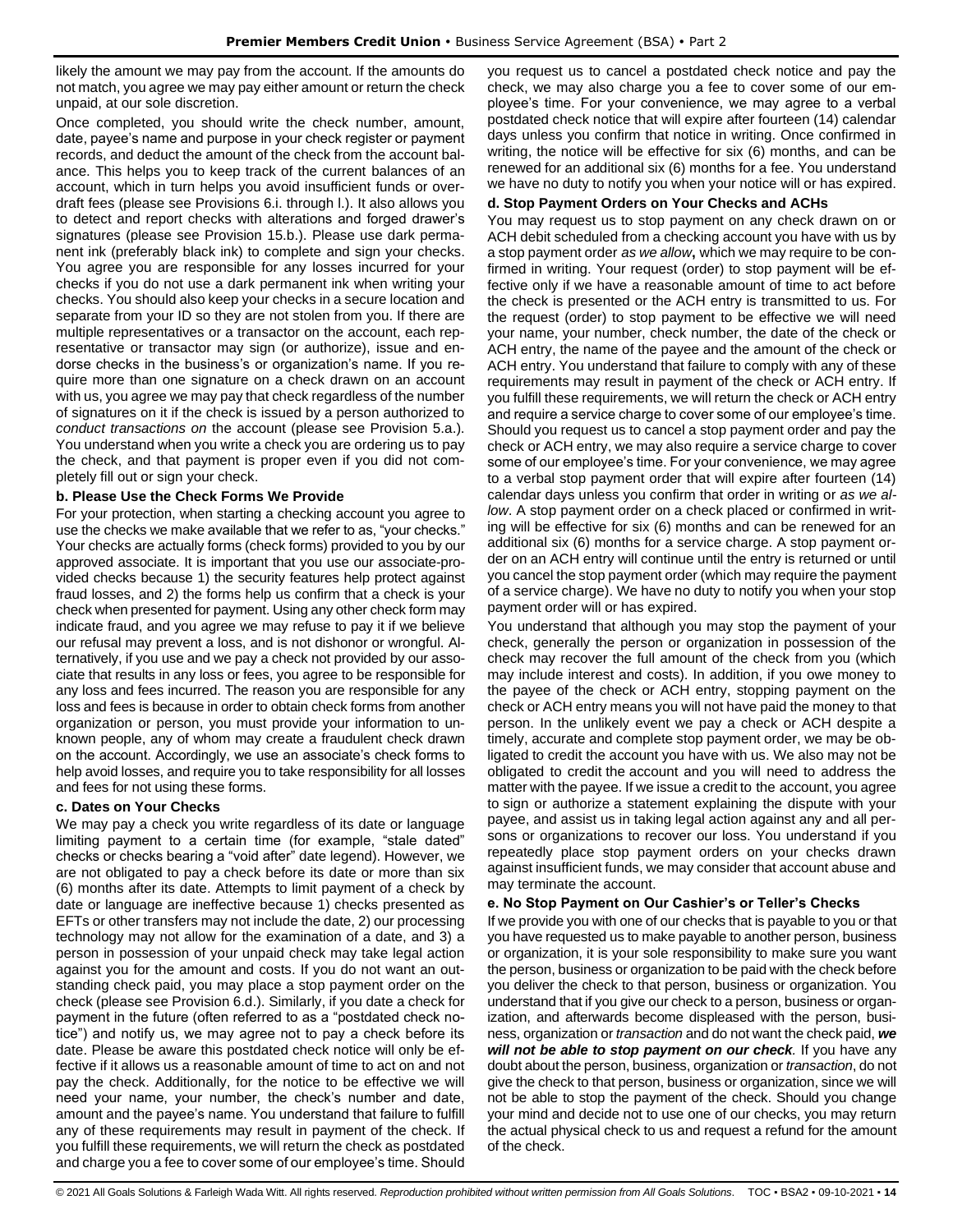## **f. Conversion of Checks to Electronic Fund Transfers**

In some circumstances, a person, merchant, business or organization can convert your check and check information into an EFT and debit the account you have with us. The conversion of your check to an EFT is covered by the "Electronic Funds Transfer Disclosure," which is part of the BSA (and is found at the end of this Part 2). You agree we may honor the EFT and debit the account just as if the original check was presented for payment. Should a person, business or organization convert your check to an EFT, you will have to contact that person, business or organization if you wish to access a copy of your check. You understand that if we return your check to a business or organization unpaid for insufficient funds or stop payment, the business or organization may try to re-present the check as an EFT. The EFT that represents the dishonored check will be treated as a re-presented check.

## **g. Presentment of Your and Our Checks**

For your and our protection, compliance purposes and to cover costs for our members, we may require any person presenting your or our check to comply with our due diligence requirements before we pay the check. These requirements may include, but are not limited to, the presenter supplying us with her or his ID, SSN, birthdate, physical address and authority to present (negotiate) the check. We may also require the person to sign a statement of receipt, place her or his thumbprint or fingerprint on the check and pay a fee. If a check is payable to two or more persons (whether payable sequentially or together), we may require all payees or endorsers to sign the check in-person at our Credit Union (or *as we allow*) to assure all endorsements are valid. You agree that if a person presenting a check declines to carry out any of these requirements, we may refuse to pay the check, and that our refusal is not dishonor or wrongful since this person has not complied with our presentment requirements. (A presenter always has the option to deposit and receive funds for the check at the presenter's own financial institution). For your and our protection, checks presented after our 2 p.m. cut-off hour may be treated as if presented on the next business day we are open. You agree to be responsible for legal advice we require regarding any matter concerning a check drawn on an account you have with us (please see Provision 1.g.). Also, for your and our protection and security, we may pay a person presenting your check with our check or an EFT, and we may decline to pay this person with cash. You understand and agree that payment with our check is not wrongful since this person can obtain cash by depositing the check at her or his own financial institution. Additionally, for your and our protection and security purposes you agree we may pay any person (including you) presenting our check with a limited amount of cash, our check or an EFT, and may decline to pay the check entirely with cash. You understand and agree these payment options are appropriate since a person presenting our check can obtain cash by depositing the check at her or his own financial institution, and we can schedule the delivery of cash to you on your request, for which we may charge you a fee.

## **h. Our Use of Automated Collection and Payment Processes**

We use electronic check deposit, transmission, presentment, payment and return technology to *manage* the greatest number of checks in the most cost-effective manner for the benefit of the members of our Credit Union. These automated processes rely on and can only recognize information in the Magnetic Ink Character Recognition (MICR) line at the bottom of the check, which contains your number, amount of the check and check number. To achieve these cost efficiencies for our members, you agree when we pay or take a check for deposit and collection we may disregard all information on the check (including notes and legends) other than 1) the identity of the institution the check is drawn on, and 2) the information encoded in the MICR line (whether consistent with other information on the check or not). You also agree when we pay a check without physically or visually examining it, it does not mean we failed to exercise ordinary care in paying the check.

#### **i. Determination of Available Balance to Pay Items**

Checks and other *transactions on* a checking account with us are paid based on your available balance, and not the actual balance. Your actual balance is the actual amount of funds in the account (based on credits and debits posted to the account at that time). Your available balance is generally equal to the actual balance, less the amount of any holds placed on recent deposits, holds placed for other reasons, and holds for pending *transactions* (such as debit card purchases) we have authorized but have not yet posted to the account. If an item presented for payment against the account exceeds the available balance, we will treat it as presented against insufficient funds even if the actual balance exceeds the amount of the item (please see Provision 6.k.).

#### **j. The Order in which Checks and Other Items are Paid**

In general, we pay checks and other *transactions* in the order they are presented to us, regardless of when you issued or authorized them. Insufficient funds balances on accounts may result from 1) checks paid, 2) holds on funds of deposited checks, 3) ACH debits such as online bill payment *transactions*, 4) payments authorized by a representative (or transactor) or other withdrawal requests, 5) items deposited by a representative (or transactor) and returned unpaid by the paying institution, and 6) imposition of requested or required fees. Checks and ACH debits may be presented to us in batches or data files, and are paid when we process the data file. Checks in the same data file are processed in low to high amount order. Checks presented for payment at our branch are processed at the time of payment. Debit card *transactions* are processed when transmitted to us, which may occur immediately or up to several days later. You understand that the merchant or its processor (and not us) determines when the *transaction* will be transmitted to us. When a merchant obtains authorization for a debit card *transaction*, we place a temporary hold against the funds in the account for the amount of the authorized *transaction*. In some cases, such as restaurants, gas stations, or car rental *transactions*, there may be a hold for an initially authorized amount, but the *transaction* is submitted at a different amount. You should be certain there are sufficient funds in your available balance at all times to pay checks or *transactions*, or they will be handled according to the overdraft and insufficient funds *terms* of the BSA, or paid under one of our check overdraft services if applicable. This Provision reflects our practices in effect at the time the BSA was prepared. You agree we may change these practices at any time without prior notice to you to address data processing constraints, changes in law, regulation, clearing house rules or to *manage* the business of our Credit Union.

#### **k. Insufficient Funds to Pay Checks and Other Items**

If the available balance of funds in a checking account are not sufficient to pay a check or other item presented on the account, we may return it for insufficient funds, and charge you a fee for the dishonored check or item (as explained in Provision 9.). You understand we have no duty to notify you if there are insufficient funds to pay your check or other items drawn on an account: *this is a matter you must pay attention to and are responsible for*. If we pay a check or transfer that exceeds the available balance in an account, you agree to immediately repay us the amount of the paid check or transfer and any fee for that service, unless otherwise addressed by the BSA or other contract with you. If we pay a check or transfer that exceeds your available balance, it does not mean we will pay a check or transfer that overdraws an account in the future. If we charge an account you have with us for any obligation you owe, you understand the balance thereafter may be insufficient to pay a check or item drawn on the account, and we will rightfully refuse to pay the check or item for insufficient funds. If we return an item for insufficient funds, the payee (or the payee's institution) may re-present it. Each presentment against insufficient funds will result in a separate fee. Finally, if we are repeatedly presented with checks or items drawn on an account for insufficient funds, we may consider that account abuse and may terminate the account.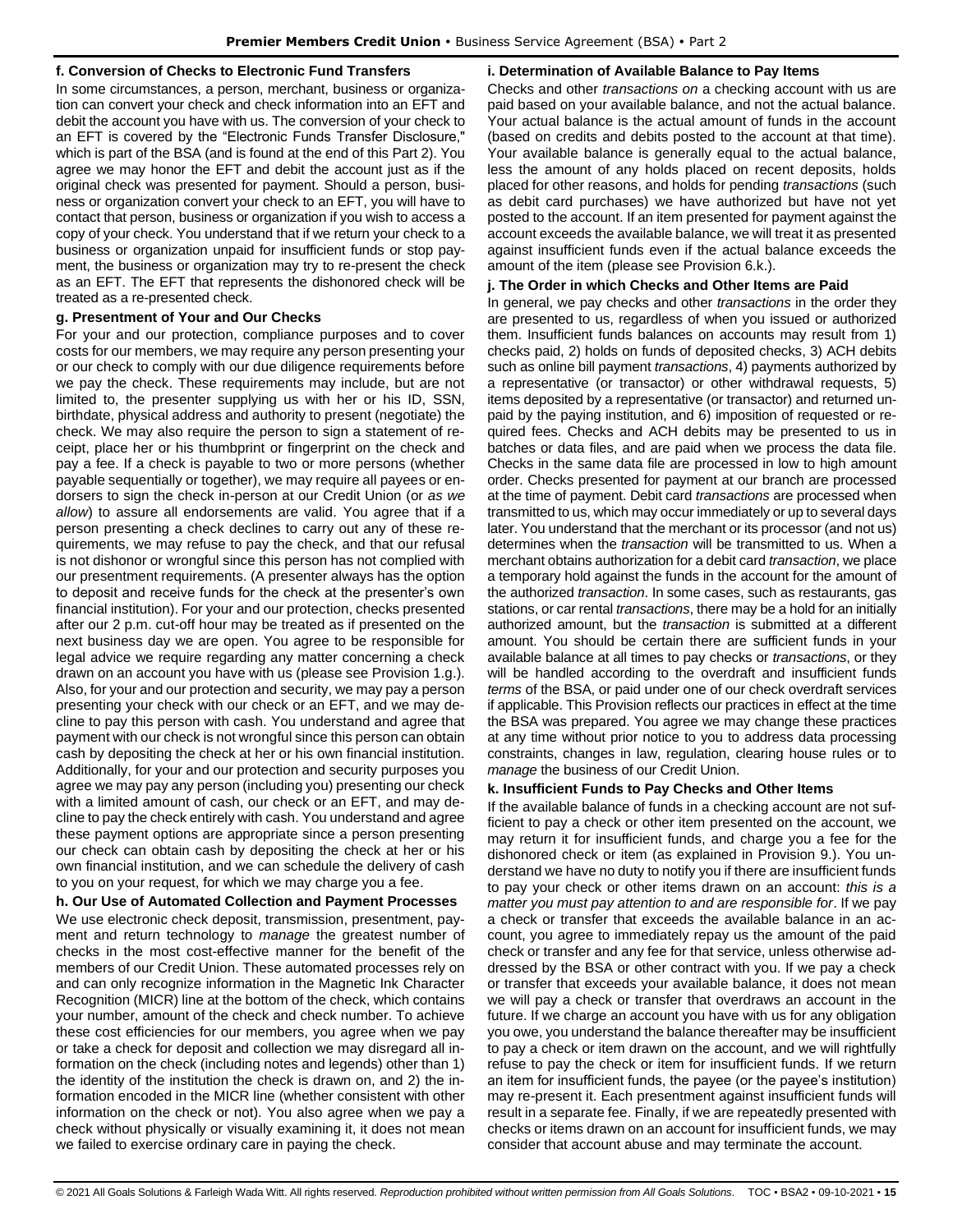## **l. Payment of Checks & Items that Overdraw an Account**

**1) Account & Lending Overdraft Transfer Payment Services.** To assist you when you want or need your checks and EFTs or other items paid, we may provide you with overdraft payment services. If you qualify for and we agree to provide these services, we will pay your checks or EFTs drawn against insufficient funds by transferring funds from another account or loan to a checking account with us, and charge you a fee. Transfers from account(s) to a checking account are covered by the BSA and the "Electronic Funds Transfer Disclosure," whereas transfers from a loan to a checking account are governed by a separate loan agreement. You agree we may apply funds deposited to account(s) with us to your outstanding overdrafts and fees, regardless of the source of the deposit, including directly deposited government entitlements or benefits, such as Social Security deposits.

**2) Courtesy Pay Services.** If you have a checking account and are in good standing, you may use the privilege of our overdraft service which allows you to overdraft an account up to a set limit of \$1000.00. To be in good standing requires that you have a checking account for at least sixty (60) calendar days, be eighteen (18) years of age or older, and to have not caused us a loss. If you qualify, we may pay your overdrafts up to a total of \$1000.00 and charge you a fee. If you use this service, we will show the amount paid and the fee for each *transaction* on your monthly statement. For more information on this service, please contact us at 303-657- 7000 or toll free at 800-468-0634.

## **m. Your Lost or Stolen Checks: Notify Us Immediately!**

If your checkbook, a box of checks or a check is lost or stolen, please contact us immediately at 303-657-7000 or toll free 800-468-0634. The sooner you contact us, the less liability you have for unauthorized checks drawn on the account, and the sooner we can provide new checks, a new account and new number as required. When you notify us that your checks are lost or stolen, we may require you to sign or authorize a notice (*as we allow*) so we can rightfully refuse to pay the check(s) if presented for payment. You further agree that for your and our protection we may terminate an existing account and provide you with a new account (and potentially a new number to replace your number) to avoid a loss to you or us. In fairness to our members, there may be a fee for all termination and replacement costs when you lose your checks. However, there will not be a fee when your checks are stolen. If you give, mail or send your check to your payee (such as a creditor) who informs you that your check is purportedly lost or stolen, please contact us immediately at 303-657- 7000 or toll free 800-468-0634. When you notify us that your check to a payee is lost or stolen, for your and our protection you agree to sign or authorize a notice (*as we allow*) so we can rightfully refuse to pay the check if presented for payment.

#### **n. Lost or Stolen Cashier's or Teller's Checks**

If one of our cashier's or teller's checks in your possession is lost, stolen or destroyed, you (and your payee if applicable) agree to sign or authorize a notice (*as we allow*) so we may rightfully refuse to pay the check if presented for payment. We may require you (or your payee if applicable) to post a bond, furnish us with collateral or a security interest in collateral, or wait ninety-one (91) calendar days from the date of the check, to receive a replacement check or refund. If you do not receive one of our checks that was sent or mailed to you, you agree to sign or authorize a notice (*as we allow*) so we may rightfully refuse to pay the check if presented for payment. At our discretion, we may require you to post a bond or furnish us with collateral or a security interest in collateral, prior to obtaining a replacement check or refund for our check that you did not receive.

**1) Delivery of Our Checks to You.** When you request one of our cashier's or teller's checks and are unable to take possession of the check in-person, we may send the check to you by a secure delivery service. This service may include but is but not limited to using Federal Express or United Parcel Service, which require your signature and proof of receipt. We use this secure method to deliver our checks for your and our protection to assure only you receive

the check, and to spare you from having to post a bond and/or furnish collateral. Since this service is for your convenience and protection, you may be responsible for the cost of this method of check delivery. If you authorize us to deliver the check to you by regular U.S. mail, you agree to all time delays and to repay all costs and losses if the check is lost or stolen.

#### **o. Your Checks & Family Members, Friends and Employees**

If you report your check has been forged or altered, we will investigate the potential crime. If we determine your family member, friend or employee committed or assisted with the crime, we will investigate your use of ordinary care in the matter. If we determine you failed to use ordinary care (i.e., were negligent) in handling or managing the check (or your ID), you agree to take responsibility for recovering any loss for the check. You understand you, like each member of our Credit Union, are in the best position to both prevent and address the crime with your family member, friend or employee, rather than imposing the cost on the members of our Credit Union.

#### **p. Right to Refuse Payment for Potential Risks**

For your and our protection, we may refuse to pay any check or item we believe has a potential payment or fraud problem. Payment problems include, but are not limited to, insufficient funds, stop payment, closed account, illegible checks or checks or items written in a language other than English. Fraud problems include, but are not limited to, alterations and forgeries. You understand our non-payment or non-action under these circumstances is beneficial to you because it protects your funds and reduces the risk of loss and is therefore not wrongful. Alternatively, if we believe there is a fraud problem with your check and the presenter is the perpetrator of the fraud, you agree that for your and our protection we may retain the check to determine if it is fraudulent. You understand that our retention of the check protects you and us from incurring a loss on the account. You also agree that retaining the check is not wrongful because it may substantiate the commission of a crime, and its retention eliminates potential additional crimes. Following appropriate due diligence, if we determine the check is not fraudulent, we will either pay the check or offer to return it to the presenter. Finally, if we believe there is a fraud problem with your check and the presenter is not the perpetrator of the fraud, you agree that for your and our protection we may note the type of fraud on the face of the check before returning it to the presenter to alert branches and other institutions of the potential fraud problems with the check. Our action or inaction in these circumstances is purely at our discretion. You agree we are not required to take or refrain from taking any particular action on any of these matters.

## <span id="page-15-0"></span>**7. Your Deposits to an Account with Us**

*Please see our "Summary of Our Service for Your Checks Offered for Deposit" for an overview of our check deposit services.*

## **a. How You May Deposit Funds**

You may make deposits to an account with us *by any method we allow*, including in-person, mail, phone, online, ATMs, night depository, wire transfer and EFT. You may deposit funds in the form of cash (U.S. dollars), check, wire transfer and EFTs as we offer.

## **b. Our Rights on Your Deposit**

When we agree to take your deposits we are providing you a service by saving you the time and expense of having to go to the paying institution to receive your funds. In providing this service, we will credit the amount of the deposit to the account you have with us. However, depending on the type of deposit, we may hold some or all of the funds from the deposit. We may also refuse or return a deposit if we believe it is necessary to prevent you and us from incurring a loss. If we elect to hold the funds from your deposit the time period for the hold will depend on 1) the type of deposit (cash, check, wire, etc.), 2) the amount, 3) the account it goes into, 4) the source of funds, 5) our ability to verify persons, organizations and institutions issuing, negotiating and making payment, and 6) any other facts we consider important. In addition to this Provision, we encourage you to review the "Funds Availability Disclosure," which is part of the BSA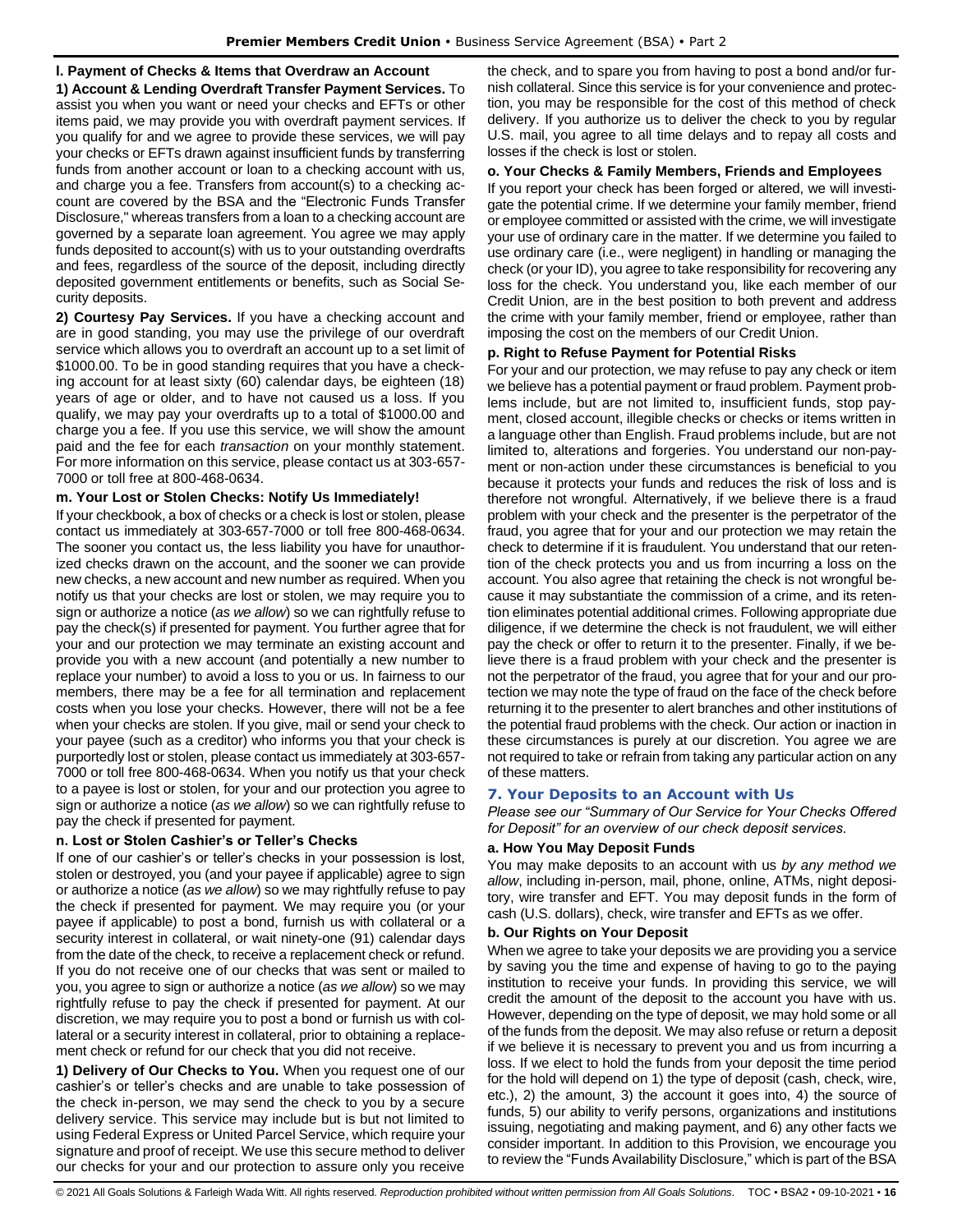and found at the end of this Part 2. You understand if we make funds available to you from a check you deposit (in cash or otherwise) we are only *providing you with credit,* and are not *cashing, promising or guaranteeing payment of the check you deposited*.

Please be aware any check you deposit that is drawn on another financial institution can come back to us for a number of reasons. For reference, we group these reasons into two categories: nonpayment reasons (such as, but not limited to, insufficient funds, stop payment, closed account) and fraud reasons (such as, but not limited to, alterations or forgeries). It may take as many as nine days (seven business days and two weekend days), and in some instances more, for your deposited check to be returned by the paying institution for a nonpayment reason. If there is a fraud problem with the check, the paying institution may make a claim against us (even after the check has been paid) and demand repayment for the amount of the check for several years after you deposit the check (the number of years varies by state). If your deposited check is returned unpaid or we are required to repay the amount of the check for any reason, you are responsible for the amount of the check and all related fees and costs. Accordingly, when we take your checks drawn on other institutions for deposit, to attempt to prevent losses for you and us, you agree we may hold the funds from the deposited check for a period of time. Also please see the "Funds Availability Disclosure" at the end of this Part 2.

If we have reasonable cause to doubt collectability of a check you offer for deposit (typically for a nonpayment or fraud reason), we may hold the funds from the check. If we hold the funds in a checking account, we will provide you with a notice of the status of your deposit and when the funds will be available. If we believe there may be a problem with a check, we may choose to not take the check for deposit unless you agree that we may place an extended hold on the funds of the check offered for deposit. The extended hold is for your and our protection to determine if the check will be paid or is not subject to a fraud claim. In such cases, if you do not want us to place an extended hold on the funds, please tell us before we have processed the check for payment and we will return the check to you so you may obtain payment elsewhere.

In some instances, we may require the check to be deposited into a savings account that has transactional limitations, with the funds held for an extended number of days. We may provide you with a notice of the status of your deposit and when the funds will be available. We may choose to not allow you to deposit the check unless you consent to an extended hold on the funds of the check. The extended hold is for your and our protection because it gives us time to attempt to determine if the check will be paid and is not subject to a fraud claim. If you do not want us to deposit the check to a savings account and place an extended hold on the funds, please tell us before we have processed the check for payment and we will return the check to you so you may obtain payment elsewhere.

On your request and consent, we may also send a check you offer for deposit for special collection. Special collection means that we will not deposit the check in an account, but rather send the check directly to the paying institution for payment (for which there may be a fee). You understand if we send the check for special collection, no funds will be deposited to an account you have with us until the paying institution agrees to pay the check. If we send the check for special collection it may take an extended (indeterminate) amount of time for the check to be finally paid. If you do not want us to send a check you offer for deposit for special collection, please tell us and we will return the check to you so you may obtain payment elsewhere.

Please be aware that we have no way to guarantee that any check you offer for deposit that is not drawn on our Credit Union will not be sent back to us for a nonpayment, fraud or other reason that requires us to repay the amount of the check. This is true even if we place a hold on funds from the check or send it for special collection. You understand if the check comes back to us and we are required to repay it, you are responsible for the amount of the

check, and all related fees and costs. You also agree that before you deposit a check, you will tell us about any circumstances or information you are aware of that could indicate the check may not be paid, or may be fraudulent or issued in connection with an illegitimate, unlawful or fictitious *transaction* or enterprise. You understand, regardless of the facts, circumstances and information you disclose about the check, you are still completely responsible for the amount of the check and all fees and costs if it is dishonored, returned or a claim is made. Further, you understand that for your and our protection, prior to or after your deposit, should we believe there is a problem with the check you have offered for deposit, we may refuse to take the check and may return it to you so you may obtain payment elsewhere. Alternatively, if you request us to take a check for deposit and we believe there is a fraud problem with the check, for your and our protection you agree we may retain the check to determine if the check is fraudulent, and if so, the identity of the perpetrator of the fraud. You understand that our retention of the check protects you and us from incurring a loss on the check. You agree that in such cases, our retention of the check is not wrongful because the check may substantiate the commission of a crime, and our retention of the check avoids additional potential crimes. Following appropriate due diligence, if we determine the check is not fraudulent, we may take the check for deposit or return the check to you. Finally, if we believe there is a problem with a check and elect to return the check to you, you agree we may note the problem on the face of the check to alert branches and institutions of any potential fraud or nonpayment problem. You understand that if you do not want us to retain or make a notation on a check with a potential problem, you should not offer the check to us, because once the check is offered for deposit it has potentially involved us in a criminal or nonpayment and collection matter.

#### **c. How to Endorse a Check You Wish to Deposit**

When you wish to deposit a check payable to you in an account with us, please turn the check over and locate the designated place for your endorsement on the back of the check at one end (which may have pre-printed lines). We recommend you write the words "For Deposit Only," sign your name beneath those words, and write your number beneath your signature in the endorsement space. If there is no designated endorsement space (or lines) on the back of the check, please write "For Deposit Only," sign your name and write your number in the blank area no more than one and one-half (1½) inches from the top edge of the check. For all mobile check deposits, you must endorse the original paper check with your signature and write: "FOR PREMIER MEMBERS CREDIT UNION MOBILE DEPOSIT ONLY" in the endorsement area. Please make sure the endorsement language, signature(s) and number go on the back of the check at the top edge, and are no more than one and one-half (1½) inches from the top edge of the check. Endorsing the check in any other way may risk the account not being credited for the amount of the check.

You agree we may ignore any other language or markings on the check, and you will be responsible for any loss that results from endorsements, language or markings inside or outside of your designated endorsement space. Also please use dark permanent ink (preferably black ink) for all endorsements, since you are responsible for any losses incurred for not meeting this requirement. Finally, you should use our deposit slips and envelopes when making your deposit. You understand you may not deposit 1) a substitute check without our consent, or 2) a substitute check or similar item you have created or for which no institution has made the substitute check warranties and indemnity. If you do so, you agree to indemnify us for all losses we incur in connection with the substitute check or item.

#### **d. How to Write Your Check for Deposit with Us**

If you want to write a check drawn on an account you have at another financial institution, and deposit it into an account with us (in order to receive money back for the deposited check), please complete the check as follows. Make the check payable to yourself as the payee, and then complete and sign the check. Turn the check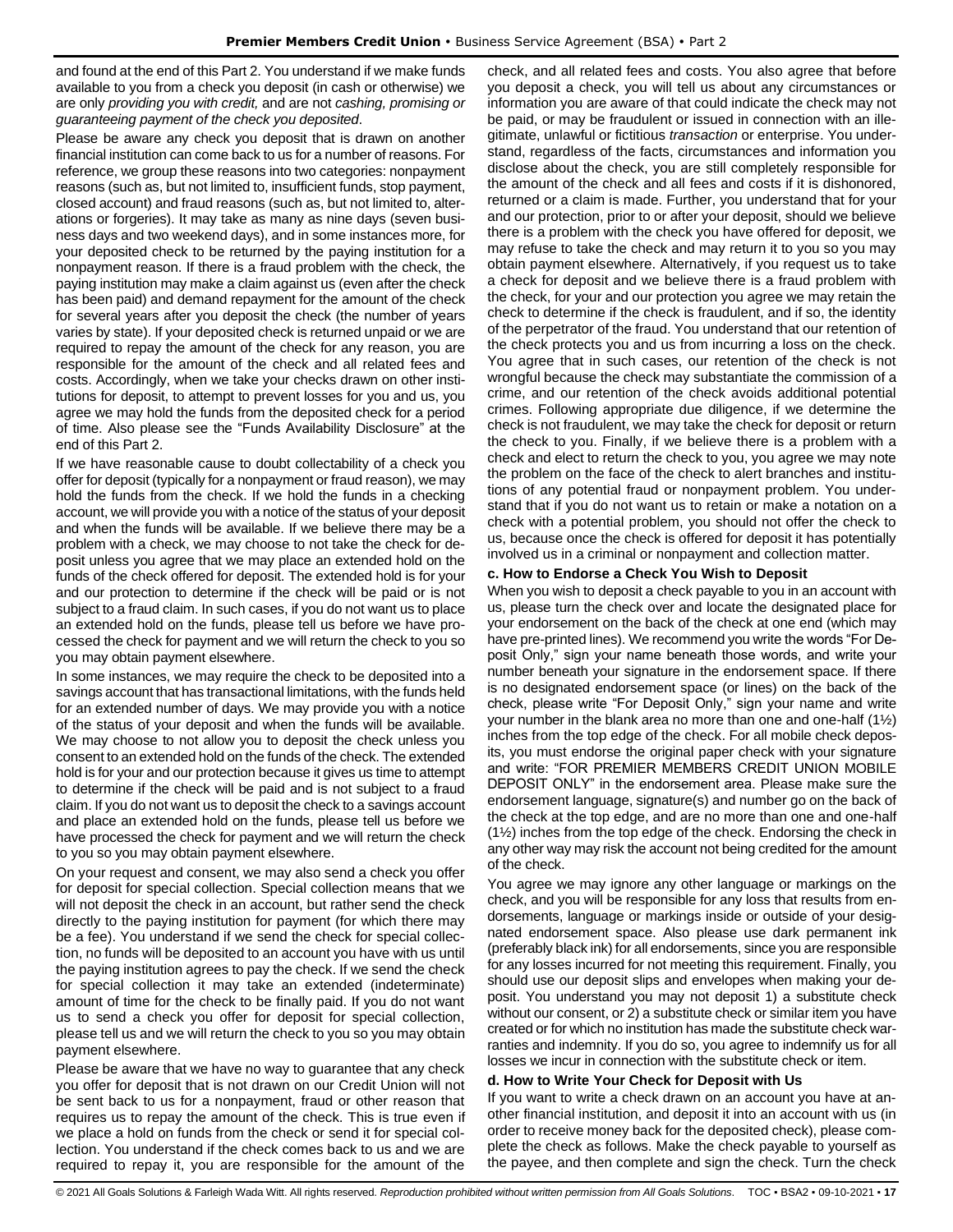over and write "For Deposit Only" on the top of the back of the check, sign your name below this language along with your number and offer the check to us for deposit. While your check will be treated as any other check offered for deposit that is drawn on another institution, should you have an immediate need for cash or credit, please let us know. We have a number of ways we may be able to assist you.

#### **e. Authority to Negotiate Checks and Endorsements**

We may take checks for deposit into any accounts you have with us, and recommend you endorse all checks you deposit. If we take a check for deposit without your endorsement, you agree that your liability for the check is the same as if you had endorsed it. If there are multiple representatives or transactors on the account, each representative or transactor may endorse and deposit checks for the business or organization. For identification and tracking purposes we may place your number on any check you offer for deposit. If you do not want your number on a check, please tell us and we may return the check to you to obtain payment elsewhere. For your and our protection, we may confirm the endorsement on any check you offer for deposit, and require you to carry out specific endorsement requirements for business, insurance or government checks.

If you wish to deposit any check payable to two or more persons, businesses or organizations (whether negotiable sequentially or together), we may require the check to be endorsed (or re-endorsed) in-person at our Credit Union by everyone required to endorse the check. However, we may choose to take such a check for deposit regardless of the number of endorsements on it (or whether those endorsements were made in-person at our Credit Union) if the check is deposited by you or a person you have authorized according to the BSA. For checks not made payable to you as the payee (or endorsee), we may require proof 1) of your authority to endorse a check on behalf of another person, business or organization, and 2) that any endorsement on a check prior to your endorsement is authentic and authorized. These measures are necessary so we can provide you with our check deposit services and for your and our protection. You agree to be responsible for legal advice we require regarding any matter concerning a check you offer for deposit (please see Provision 1.g.). Finally, if you send us a check for deposit (payable to you or us) and do not specifically tell us in writing what is to be done with the check (i.e., you do not explain the exact purpose or reason you are sending the check to us, such as for a loan payment), we may deposit the check to either a checking or savings account you have with us.

#### **f. Your Options for Direct Deposit Services**

We offer direct deposit services that allow you to preauthorize deposits to accounts with us or preauthorize transfers from accounts with us (such as regularly scheduled payments to creditors). You must initiate direct deposits by a method acceptable to the initiator of the deposit. You understand we may refuse and return any or all funds transfers for any lawful reason. Should we be required to reimburse the federal or state government or other initiator of a transfer for any payment directly deposited into an account you have with us, you agree we may deduct the reimbursed amount from the account, and may recover any amount you owe according to the *terms* of the BSA unless otherwise required by law. If you file for bankruptcy and do not cancel a direct deposit authorization to an account, you agree we should continue to apply your direct deposits according to the instructions previously given to us.

#### **g. Deposits Made at a Night Depository**

If you make deposits at a night depository, you agree to use any special container, bag or envelope we may require. You understand we access night depositories only once on each business day we are open. Containers, bags or envelopes placed into the night depository before we access it are processed that business day, whereas those placed after we access it are processed the next business day. Night depositories are opened and items placed in the depository are removed and logged in the presence of two

(2) of our employees or associates. The contents of each container, bag and envelope is counted, and we issue a credit to the account on the deposit ticket accompanying the deposit for the amount, as indicated by our count.

You agree we are a bailee of items placed in the night depository (i.e., we are simply in possession of the container, bag and envelope) until we have opened the containers, bags and envelopes, verified the contents, and credited the contents to an account you have with us or returned the container, bag or envelope and contents to you. You acknowledge that our count of any deposit placed into the night depository is the final determination of the contents of a container, bag or envelope placed in the depository. We will use reasonable efforts to notify you of any difference between the amount of a deposit we counted and that shown on a deposit ticket, though we will not be liable for any delay or failure of this notification. No deposit is considered to have been made until we have removed it and processed it as explained in this Provision, and a credit has been issued to the account you have with us. You agree you will be responsible for any damage to the night depository or delay in crediting deposits if you use a container or bag other than those we supply or you do not follow our instructions on the use of envelopes. You understand and agree the procedures explained in the BSA are commercially reasonable, and if we follow these procedures, we are not negligent in handling items placed into the night depository.

#### **h. Taking Checks from You for Deposit is a Service**

You understand that in handling checks, drafts, items, images or money you wish to deposit, we are providing you a valuable service. Not only are we saving you the time and expense of having to take checks or items to the institution they are drawn on and present them in-person for payment, we are also safeguarding and paying dividends/interest on your money. While we are pleased to provide you with this service when collecting the payment of your deposited checks or items, we act only as your agent, and assume no responsibility for the checks or items beyond using ordinary care as a depositary institution. We are also not responsible for any deposit sent by mail or made at an unstaffed facility (for example, an ATM not at a branch) until we actually receive the deposited item or money. We are not liable for the negligence or default of any correspondent institution or for loss in transit, and each correspondent will only be liable for its own negligence. You agree we may send any check offered for deposit for special collection, as explained in Provision 7.b. You further agree we have the right to charge an account you have with us for any check taken for deposit should it become lost in the collection process.

#### **i. When Your Deposits Will be Credited to an Account**

Deposits to an account with us will generally be credited on the business day of the deposit. Deposits made after our end of business day or on a Saturday, Sunday or holiday, will be credited to the account on the next business day we are open (please see the "Funds Availability Disclosure" at the end of this Part 2). Deposits made at unstaffed facilities (for example, an ATM that is not at a branch) will be credited to an account on the day funds are removed and processed by us. Deposits of coin or currency will not be finally credited until we have counted the deposit and confirmed the amount. If we are aware of a discrepancy between the amount on a deposit slip and the cash or checks we count, we will provide you with a notice of the discrepancy by mail or other method accessible to you. In rare instances, an actual discrepancy may not be detected. In such cases, the amount credited will be the final amount of your deposit unless you or we discover the discrepancy and are able to correct it without loss to our Credit Union. You agree that to provide check deposit services efficiently and effectively for the members, if we discover a discrepancy of less than \$25.00, we may choose not to correct it. Credit to an account you have with us for funds deposited is conditional (provisional) until we are actually paid for the deposited items (i.e., when we receive final payment). Checks drawn on an institution or organization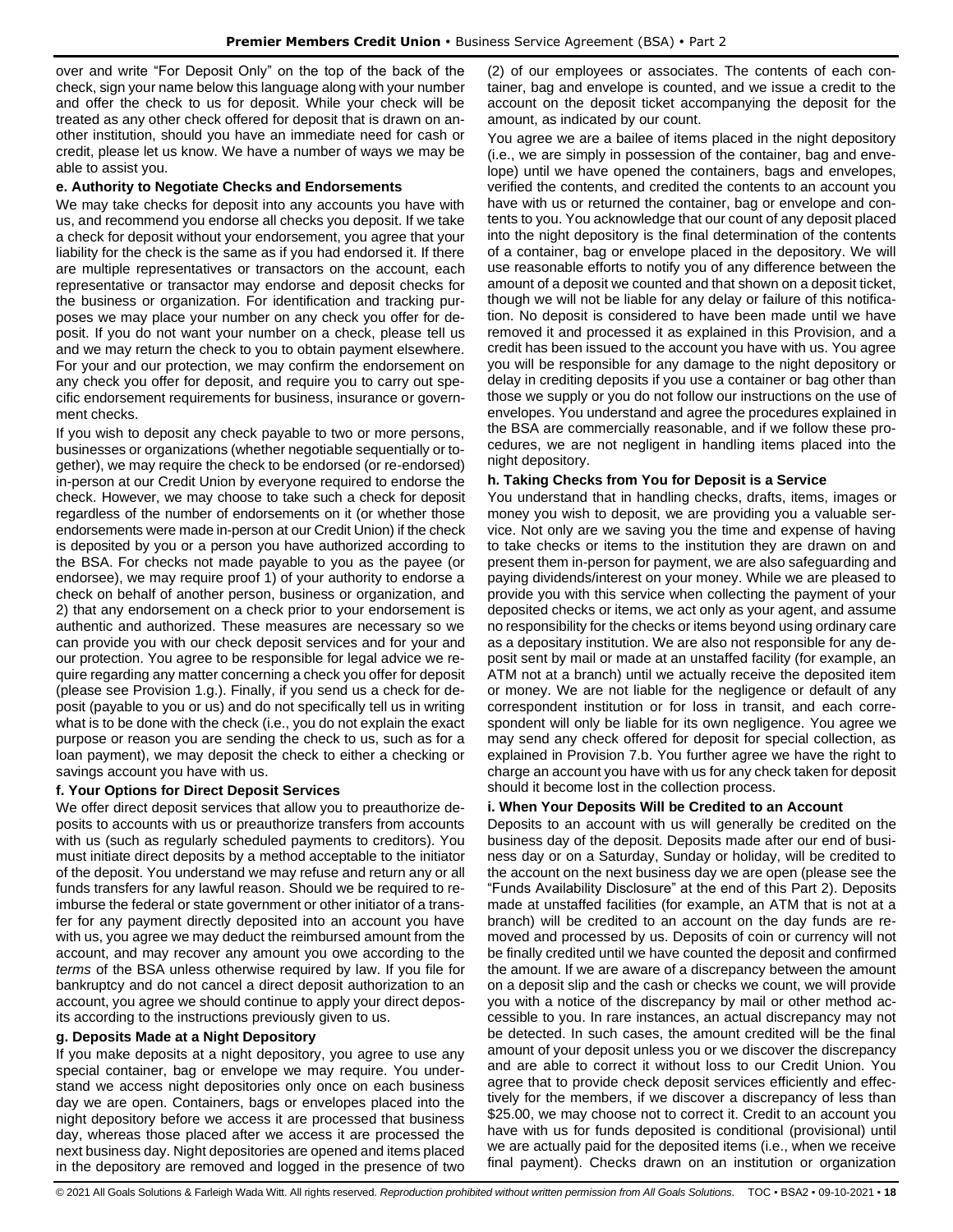outside the U.S. may be handled on a special collection basis only (as explained in Provision 7.b.), to attempt to prevent a loss for you or us on the foreign check.

#### **j. When We Do Not Take a Check for Deposit**

For your and our protection, we may decline to take a check from you for deposit if we believe the check has a potential nonpayment, fraud or other problem. Nonpayment problems include, but are not limited to, insufficient funds, stop payment, closed account, illegibility or checks or items written in a language other than English. Fraud problems include, but are not limited to, potential alterations and forgeries. We may also decline a check that we have agreed is ineligible for deposit under this or any contract you have with us (typically for the type or amount of the check when deposited online or at an ATM). You understand that when we decline to take a check from you for deposit, we are providing you with an important service by sparing you from being obligated to us for the amount of the check and all related fees and costs if the check is dishonored and returned or a claim is made.

#### **k. Erroneous or Fraudulent Deposits to an Account**

If a deposit, payment or other credit (whether by check, cash, EFT, wire or otherwise) is made in error or by fraud to an account you have with us, we may debit the account for the amount of the erroneous or fraudulent deposit, payment or credit. We may do so without notice to you, regardless of when the original deposit, payment or credit took place. If you withdraw any or all of the funds erroneously or fraudulently deposited, paid or credited to an account or you, you agree you will reimburse us for the amount of the erroneous or fraudulent *transaction*, plus all dividends/interest paid on the erroneous or fraudulent amount, along with all fees and costs.

#### **l. Your Responsibility for Unpaid Deposits and Claims**

All deposits or other credits to an account (including checks, items, EFTs, ACH transfers, wire transfers, etc.) are subject to being paid (they are "provisional"). This means if we do not receive final payment on any deposit or credit, we will charge an account you have with us for the amount of the unpaid check or item and a return fee. Further, if we incur a fee or any cost to collect a check or item deposited by you, we may charge that fee or cost to the account you have with us. If the amount in the account is not sufficient to cover the unpaid check or item, and all related fees and costs, you are responsible for the difference.

After we have received final payment, we refer to these deposits as collected items. If any check or other item deposited to an account is returned to us for any reason, we have the right to charge the account you have with us for the amount of the check or item, plus any fee incurred. We may charge an account regardless of whether the amount of the check or item was available for your use or not. If any check or other item credited to an account you have is returned to us for any reason, you waive your right to any notice of non-payment or dishonor for the check or item. For your benefit and ours, you agree we may pursue payment of a dishonored check or other item at any time, including giving the financial institution the check or item is drawn on extra time beyond any midnight deadline limits.

Furthermore, if anyone makes a claim against us based on a check or other item credited to an account you have with us, we may charge the account for the amount of the check or item and all fees and costs even if you have already received final credit and withdrawn the funds. Such claims may include, but are not limited to, forged or missing endorsements, alterations or conversion. If the amount in the account is not sufficient to cover the claim on the check or item, and all fees and costs, you are responsible for the difference. Finally, even if we provide you with *immediate availability of funds* for your deposited check or other item, you are responsible for the amount of the check or item and all related fees and costs if we do not receive final payment or whenever a claim is made.

## **m. Your Deposit Returned as a Substitute Check**

Any check drawn on another financial institution that you deposit in an account you have with us can come back to us for a nonpayment, fraud or other reason. When a check you deposited is sent back by another financial institution, under federal law that institution may send the check back to us as a "substitute check." A "substitute check" is a paper image of the front and back of the original check that satisfies certain legal requirements. The front of a substitute check states: "This is a legal copy of your check. You can use it the same way you would use the original check." If the check you deposited is sent back to us as a substitute check, we will debit the account you have with us for the amount of the check and all fees and costs owed to us. If the account with us is not overdrawn, we will return the substitute check to you along with a notice that explains your rights when you receive a substitute check. Should you have any questions about checks being returned as substitute checks, please contact us during business hours and we will be happy to assist you.

## **n. Depositing Checks Through a Mobile or Online Service**

We may offer an internet service that allows you to deposit checks to an account you have with us online. For your convenience, and in order to remind you to go online to start the service, we may note your request for this service on a form or enter it in *our records*. This internet service is governed by the contract you agree to online, the BSA, all other contracts, as applicable, and *our records* (please see Provision 7.c. for endorsement requirements for checks deposited by image). Should you have questions about this service, please contact us at your earliest convenience.

#### <span id="page-18-0"></span>**8. Your Dividends (or Interest) and Our Rates**

The dividends/interest earned on account(s), the dividend/interest rates, balance requirements, annual percentage yields, compounding, crediting and *terms* are provided to you in the "Rate and Fee Disclosure" of the BSA. Some of this information is also in your periodic statement. To serve the best interests of the members of our Credit Union, we may change or add account dividend/interest rates and annual percentage yields from time to time as explained in that disclosure and this Part 2. You understand you may request and confirm the rate on any account or your information in *our records* (particularly for a term account), or request a copy of the disclosure, by contacting us during business hours. You may also review and confirm the rates on accounts on your periodic statement or through the use of internet services we offer. Further, you can access the "Rate and Fee Disclosure" of the BSA (along with this Part 2 and all our disclosures) on our website.

You may also confirm the rate on a loan by contacting us any time we are open for business.

#### <span id="page-18-1"></span>**9. Our Services, Related Fees & Costs**

We charge you fees and the reimbursement of costs in two circumstances: 1) for products and services that we provide, or services you incur, or 2) as a result of another person's, organization's or your requests or claims for funds or information concerning you or the products and services you have with us. (Please see the definition of "Fee" in Provision 1.e.) The amount of each fee is provided or accessible to you in the "Rate and Fee Disclosure," and may be noted in your periodic statement. In general, there will be a fee to cover some of our employees' time and other costs of *managing* a product or service, *action* or *transaction*, or addressing any request or claim for information or funds. We charge fees so that each member is responsible for the cost of each product, service, *action*, *transaction*, request or claim applicable to that member, rather than imposing that cost on the members of our Credit Union. To serve the best interests of the members, you understand and agree we may change or add product and fees from time to time. We will notify you of changes and additions as explained in the BSA or as required by law. We would be pleased to show you a number of ways to reduce fees by maintaining sufficient funds to pay checks and EFTs, timely payments on obligations or through the use of the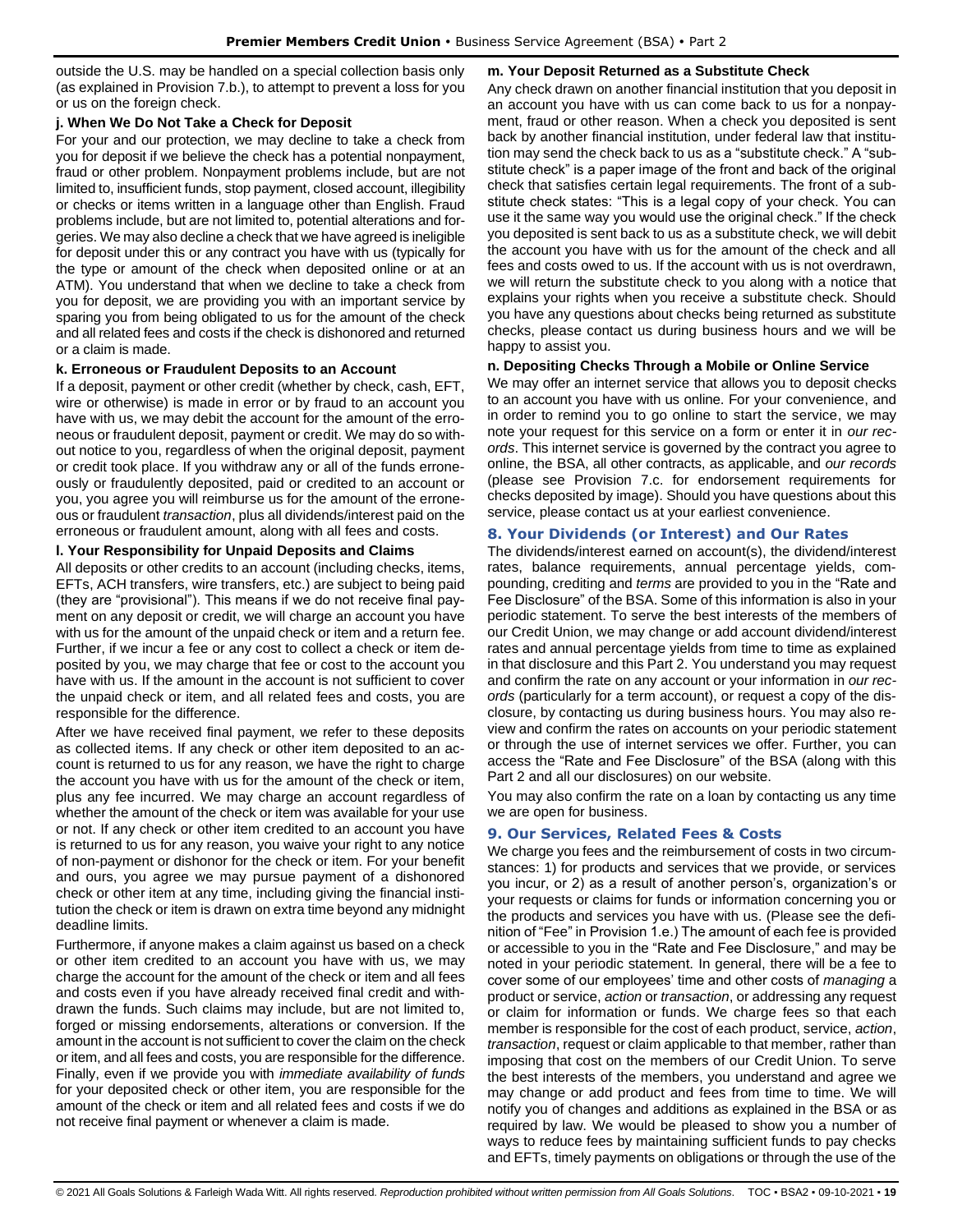internet services we offer. For help with these cost-savings recommendations, please contact us any time we are open for business.

You may also confirm the amount and reason for a fee related to a loan by contacting us any time we are open for business.

## <span id="page-19-0"></span>**10. Funds Held in Accounts with Us are Insured**

We are committed to protecting our members' savings and deposits held with us. In addition to the strength provided by our capital, members' funds are insured at a minimum of \$250,000 for each member by the National Credit Union Share Insurance Fund (NCUSIF). If you are interested in learning more about the account insurance coverage for your funds, please contact us at your earliest convenience.

#### <span id="page-19-1"></span>**11. Maintenance of Products and Services with Us**

Because you are a valued member, we strive to provide you with excellent service when assisting you with the accounts, loans, products and services we maintain and *manage* for you. To assure you are aware of the advantages of membership and new product and service opportunities that may benefit you, you agree we may contact you by any method you have consented to as explained in the BSA. We maintain and *manage* the accounts, loans, products and services you have with us (and your *actions* and *transactions* on the same) to assure they are active, operational and beneficial to you, and to provide you with the best financial service possible. You, in turn, maintain products and services by using or retaining them with us. By maintaining the products and services you have with us and allowing us to maintain and *manage* them for you, you confirm your ongoing consent to the BSA, your other contracts, as applicable, and any changes and additions we make to them from time to time. Should you have any questions about the maintenance and *management* of our products and services, please contact us during business hours and we will be happy to assist you.

## **a. Safeguard all Information and Documents**

You may request to review and access a copy of your information and *documents* in *our records* for products and services any time we are open for business. Please be aware that a copy of your information or *documents* may contain all your personal financial information, along with passwords, codes, PINs and other data to access the products and services with us. If you request a copy of your information or a *document*, you agree it is your responsibility to keep all information and *documents* confidential, in a secure location, and assure that no one else can access them. If any of your information, *documents*, checks or cards are lost or stolen, please contact us immediately to minimize your liability (please see Provisions 12. and 15.). In fairness to the members, if a copy of your information or a *document* you requested or your passwords, codes, PINs or other data, is/are lost or stolen, we will investigate your use of ordinary care in the matter. If we determine you failed to use ordinary care (i.e., were negligent) in handling or safeguarding a copy of your information or a *document* or any access information, and your negligence contributes to a loss from *actions* or *transactions*, you may be responsible for all losses, costs and fees that we incur as a result of the loss or theft.

## **b. Reviewing Products and Services with Us Online**

We may offer an internet service that allows you to review and maintain the products and services you have with us online. For your convenience, and in order to remind you to go online to start the service, we may note your request for this internet service on a form or enter it in *our records*. You understand this service may be governed by the contract you agree to online, the BSA, all other contracts, as applicable, and *our records*. Should you have any questions about these services, please contact us at your earliest convenience.

## **c. Lack of Capacity and Undue Influence**

If we believe you do not have the capacity to *take actions* or *conduct transactions*, or a person is exerting undue influence over you, we may act to prevent losses for you and us (though are not obligated to do so). Such measures include, but are not limited to, 1)

declining to follow instructions, 2) suspending all methods to access the accounts and any loan or line of credit (or any other product or service) with us, 3) placing a hold on the funds in the accounts (as explained in Provision 19.b.) with us, 4) performing due diligence to determine if you have the capacity to *take actions* or *conduct transactions* or are a victim of undue influence over your affairs with us, and 5) notifying the appropriate authorities. Though we may undertake any of these activities, you agree we are not required to do so. You further agree we may continue the hold on the funds and decline all requests and the continue suspension of all methods to access the products and services you have with us, until we 1) determine that you can personally handle your own business and affairs and/or are not the victim of undue influence, or 2) receive lawful notice instructing us otherwise.

## **d. Computer System and Internet Service Disruptions**

While we do our best to minimize disruptions to our internet services, website, phone system and any other component of our *computer system*, disruptions may occur on a planned and unplanned basis. We strive to restrict such disruptions to non-business hours, but are not always able to do so. In the event of planned disruptions (for upgrades and repairs), we may provide advanced notice and assist you when contacted during business hours. In the event of unplanned disruptions (caused by natural disasters or other emergencies or problems), we have taken every precaution to protect your information and funds, and will be working to restore our internet services, website or *computer system* to normal operations as soon as possible. We apologize in advance for any inconvenience a disruption causes you, and greatly appreciate your patience and understanding. Should you need assistance during a disruption, please contact us during business hours and we will do our best to assist you.

## **e. Proactive Steps for Data Security Incidents**

While we take every precaution to protect the information in our *computer system*, in the event of a data security breach we (or our associate) may notify you about the specific matter and information involved, along with any instructions for you to minimize or eliminate potential problems. Please be assured we have taken every proactive measure to safeguard the information and funds you have with us. Should you have any questions about a data security incident, please contact us at your earliest convenience and we will be happy to assist you.

## **f. Please Help Us with Recommendations or Complaints!**

*We apologize in advance* for any inconvenience or dissatisfaction we may cause you, and thank you for giving us the opportunity to address any recommendation or complaint. Excellent member service and your complete satisfaction with our accounts, loans, products and services is extremely important to us. Therefore, *we take all complaints very seriously*, and *greatly appreciate any recommendations to improve our service*. Please contact us during business hours and we will do our best to address your suggestion or problem immediately.

We thank you in advance for your time and valuable input, and will do our utmost to address all suggestions or concerns expediently and in a manner that serves the best interests of the members and you.

#### **g. Suspension of an Action or Transaction**

For your and our protection and/or to *manage* our business, you understand we may suspend (hold and delay) an *action* or *transaction on* an account, loan, product or service for any reason not prohibited by law, including but not limited to, 1) our methods are inoperative due to emergencies or problems, 2) the product or service has been terminated, 3) we are unable to contact you, 4) failure to provide required documentation, information or ID, 5) failure to use a required method or *document*, 6) exceeding a limit or an amount set by us, 7) failure to meet a minimum balance for thirty (30) days, 8) inactive or abandoned products or services, 9) deposited check funds are not available, 10) funds are collateral for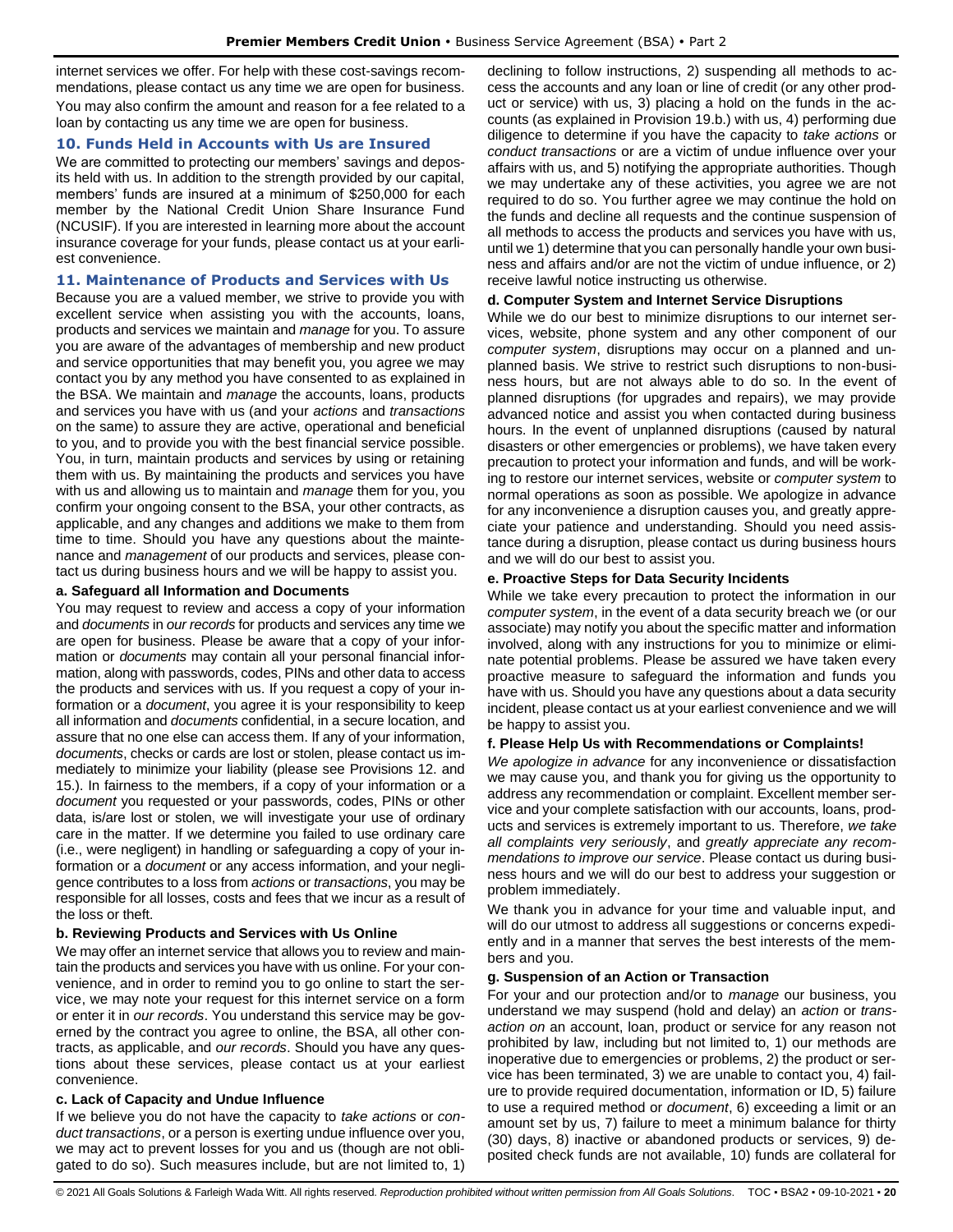an obligation, 11) overuse of *actions* on our products or services, 12) any lost or stolen check, card or access device, 13) a breach of or unauthorized access to a product or service, 14) business or compliance purposes, 15) to stop or prevent a loss, 16) potential lack of capacity or victim of undue influence, 17) failure to comply with any *term* of a contract, 18) funds held or offset per a security interest or lien, 19) account and/or funds held for a dispute or uncertainty, 20) unpaid check(s) or EFT(s) for insufficient funds or stop payment orders, 21) deposited item(s) charged back for nonpayment or a claim, 22) a garnishment, levy or similar legal claim or notice, 23) default on any obligation, 24) limited to a savings account and voting by mail, 25) ineligible for membership, 26) membership terminated, 27) notification of death, 28) the person for IRS reporting is removed or deceased, 29) causing us a loss, 30) not voluntarily repaying a loss, 31) anything unethical or unlawful concerning your business or organization, you or our business, 32) our belief that an *action* or *transaction* may be fraudulent, 33) any alteration, forgery or fraud concerning your business or organization, you or our business, 34) any falsification or misrepresentation concerning your business or organization, you or our business, 35) any alleged crime concerning your business or organization, you or our business, 36) abuse of or threats to anyone associated with us, or 37) any other reason we believe is appropriate to *manage* the business of our Credit Union.

## <span id="page-20-0"></span>**12. Lost, Stolen or Breached Products & Services**

If a check (or checks), debit card, ATM card, PIN, our check, any of your information or *documents* (we have provided or made accessible to you), is/are lost or stolen, or there is unauthorized access to any account or service, please call us immediately at 303- 657-7000 or toll free 800-468-0634. The sooner you contact us, the less liability you will have for unauthorized *actions* or *transactions*, and the sooner we can provide new accounts, products, services, checks, cards, PINs, internet services and numbers. Also, if a credit card is lost or stolen, please call us immediately at 303-657- 7000 or toll free 800-468-0634. In fairness to the members, we charge you a fee for terminating and starting new accounts, products, services and numbers (and replacing checks or cards) when you lose a check (or checks), ATM or debit card. However, we will not charge you a fee when checks, ATM or debit card are stolen. We may charge you a fee for terminating and starting a new internet service and related accounts, products and services. Additionally, in fairness to the members, if you notify us of unauthorized access, *actions* or *transactions on* an account, we will investigate your use of ordinary care in the matter. If we determine you failed to use ordinary care (i.e., were negligent) in handling or safeguarding the methods of access to the account, you agree to take responsibility for all losses, costs and fees that you or we incur. If we incur a loss or a crime or potential crime is committed concerning the products or services you have with us, you agree to cooperate with us and any person and organization with a business or law enforcement interest in the loss, crime or potential crime to assist in the enforcement of rights or the prosecution of the crime. To protect you and the members of our Credit Union, if we incur a loss or a crime or potential crime is committed against you or us pertaining to the products or services you have with us, on our request you agree to file a police report and assist with the prosecution of anyone associated with the crime or potential crime. Additionally, if we incur a loss or a crime or potential crime is committed against us or an associate pertaining to the products or services you have with us, we may file a police report. While we will always comply with all required applicable law in addressing a loss, purported loss, crime or potential crime, you understand and agree that your failure to fulfill the obligations of this Provision in specific, and the BSA in general, may result in the termination of products, services and membership with us after we have complied with all applicable law.

## <span id="page-20-1"></span>**13. Membership, Product and Service Information**

You understand the business or organization and any representative, transactor, information user or other person you authorize may access information about the accounts, loans, products and services you have with us. You also understand any person you authorize may be able to see, access and release all information about all the accounts, loans, products or services you have with us, even if they have no interest in, or access to, such accounts, loans, products or services. You understand if this person is a representative, transactor or information user you may remove this person or otherwise change or terminate the account, loan, product and service any time we are open for business and as *we allow*. For these reasons, you agree that all *actions* and *transactions on* accounts, loans, products and services with us by this person are authorized, even if they are not conducted for your benefit or according to your instructions. If you do not want another person to be able to see, access, use and release all information about the accounts, loans, products or services you have with us (or potentially *take actions* or *conduct transactions on* the accounts, loans, products or services), please let us know and we will explain your options to remove this person or change or terminate the accounts, loans, products or services. We may also be able to offer new or additional accounts, loans, products or services that only you may access (which may require the payment of a fee).

We may charge you a research fee to cover any employee time and other costs involved in addressing your request, or another person's or organization's lawful claim, for information concerning the accounts, loans, products or services you have with us. To save you time, money and avoid or reduce research fees, we encourage you to ask us about and use the internet services we offer that enable you to access your information.

We will not release your information to any person or organization without your consent unless the person or organization provides us with a valid subpoena, summons, search warrant, court order or other required documentation, or the disclosure of your information is otherwise permissible under applicable law. We may charge you a fee for our time spent researching the information. Again, we require this fee so that each member is responsible for the time and expense we incur for any research caused by a third-party's (non-Credit Union) demand for member information, rather than imposing those costs on the members of our Credit Union. You also agree that you will be charged a research fee when addressing any claim you make concerning an *action* or *transaction on* accounts, products or services that is determined to be authorized. We charge this fee so that each member is responsible for the time and expense we incur addressing an authorized *action* or *transaction* involving that specific member, rather than imposing those costs on the members of our Credit Union. You agree to be responsible for legal advice we require to assist with or that results from any matter concerning a claim for information involving you (please see Provision 1.g.). Finally, you agree if you are ever obligated to repay us for any fees, costs, losses or liability in connection with any product or service you have or had with us, we may share your information with any associate (including but not limited to credit reporting services, collection agencies or attorneys) assisting us with the collection of your obligation, whether or not you are still a member of our Credit Union.

## **a. Our Records Govern Account Features**

Depending on the accounts selected, we may provide or make accessible to you a number of *documents* (i.e., periodic statements, information returns, maturity notices, etc.) that contain account information. You may also be able to access information about the account(s) you have with us through an internet service we offer. You understand that for confidentiality purposes and data processing constraints, *documents* and internet services may not include all the information about and do not control the accounts, products and services you have with us. You agree only the most recent service form we use (and if applicable previous forms) and/or *our records*, control the number of representatives (transactors and information users, if any) on the accounts, products and services with us. To confirm the specific *terms* of any account, product or service with us, please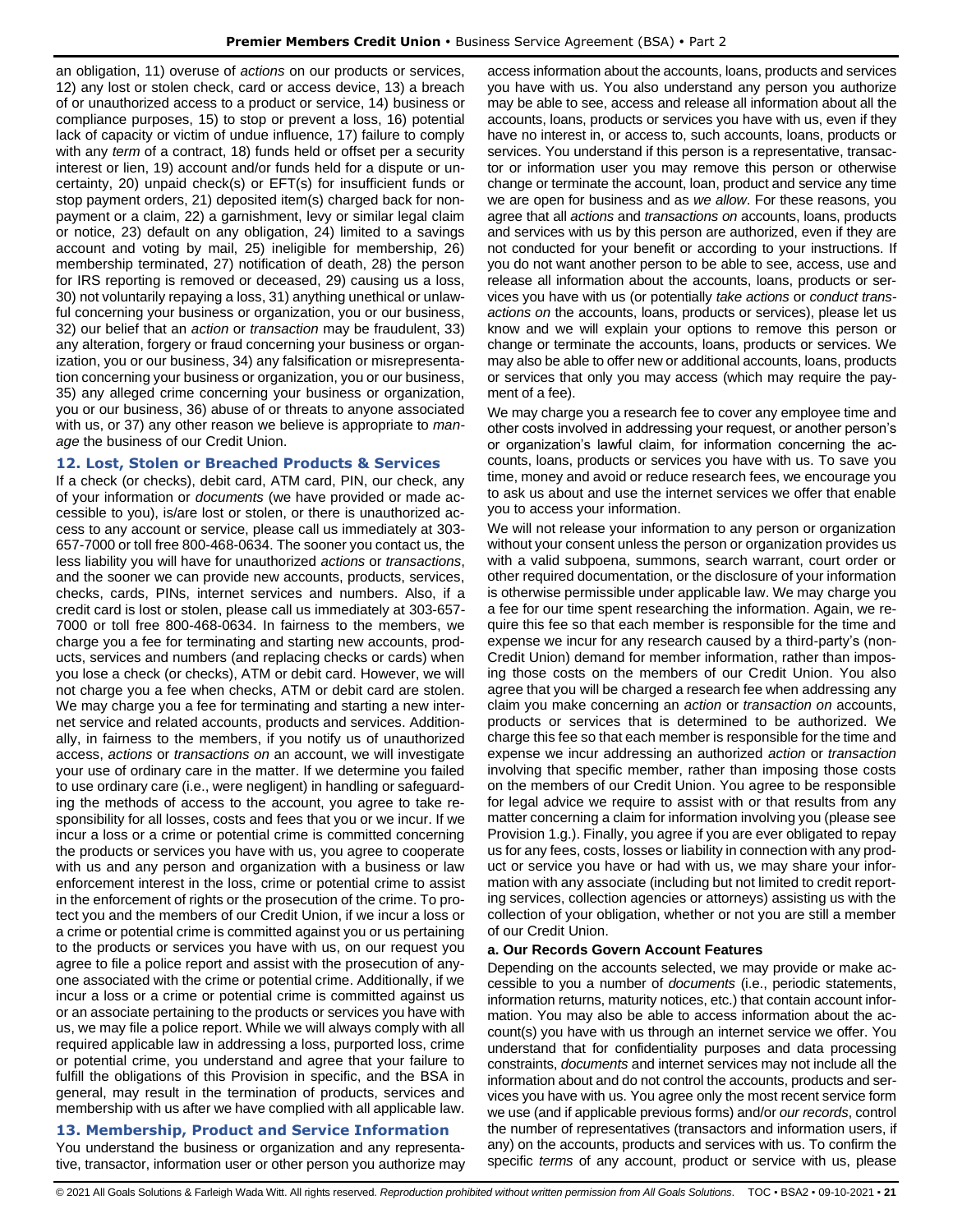contact us or request a copy of your information or a *document* in *our records* any time we are open for business.

## <span id="page-21-0"></span>**14. Notice by Us to You and Notice by You to Us**

To benefit our members, we may change and add to the *terms* of the BSA, which is accessible to you anytime on request and on our website. We will also notify you of any changes or additions to *terms*, rates and fees that affect our accounts, products and services as required by law. Written notice we provide to you is effective when sent to you at the address or contact information in *our records* or made accessible through an internet service we offer. You understand we may rely on the information you provide to us in *our records*, for all *actions* and *transactions on* the accounts, loans, products or services you have with us. It is your responsibility to notify us of any changes to this information, and if we accept them, those changes are part of the BSA. You agree we may communicate with and contact you at all addresses, phone numbers and email addresses you provide in *our records*. You further agree we may contact you by any of these methods to assure you are aware of the privileges and advantages of new product and service opportunities that may benefit you. If we are unable to locate or contact you, we may suspend (or terminate) products and services and/or charge you a fee for our attempt to locate you. For accounts, products and services with multiple representatives, you agree that notice to one representative is notice to all representatives and the business or organization.

Should you have questions about any matter we have notified you of regarding accounts, loans, products or services, please contact us at your earliest convenience. You may communicate with us about matters pertaining to accounts, loans, products, services, *actions*, *transactions* or any other matter *by any method we allow*. To provide excellent service and assure we know the key persons to contact about any matter concerning your products and services, you agree to notify us if the beneficial owner(s) or control person of the business has changed. We may require you to notify us about any matter in writing or to confirm the matter in writing. Any written notice from you is effective only when actually received and confirmed by us in writing at 360 Interlocken Blvd., Broomfield, CO 80021. You agree your failure to notify us in writing about any matter on our request may have the same effect as if no notice was provided by you about the matter. You also understand that any messages, instructions or recordings (including text messages and emails) you leave with us are not effective unless we agree to them in writing or note that we agree to them in *our records*. You agree it is your sole responsibility (and not our responsibility) to confirm any messages, instructions or recordings you leave with us in-person or by phone during business hours. Should you have questions about any matter you have communicated with us (or attempted to communicate with us), please contact us during business hours and we will be happy to assist you.

#### <span id="page-21-1"></span>**15. Periodic Statements: Receipt/Access & Review a. Purpose, Receipt of or Access to & Copies of Checks**

We will provide or make accessible to you a periodic statement that shows the *transactions* and may also show *actions on* the accounts, products and services you have with us during the statement period. For accounts, products and services with multiple representatives, you agree that one statement mailed to the address in *our records* or otherwise made accessible as requested, is sufficient for all representatives and the business or organization. To minimize unnecessary losses, please review your statements and the accounts, products and services often, as well as your information that can be reviewed instantly online as we offer. You can learn more about our internet services by going to our website or by contacting us during business hours.

If you do not receive or cannot access your periodic statement, you agree to notify us within fourteen (14) calendar days of the time you regularly receive or can access your statement. This notification will assist you and us in avoiding and reducing losses on the

accounts, products and services you have with us. You further agree your statement is correct for all purposes and we have no liability to you for any *action* or *transaction on* the accounts, loans, products or services unless you notify us within the stated time periods for unauthorized *transactions*, *actions*, errors or irregularities, as explained in the BSA or other contracts, as applicable. Your statement may also provide you with an opportunity to review all rates paid on accounts, payments made on loans and any fees incurred during the period. When a check drawn on an account with us is paid, you understand we own the original check. We will make a copy of the check accessible to you on request for which we may charge you a fee. You understand that both your statements and copies of checks are accessible to you on the date the statement is mailed to you or when they are accessible to you online as you have requested. If you request an original or sufficient copy of a check, you agree we may provide you with a substitute check or an *electronically managed* copy of the original check.

## **b. Your Responsibility to Look for Errors and Fraud**

You are responsible for looking at every statement and notifying us of all unauthorized *actions* and *transactions on* accounts, products and services with us (particularly withdrawals) and any fraud, errors, inconsistencies or irregularities as soon as possible. We may require you to confirm your notification in writing (or as *we allow*) and assist us in addressing the *action*, *transaction*, fraud, error or problem. You are responsible for any altered, forged or unauthorized check drawn on an account you have with us if: 1) you do not notify us within thirty (30) calendar days of the mailing or accessibility of the statement identifying the matter, or 2) someone could not reasonably detect the fraud (such as the unauthorized use of facsimile signatures). You assume this liability because you, as the drawer of your checks, are in the best position to prevent and detect any altered, forged or unauthorized check drawn on the account. You can determine an unauthorized amount, because the amount of the check on your paper and *electronic* statement does not match the amount of the check you recorded in your check register or payment records. Similarly, you can identify forged drawer's signatures on checks, counterfeit checks and unauthorized remotely-created checks, because there may be a check number on your paper and *electronic* statement for a check you did not write. Only you will know the checks you authorized as well as the amount you authorized, and can compare the information provided on your paper and *electronic* statement with your register or records. You agree that our retention of your checks does not affect your responsibility to look at your paper and *electronic* statements and notify us of any and all unauthorized *actions*, *transactions*, fraud, errors or irregularities within the stated time limits explained in the BSA, other contracts, as applicable, or as required by law. You agree our retention of your checks does not affect your responsibility to look at your statements and notify us of any and all unauthorized or erroneous *actions*, *transactions* (including cash transactions), fraud, errors or irregularities within the stated time limits explained in the BSA, other contracts, as applicable, or as required by law.

**1) EFT Notification Time Periods.** Please see the "Electronic Funds Transfer Disclosure" (at the end of this Part 2) to review the notification time periods for erroneous and unauthorized EFTs.

#### **c. Actions and Transactions that Appear or are Removed**

On your request, we may agree to allow you to *take actions* and *conduct transactions on* products and services with the assistance of our employees or the use of our *computer system* (please see Provision 1.f.1)). Depending on the *action* or *transaction*, you understand that some information pertaining to your request may appear on or be removed from your periodic statement (or the internet services we offer) and some may not. You understand and agree if the information pertaining to the requested *action* or *transaction* appears on or has been removed from your periodic statement (or an internet service we offer), it provides you with notice of and another method to confirm the *action taken* or *transaction*. Should you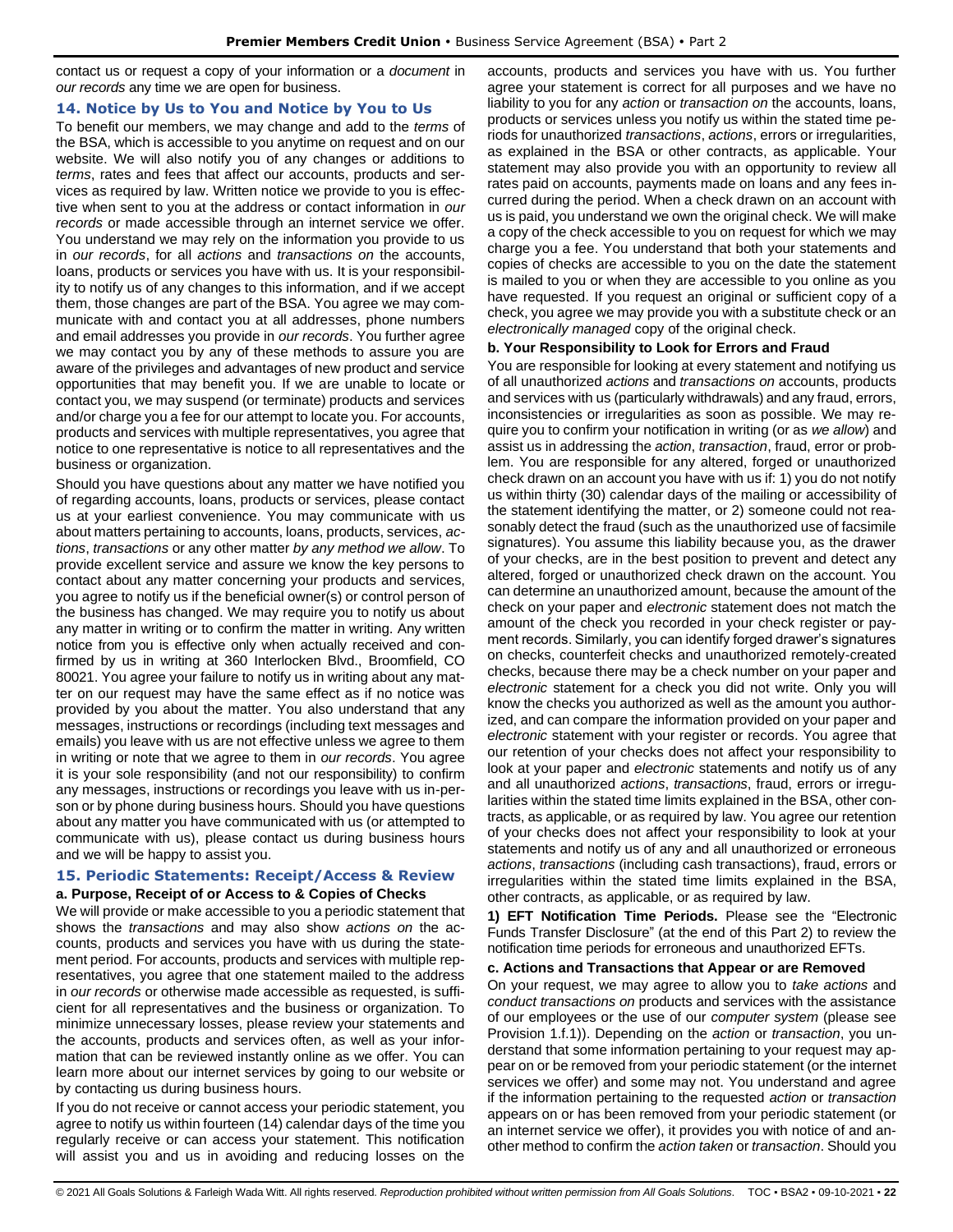need to confirm the information pertaining to your request in *our records*, you may contact us any time we are open for business.

#### **d. Electronic Periodic Statements Accessible Online**

We may offer an internet service that allows you to access *electronic* periodic statements (a.k.a., e-statements) online. For your convenience, and in order to remind you to go online to start the service, we may note your request for this service on a form or enter it in *our records*. This internet service may be governed by the contract you agree to online, the BSA, all other contracts, as applicable, and *our records*. Should you have any questions about this service, please contact us at your earliest convenience.

#### <span id="page-22-0"></span>**16. Exceptions to the Business Service Agreement**

We may, at our discretion, and for any reason not prohibited by law, make exceptions to or waive any of the *terms* of the BSA to serve the best interests of our Credit Union. If we make an exception to the BSA, you understand it does not affect our right to rely on or apply any of the *terms* of the BSA in the future. You further understand and agree we may decline to make an exception to the *terms* of the BSA based on any reason not prohibited by law.

## <span id="page-22-1"></span>**17. Changes and Additions to Products & Services**

You may *take action* to change any information or matter pertaining to a person, account, product or service as *we allow*. Changes include, but are not limited to, updating addresses, phone numbers and email addresses, revising passwords, codes and PINs, adding or terminating overdraft services or internet services, adding or removing transactors and information users, and adding or removing a representative (please see the definition of "Fee" in Provision 1.e.). You may also simultaneously terminate an account, product or service along with any change to an account, product or service, which may be reflected as a "change" in *our records*. As addressed later in this Provision, you may also *take action* to add a new account, product or service with us as we offer *by any method we allow* (please see the definition of "Addition" in Provision 1.e.).

Where there are multiple representatives on the accounts, products and services, any representative acting alone may take *action* to make any changes or additions to an account, product or service, including the addition or removal of a representative, transactor or information user. When any person is removed from an account, product or service it is your responsibility to change (or request our help in changing) any password, code, PIN or other security identifying number for all the accounts, loans, products or services you have with us, to prevent the person removed from *taking actions* or *conducting transactions on* the products or services. You agree that until you make such a change (or request our help in making such a change) all *actions* or *transactions on* the accounts, loans, products or services conducted by this person with the password, code, PIN or other security identifying number are authorized. By maintaining the accounts, products and services with multiple representatives, you consent to any changes or additions to (along with any other *actions* or *transactions on*) the accounts, products and services by any representative. Prior to honoring your request to make a change to an account, loan, product or service we may require you to provide us with your ID and confirm your SSN and other confidential information (as explained in Provision 3.). When you request us, or we require you, to *take action* to make a change to an account, product or service, we may require you to sign or authorize a service form to *manage* the changed account, product or service. We may note the change by placing a "C" (for changed) in a box on the form. Alternatively, on your request we may agree to *manage* any changes to products and services with the assistance of our employees or the use of our *computer system* (please see Provision 1.f.1)). You understand and agree that all ID, photographs, images, film, voice and image recordings, fingerprints and other biometrics obtained when you make any change to a product or service are *managed* by us as explained in Provision 3.b. You understand we may charge you a fee for multiple changes to accounts, products or services in a calendar year. If the person whose

SSN is used for IRS reporting purposes on accounts, products and services with multiple representatives is removed or is deceased, we may at our discretion permit you to keep the account open. You may request or we may allow you to continue to use the account and your number by completing a new service form or by entering the information in *our records* as *we allow*.

To start a new additional account, loan, product or service we may require you to provide us with your ID and confirm your SSN and other confidential information (as explained in Provision 3.). We (or you) may also complete a service form, *document* or enter the information in our *computer system* to start the requested the new additional account, loan, product and service. Once you have reviewed your information you will consent to the *terms* of the BSA (and any other contract) and to the account, loan, product or service added (please see Provision 17.a. to see the matters we address for additions of new products and/or services). We may require you to sign or authorize a service form to *manage* the new product or service. We may note the addition by placing an "A" (for added) in a box on the form. You may also simultaneously terminate an account, product or service along with an addition of a new account, product or service, which may be reflected as an "addition" in *our records*. If you wish to start new accounts, products or services under a different number (or *as we allow*), we may require you to sign or authorize a service form to *manage* the new product or service. We may note the original use of the form by placing an "O" (for original) in a box on the form. Alternatively, on your request we may agree to start, obtain your consent, add and *manage* the new products and services with the assistance of our employees or the use of our *computer system* (please see Provision 1.f.1)). You understand and agree that all ID, photographs, images, film, voice and image recordings, fingerprints and other biometrics obtained when you add a new product or service are *managed* by us as explained in Provision 3.b. You agree we may review your account, employment and credit history to confirm your eligibility for any new additional account, loan, product or service. We may also require additional information from you to serve any currency needs for the new accounts, loans, products and services you have requested. You understand we may charge you a fee for multiple additions to accounts, products or services in a calendar year. You agree for purposes of accuracy, we may subsequently verify and correct, complete or update your information concerning any changes or additions in *our records*. You also agree to notify us if the beneficial owner(s) or control person of the business has changed to assure we know the key persons to contact concerning any requested change to or addition of a product or service on behalf of the business. To protect all information, reduce costs and for the convenience of the members, you agree we may *electronically manage* (e.g., image or otherwise enter in our *computer system*) all changes and additions that pertain to the accounts, loans, products or services you have requested. For these same reasons, you understand and agree once we have *electronically managed* any paper *document* along with your information addressing the change or addition*,* we may also destroy the paper *document* and the information unless otherwise required by law. You agree that along with all paper *documents* and any information*,* all *electronically managed documents* and your information addressing the change or addition in *our records* are binding on you and us. You understand you may request to review or receive a copy of the information or a *document* pertaining to a change or addition in *our records* during business hours or *by any method we allow*. You agree that for all changes and additions, we may rely exclusively on the BSA, other contracts, as applicable, *our records* and any changes and additions we make to these contracts from time to time. Further, you understand any changes or additions you make to the account, loan, product or service are governed by the BSA, other contracts, as applicable, *our records* and any changes and additions we make to them from time to time.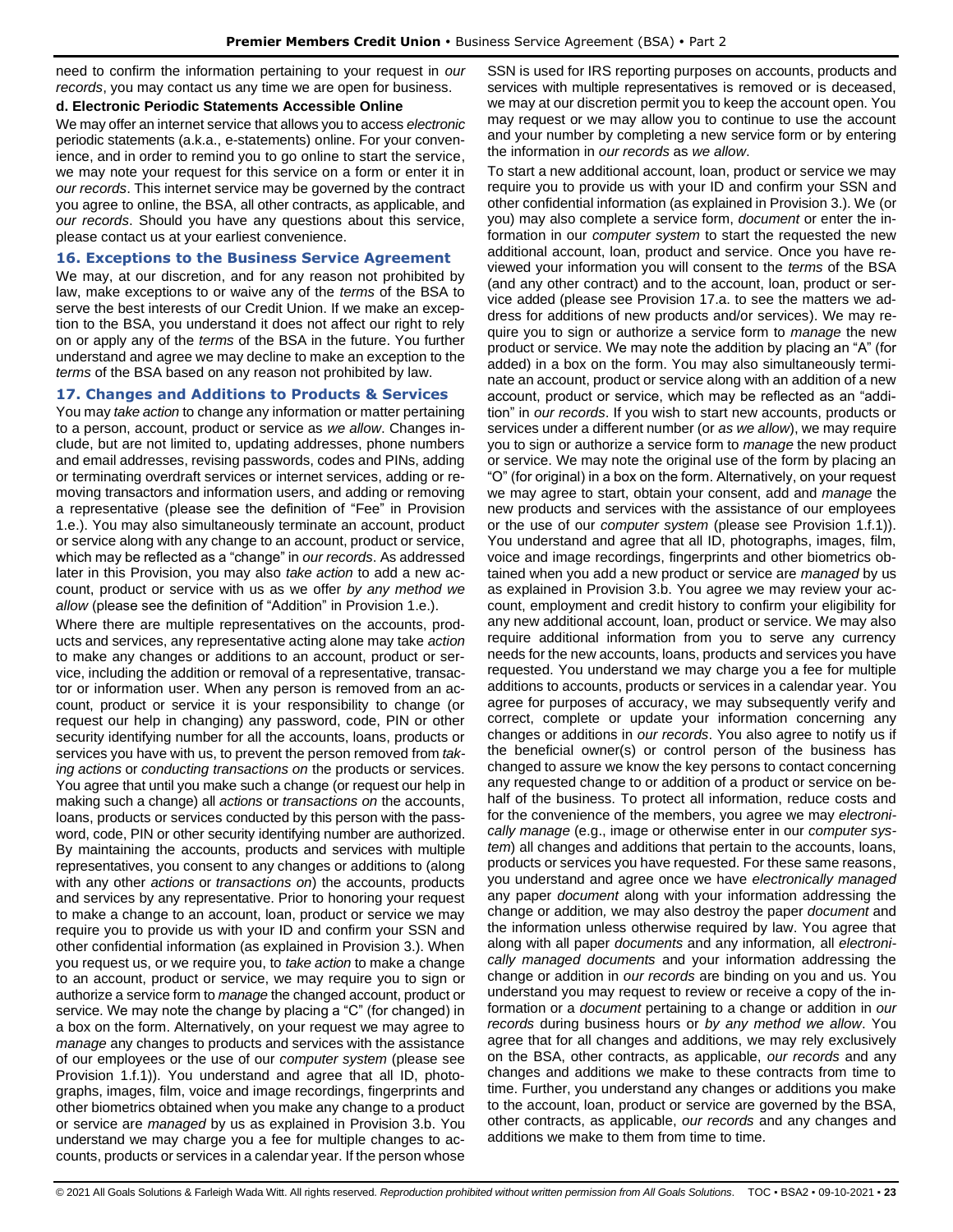For the benefit of our members and our Credit Union, you understand and agree we may make changes and additions to our products and services as well as changes and additions to the terms of the BSA at any time. We will notify you of changes and additions we make to our products, services, the BSA and other contracts, as applicable, as required by law. You understand and agree you are bound by these changes and additions, and may access the current version of this Part 2 and all disclosures by contacting us during business hours, and visiting our website. If you do not want to be obligated to any change or addition we make to our products, services, the BSA and other contracts, as applicable, you may always terminate the products, services and/or membership you have with us any time we are open for business as explained in the BSA and other contracts, as applicable.

#### **a. Matters We Address to Start a New Product and Service**

When you start a new additional account, loan, product or service we: 1) may require additional documentation and information that validates the business's or organization's request and the authority of any person making the request, 2) may obtain relevant account, employment and credit reports, as needed, 3) review important information about the new account, loan, product or service with you, 4) enter the information about you and the product(s) and/or service(s) in a form or our *computer system* and review that information with you, 5) offer you a paper Part 2 of the BSA (or offer to mail it to you), email you the Part 2 of the BSA (if we have an address on file), and make the Part 2 of the BSA accessible to you on our website or in an internet service we offer, 6) run all required verifications and reviews, and address all applicable compliance requirements, 7) have you consent to the new account, loan, product, service and the BSA *as we allow*, 8) start the new additional account, loan, product or service you have requested, and 9) ask you (or advise you to ask) if you have any questions and encourage you to contact us during business hours about any matter pertaining to the new additional products or services. Finally, we will remind you that you may always access a current Part 2 of the BSA and disclosures on our website, and contact us about the information or *documents* in *our records* any time we are open for business.

#### **b. Changes and Additions to Products and Services Online**

We may offer an internet service that allows you to *take action* to change a product or service, or add a new product or service, you have with us online. For your convenience, and in order to remind you to go online to start the service, we may note your request for this internet service on a form or enter it in *our records*. This internet service may be governed by a contract you agree to online, the BSA, all other contracts, as applicable, and *our records*. Should you have questions about this service, please contact us at your earliest convenience.

#### **c. Changes and Additions to Products and Services by Mail**

On your request and for your convenience, we may at our sole discretion mail *documents* with your information to you to make changes or additions to products and services. We do not advise mailing your confidential information since it exposes you to numerous problems (ID theft, fraudulent *transactions*, etc.). We recommend you come to our Credit Union at your convenience (or use an internet service we offer) to make changes or additions to products and services. In fairness to the members, if you request us to mail your information you agree to take responsibility for all losses, costs and fees that you or we incur as a result of the theft and unauthorized use of your information. Please contact us during business hours for any questions about changes or additions by mail.

#### **d. Denial of Additional Products or Services**

For your and our protection and/or to *manage* our business, you understand we may deny a requested new additional product or service for any reason not prohibited by law, including but not limited to, 1) our methods are inoperative due to emergencies or problems, 2) the product or service has been terminated, 3) we are unable to contact you, 4) failure to provide required documentation,

information or ID, 5) exceeding a limit or an amount set by us, 6) failure to meet a minimum balance for thirty (30) days, 7) inactive or abandoned products or services, 8) any lost or stolen check, card or access device, 9) a breach of or unauthorized access to a product or service, 10) overuse of *actions* on our products or services, 11) information from a third-party report,12) business or compliance purposes,13) to stop or prevent a loss,14) potential lack of capacity or victim of undue influence, 15) failure to comply with any *term* of a contract, 16) funds held or offset per a security interest or lien, 17) account and/or funds held for a dispute or uncertainty, 18) unpaid check(s) or EFT(s) for insufficient funds or stop payment orders, 19) deposited item(s) charged back for nonpayment or a claim, 20) a garnishment, levy or similar legal claim or notice, 21) default on any obligation, 22) chronic dissatisfaction with us, 23) disparaging our reputation, 24) limited to a savings account and voting by mail, 25) ineligible for membership, 26) membership terminated, 27) notification of death, 28) the person for IRS reporting is removed or deceased, 29) causing us a loss, 30) not voluntarily repaying a loss, 31) anything unethical or unlawful concerning your business or organization, you or our business, 32) our belief that an *action* or *transaction* may be fraudulent, 33) any alteration, forgery or fraud concerning your business or organization, you or our business, 34) any falsification or misrepresentation concerning your business or organization, you or our business, 35) any alleged crime concerning your business or organization, you or our business, 36) abuse of or threats to anyone associated with us, or 37) any other reason we believe is appropriate to *manage* the business of our Credit Union.

## <span id="page-23-0"></span>**18. Lien and Security Interest in Funds**

To protect all our members' funds, the law provides us with a lien on the funds in the account(s) you have with us under federal or state law, as applicable. This means we have a right to retain the funds in the account(s) you have with us to pay any debt or obligation owed to us by you or another responsible person or organization. Additionally, to protect all members' funds, you grant us a contractual security interest in the funds in the account(s), checks and EFTs you have an interest in, which also secures any amount you owe us for any reason. Our lien rights, contractual security interest and any right of set off apply no matter the source of funds in the account, check or EFT, including directly deposited government entitlements or benefits, such as Social Security deposits. However, they do not apply to any retirement accounts.

At our discretion, we may at any time apply the funds from an account, check or EFT you have any interest in to pay off your obligations to us without notice to you. You agree if you owe us money and either you or we have terminated an account, we may re-start the account to collect or obtain money owed to us, and may subsequently terminate the account again. You understand and agree if you owe us money, our lien rights and security interest also apply to any funds, check or item you deposit to any other account with us. You also agree that if you (or anyone you allow to use the accounts, products or services with us) owe us money and we are uncertain whether our lien rights, security interest or right of set off apply to the funds, we may hold and not release the funds as explained in Provision 19.b. If we decide not to enforce our lien or contractual security interest at any time, our non-action is not a waiver of our right to enforce our lien or security interest at a later time. You agree that a security interest granted by or on behalf of the business or organization on its account(s) with us will continue to secure that business's or organization's obligation to us until that obligation is completely satisfied.

# <span id="page-23-1"></span>**19. Third-Party Actions and Uncertainty about Funds**

**a. Third-Party Legal Actions or Matters Concerning You**  If a person or organization notifies us of a legal action or other matter concerning you or the accounts, products and services you have with us, we may provide information and pay funds from an account in response to that legal action or matter. Alternatively, we may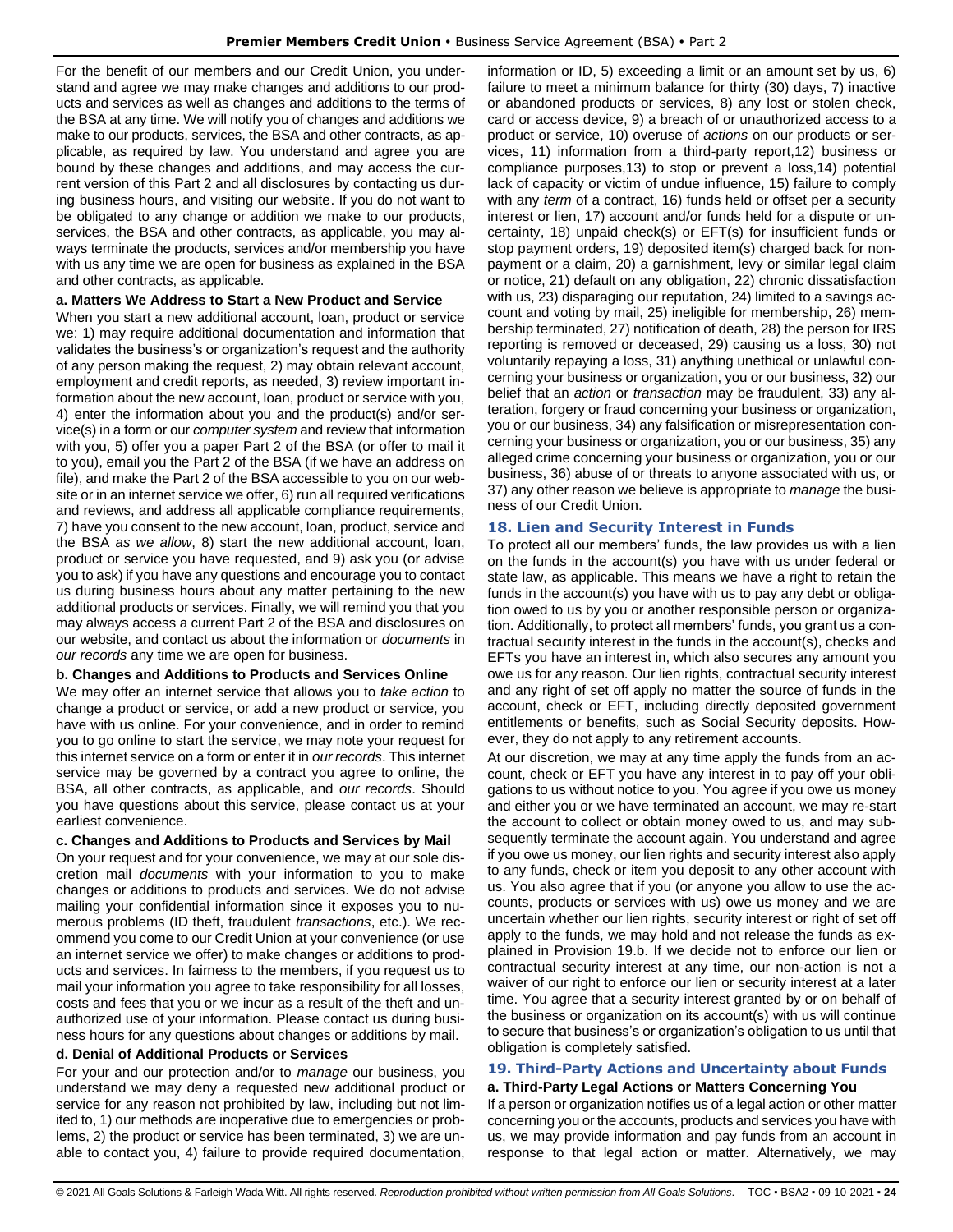withhold information and hold funds in an account until the legal action or matter is resolved or we have completed any necessary due diligence. Examples of such actions and matters include, but are not limited to, a levy, garnishment, attachment, claim, subpoena, summons, court order, litigation, prosecution, investigation or other dispute. All legal actions or matters are subject to our lien rights and contractual security interest in the funds in an account (please see Provision 18.). You understand and agree we may charge you a research fee for any time spent by our employees (or associates) addressing any legal action or matter concerning you or the accounts, products and services you have with us. We charge this fee so that each member is responsible for the time and expense we incur addressing a third-party's (non-Credit Union) legal action or matter pertaining to you, rather than imposing those costs on the members of our Credit Union. You also agree to be responsible for legal advice we require in connection with any third-party's (non-Credit Union) legal action, matter or dispute involving you or the accounts, products and services you have with us (please see Provision 1.g.).

## **b. Disputes or Uncertainty about Accounts and Funds**

If there is a dispute over, or we are uncertain who is authorized to access an account, the funds in an account or funds in our possession, you agree we may hold the funds, and suspend all *actions* and *transactions on* the account(s), products and services. The hold on the funds and suspension on the account, products and services will continue until either 1) all persons and organizations affected by the dispute or uncertainty agree in writing regarding what should be done with the account(s), products, services and/or funds, or 2) we receive appropriate notice or direction from a court or other legal authority instructing us on what to do with the account(s), products, services and/or funds. Examples of uncertainty include, but are not limited to, 1) conflicting, illegible or missing information and/or *documents* in *our records*, 2) competing claims to the account(s), products, services and/or funds, 3) our need to complete due diligence on any claim made to the account(s), products, services and/or funds, 4) a person's potential lack of capacity or victim of undue influence (e.g., elder abuse), or 5) the applicability of lien rights or security interests. During the hold period, we will continue to pay dividends/interest on the funds held in an account as explained in the "Rate and Fee Disclosure." You understand a suspension of access to the account(s), products and services, and/or hold on funds, is beneficial to you and us to assure only an authorized person or organization may access the account(s), products, services or funds. You agree to be responsible for the cost of legal advice we require in connection with any matter concerning a dispute or uncertainty involving the account(s), products, services or funds with us or you (please see Provision 1.g.). Alternatively, in the event of a dispute or uncertainty over who is authorized to access the account(s), products, services or funds, at our discretion we may deposit the funds with a court and ask the court to resolve the dispute or uncertainty over who is authorized to access the funds. In such instances, we may deduct our attorney fees and court costs from the funds to be deposited with the court. If we deposit the funds with a court, you agree the account(s), products and services may be terminated and all persons and organizations will need to claim the funds by contacting the court.

## <span id="page-24-0"></span>**20. Your Obligations to Us**

If we incur any fees, charges, costs, interest, losses, liability or obligation (including reasonable attorney fees) in connection with an account, loan, product or service we have provided you, or as a result of any *action*, *transaction*, error, dispute, uncertainty, membership or other matter concerning any obligated person or you, you agree you are jointly and individually liable to us. This means you are responsible for the full repayment of any fees, charges, costs, interest, losses, liability or obligation (including reasonable attorney fees), whether you are a member or not. If another person, business or organization is also responsible, we may attempt to collect from that person, business or organization, but we have no obligation to do so. You understand if you owe us money and use

another person's, business's or organization's account at our Credit Union for a *transaction* and deposit your funds or a check in that account, funds from the deposit or check are also subject to our lien rights, security interest and your obligations and may be claimed by us. You agree we may contact you about any fees, charges, costs, interest, losses, liability or obligation (including reasonable attorney fees) you owe to us at all addresses, phone numbers and email addresses you have shared with us by any method of communication you have agreed to. You understand since membership is a privilege, if you cause us a loss (even if discharged in bankruptcy), we may request you to voluntarily repay that loss to retain the privilege of membership, accounts, products and services, or to be eligible for additional new products and services. Your failure to voluntarily repay a loss may result in denial or termination of existing accounts, products and services and expulsion from membership. You also agree that if you are ever obligated to us for anything, we may share your information with any associate (such as collection agencies or attorneys) assisting us with the collection of your obligation, whether or not you are still a member of our Credit Union. You understand we may report any delinquent obligations you owe to us to account and credit reporting agencies. In some circumstances, federal law requires us to report a cancellation of indebtedness to the IRS even if we still retain the right to collect that debt. If we are required to report a cancellation of a debt to the IRS, we retain the right to collect that debt from you unless we have reached a settlement with you or we are barred by law from collecting the debt.

We may deduct any fees, charges, costs, interest, losses, liability or obligation (including reasonable attorney fees) from the account(s) you have with us without notice to you, regardless of the source of those funds according to our lien rights and contractual security interest (please see Provision 18.). You agree if you owe us money and either you or we have terminated an account, we may re-start an account to receive a deposit or credit, collect the money owed to us, and then terminate the account again. You also agree to pay any other reasonable fees, charges, costs, interest, losses, liability or obligation (including reasonable attorney fees) we may incur in providing you with accounts, loans, products, services, membership and *action*s or *transaction*s *on* the same, regardless of whether they are specifically covered by the BSA or other contract with us. Additionally, you understand that in the event of your death, if you owe us money for any reason, funds held in the accounts you have with us (or otherwise) may be used to repay your obligations to us before any funds are released to any other person or organization.

If either you or we commence legal proceedings to enforce or interpret any of the *terms* of the BSA, you and we agree the successful party is entitled to payment by the losing party for any reasonable attorney fees and costs, including those incurred on any appeal, bankruptcy proceeding and post-judgment action, unless otherwise limited or prohibited. You agree to indemnify, defend us against, and hold us harmless from any loss, damage, claim, liability or legal action (including reasonable attorney fees) arising from or related to membership, accounts, loans, products and services and your *actions* and *transactions on* the same. If any account is overdrawn, any loan is past due, or you are otherwise in default under any contract you have with us, we may suspend your ability to conduct *actions or transactions* on any or all accounts, products and services, until the default is cured.

#### **a. Full Payment Checks for Loans and Obligations**

If you are making a payment on a loan or other obligation you owe to us, please direct that payment as explained in the loan agreement or as we otherwise instruct. If you write, endorse or negotiate a check or any item to us that has a "full payment" legend or memo (such as "Paid in Full") or other language intended to indicate full satisfaction of any outstanding obligation, you must mail or deliver the check or other item to the attention of our CEO at the office or branch where she or he works. Otherwise, any payment you make is accepted with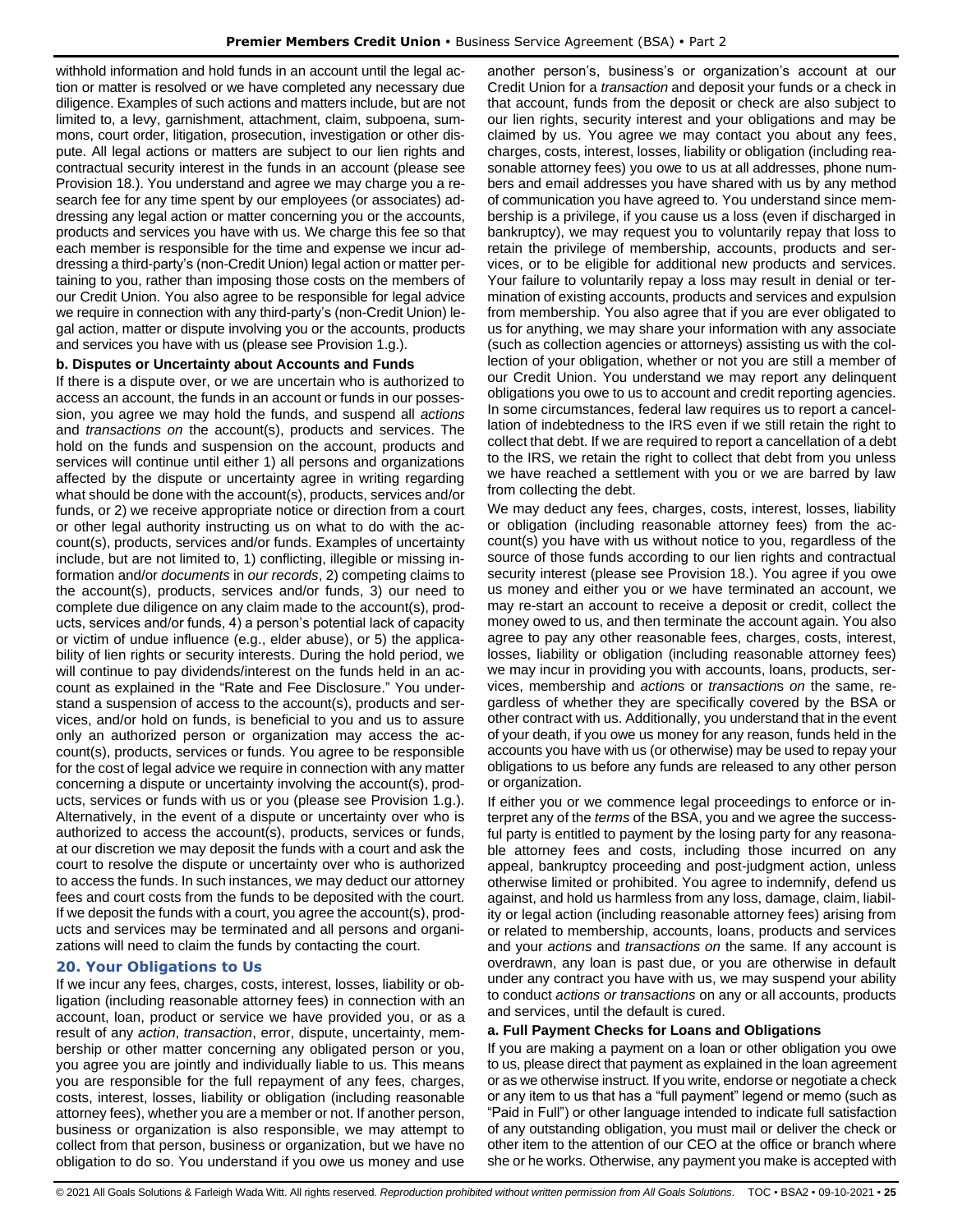full reservation of our rights to recover any and all outstanding obligations or indebtedness you owe us.

## <span id="page-25-0"></span>**21. Our Responsibility for Errors**

If we are responsible for an erroneous *action* or *transaction*, we may be liable to you for losses up to the amount of the *action* or *transaction* unless otherwise required by law. We will not be liable for losses arising from: 1) insufficient funds to complete a *transaction*, 2) your negligence or the negligence of others, 3) your failure to follow any time limits, deadlines or amount limits as explained in the BSA, your other contracts and loans with us, as applicable, 4) circumstances beyond our control that prevent the performance of an *action* or *transaction* (such as natural disasters or other emergencies or problems), 5) occasions where you or we have entered information about an account, loan, product, service, *action*, *transaction* or you in *our records* on your request that you could have reviewed, changed, corrected and/or terminated but failed to do so, or 6) any losses caused by your failure to follow any *term* of the BSA, your other contracts or loans with us, as applicable. Our conduct in *managing* all products, services, *actions* and *transactions* will constitute the use of ordinary care if such conduct is consistent with applicable law, Federal Reserve regulations and operating circulars, clearing house rules and general banking practices followed in the area in which we service the accounts with us. If we ever disburse an amount of funds greater than you request or order to any person or organization you know (e.g., relative, friend, employee, business associate, creditor, etc.), you agree to assist us in recovering our funds, including participation in collection, litigation and prosecution. Finally, if you report that an *action* or *transaction on* an account, loan, product or service is erroneous or unauthorized, and we determine the *action* or *transaction* was taken, conducted and/or assisted by your family member, friend or employee (which is potentially a crime), we will investigate your use of ordinary care concerning the *action* or *transaction*. If we determine you failed to use ordinary care (i.e., were negligent) concerning the *action* or *transaction on* the account, loan, product or service, you agree to take responsibility for recovering any loss. You understand you are in the best position to address the loss and potential crime with your family member, friend or employee, rather than imposing the cost on the members of our Credit Union.

## <span id="page-25-1"></span>**22. Inactive Accounts and Unclaimed Property**

## **a. Accounts Determined Inactive**

If the amount of funds in an account falls below the minimum balance required by the "Rate and Fee Disclosure" of the BSA, and you are not using specific products or services, we may consider an account inactive. If an account you have with us is inactive, we may charge you an inactivity fee (and may charge you a fee to notify you of any inactivity). We charge fees on inactive accounts because of the cost incurred by the members in *managing* accounts not being used by a member (who is also not using products or services that would otherwise justify this cost). We will discontinue the fees once you meet the balance or product or service use requirements. We may also terminate an inactive account and deposit the funds in another account, mail a check to you at an address in *our records*, or if allowed remit the funds to a state as unclaimed property.

## **b. Funds & Checks Presumed Unclaimed Property**

If there is no activity on an account, such as deposits and withdrawals, and we are unable to contact you for a set period of time, state law considers the funds in the account "abandoned" and requires or allows us to send the funds to the state as unclaimed property. Once we have sent the funds to the state, the account will be terminated and you will need to reclaim the funds by contacting the appropriate state agency. Similarly, if our cashier's or teller's checks are outstanding and unpaid for a specified period of time, state law also considers them "abandoned," requiring or allowing us to send the funds to the state as unclaimed property. If anyone presents our check after the funds have been sent to the state as

unclaimed property, she or he will need to seek payment by contacting the appropriate state agency.

## <span id="page-25-2"></span>**23. Termination of Products and Services**

Any representative (whether on the accounts, products and services individually or with multiple representatives) may terminate the accounts, products and services with us acting alone *by any method we allow*. When you request us, or we require you, to terminate an account, product or service, we may require you to sign or authorize a service form to *manage* the termination. We may note the termination by placing a "T" (for terminate) in a box on the form. Alternatively, on your request we may agree to *manage* the termination of products and services with the assistance of our employees or the use of our *computer system* (please see Provision 1.f.1)). You understand and agree that all ID, photographs, images, film, voice and image recordings, fingerprints and other biometrics obtained when you terminate any product or service are *managed* by us as explained in Provision 3.b.

You agree that you (and not us) are responsible for any *actions* or *transactions on* an account, loan, product or service until the account, loan, product or service is terminated. You also agree that if we pay any check or transfer on an account you have with us after the account is terminated, you will reimburse us for the amount of the check or transfer, including any fees and costs. If you ask us to change an existing account, product or service, you agree we may require you to terminate and start a new account, product, service and number *as we allow*. To cover our employee's time and costs, we may charge you a fee for multiple terminations and new accounts, products or services (a.k.a. multiple *actions*) in a calendar year.

We may terminate accounts, products, services or your number with us at any time and, without notice for any reason allowed by law, including but not limited to, 1) the product or service has been discontinued, 2) a request to change a product or service, 3) we are unable to contact you, 4) failure to provide required documentation, information or ID, 5) failure to meet a minimum balance for thirty (30) days, 6) exceeding a limit or an amount set by us, 7) inactive or abandoned products or services, 8) failure to use products or services to justify membership, 9) any lost or stolen check, card or access device, 10) a breach of or unauthorized access to a product or service, 11) overuse of *actions* on our products or services, 12) business or compliance purposes, 13) to stop or prevent a loss, 14) potential lack of capacity or victim of undue influence, 15) failure to comply with any *term* of a contract, 16) funds held or offset per a security interest or lien, 17) account and/or funds held for a dispute or uncertainty, 18) unpaid check(s) or EFT(s) for insufficient funds or stop payment orders, 19) deposited item(s) charged back for nonpayment or a claim, 20) a garnishment, levy or similar legal claim or notice, 21) default on any obligation, 22) chronic dissatisfaction with us, 23) disparaging our reputation, 24) limited to a savings account and voting by mail, 25) ineligibility for membership, 26) membership terminated, 27) notification of death, 28) the person for IRS reporting is removed or deceased, 29) causing us a loss, 30) not voluntarily repaying a loss, 31) anything unethical or unlawful concerning your business or organization, you or our business, 32) our belief that an *action* or *transaction* may be fraudulent, 33) any alteration, forgery or fraud concerning your business or organization, you or our business, 34) any falsification or misrepresentation concerning your business or organization, you or our business, 35) any alleged crime concerning your business or organization, you or our business, 36) abuse of or threats to anyone associated with us, or 37) any other reason to *manage* the business of our Credit Union.

If we terminate an account, we may deposit the funds into another account you maintain with us, or mail you a check for the balance in the account at an address in *our records*. If we cannot locate you and it is allowed by law, we may remit the funds to a state as unclaimed property. You understand whether the accounts, loans, products and services are terminated by you or us, once terminated all *actions* or *transactions* will be dishonored, not paid, refused, rejected or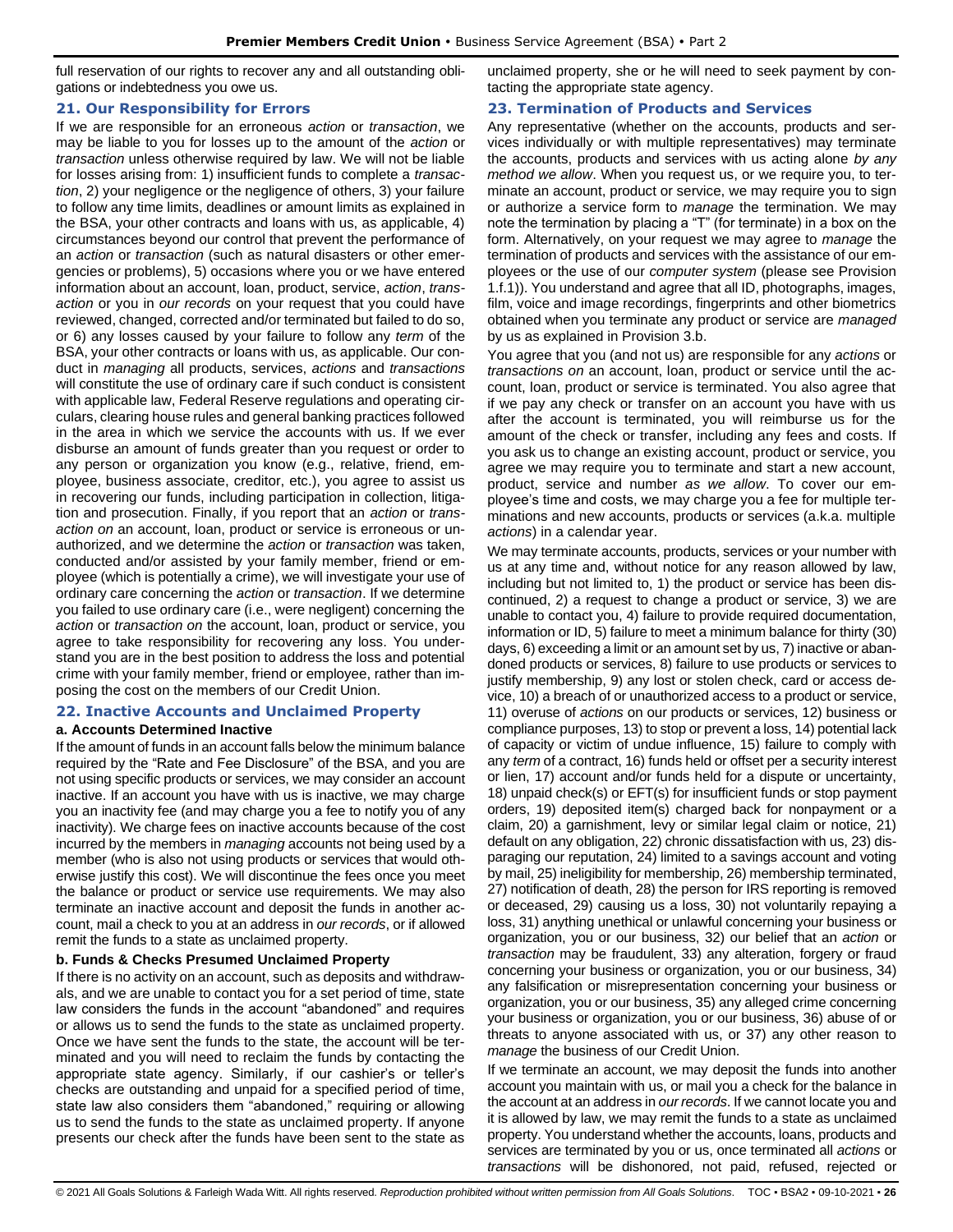returned. You agree any termination does not release you or any person from any fees, costs, losses, obligations or liabilities incurred on the account, loan, product or service under the BSA or other contract you have with us, as applicable. Finally, you agree if you owe us money and either you or we have terminated an account, we may re-start the account to collect or obtain money owed to us, and may then terminate the account.

#### **a. Termination of Products and Services Online**

We may offer an internet service that allows you to *take action* to terminate a product or service with us online. For your convenience, and in order to remind you to go online to start the service, we may note your request for this internet service on a form or enter it in *our records*. This internet service may be governed by a contract you agree to online, the BSA, all other contracts, as applicable, and *our records*. Should you have any questions about this service, please contact us at your earliest convenience.

#### <span id="page-26-0"></span>**24. Termination of Membership with the Credit Union**

Membership with us is a privilege granted to you by our Credit Union under applicable law. However, you may terminate membership with us at any time by communicating to us your desire to no longer be a member of our Credit Union. When you request us to terminate membership, we may require you to sign or authorize a service form to assist us in *managing* the termination. We may note the termination by placing a "T" (for terminate) in a box on the form. Alternatively, on your request we may agree to *manage* the termination of membership with the assistance of our employees or the use of our *computer system* (please see Provision 1.f.1)).

In the interest of the members and to protect our Credit Union, we may terminate (expel) any member for cause, which includes: 1) ineligibility for membership, 2) we are unable to contact you, 3) failure to provide required documentation, information or ID, 4) exceeding a limit or an amount set by us, 5) failure to meet a minimum balance for thirty (30) days, 6) inactive or abandoned products or services, 7) failure to use products or services to justify membership, 8) any lost or stolen check, card or access device, 9) a breach of or unauthorized access to a product or service, 10) overuse of *actions* on our products or services, 11) business or compliance purposes,12) to stop or prevent a loss, 13) potential lack of capacity or victim of undue influence,14) failure to comply with any *term* of a contract, 15) funds held or offset per a security interest or lien, 16) account and/or funds held for a dispute or uncertainty, 17) unpaid check(s) or EFT(s) for insufficient funds or stop payment orders, 18) deposited item(s) charged back for nonpayment or a claim, 19) a garnishment, levy or similar legal claim or notice, 20) default on any obligation, 21) chronic dissatisfaction with us, 22) disparaging our reputation, 23) notification of death, 24) the person for IRS reporting is removed or deceased, 25) causing us a loss, 26) not voluntarily repaying a loss, 27) anything unethical or unlawful concerning your business or organization, you or our business, 28) our belief that an *action* or *transaction* may be fraudulent, 29) any alteration, forgery or fraud concerning your business or organization, you or our business, 30) any falsification or misrepresentation concerning your business or organization, you or our business, 31) any alleged crime concerning your business or organization, you or our business, 32) abuse of or threats to anyone associated with us, or 33) any other reason to *manage* the business of our Credit Union. You understand that for the protection and safety of our employees, volunteers, members or any associate, if you are abusive or threaten the safety of any of our employees, volunteers, members or associates, we may immediately suspend your privileges to enter our premises and do business with us in-person and may begin the process to lawfully terminate all aspects of the membership relationship you have with us. Whether the privilege of membership is terminated by you or us, the termination does not release any person or you from any loans, fees, costs, losses, liabilities or other obligations to us as explained in the BSA or other contracts, as applicable.

#### <span id="page-26-1"></span>**25. Decedents' Accounts, Products and Services a. Disbursal of Funds to Representative or Claimant**

In the event your estate representative (or a claimant, such as a creditor or relative) attempts to claim the funds in an account with us, you agree that the estate representative or claimant is bound by the terms of the BSA. If we agree to investigate any claim, we may require an estate representative or claimant to prove her or his authority with documentation as an estate representative or claimant of the funds before we will release the funds held in any account. Any estate representative or claimant will also need to provide us with her or his ID, SSN, birthdate, physical address and other identifying information as we require (such as a second form of ID, thumbprint or fingerprint, etc.) for us to complete our due diligence before we can honor any claim for the funds in an account (or other product or service, such as a safe deposit box). We may require an estate representative or claimant to indemnify, defend us against and hold us harmless before we will release any of the funds held in an account. We may continue to honor all *actions* and *transactions* on an account, product or service until we receive a certified copy of the relevant person's death certificate, along with proof of the estate representative's or claimant's authority and identification as an estate representative or claimant. The business (and owner(s)) or organization agrees to be responsible for legal advice we require in connection with any matter concerning a claim involving the accounts, products and services with us (please see Provision 1.g.). The business (and owner(s)) or organization also understands if and when we honor a claim made on the funds in the accounts, we may do so by issuing our check payable to the business or organization or the relevant deceased person's estate. Alternatively, if there is a dispute or uncertainty about who is entitled to the funds in an account (or that we otherwise hold), we may either hold the funds or deposit them with a court at our discretion (please see in Provision 19.b.). Finally, the business (and owner(s)) or organization understands and agrees if the business (and owner(s)) or organization owes us money for any reason, the funds held in the account(s) or otherwise may be used to repay the business's (and an owner's) or organization's obligations to us before any funds are distributed to an estate representative or claimant.

#### **b. Disbursal of Funds to Beneficiaries and POD Payees**

If we allow one or more beneficiaries/POD payees to be designated on an account for a sole proprietorship, any distributions to a beneficiary or POD payee from the account will be governed by and made according to the Member Service Agreement. You understand you may contact us and request to review or access a paper or *electronically managed* copy of your information or *document* in *our records* and a current version of the Member Service Agreement Part 2 any time we are open for business. You may also access a current version of the Member Service Agreement Part 2 on our website.

#### **c. Non-Authoritative Requests for Product Information**

You agree it is your responsibility to communicate information about the accounts, loans, products and services you have with us to any person(s) you believe should have that information. You understand we will not be able to provide information or access to any product or service to a person until she or he has first established his or her legal authority to access the information, product or service with us.

## <span id="page-26-2"></span>**26. Arbitration and Waiver of Class Action**

You and the credit union agree that we shall attempt to informally settle any and all disputes arising out of, affecting, or relating to your accounts, or the products or services the credit union has provided, will provide or has offered to provide to you, and/or any aspect of your relationship with the credit union (hereafter referred to as the "Claims"). If that cannot be done, then you agree that any and all Claims that are threatened, made, filed or initiated after the Effective Date (defined below) of this Arbitration and Waiver of Class Action provision ("Arbitration Agreement"), even if the Claims arise out of, affect or relate to conduct that occurred prior to the Effective Date,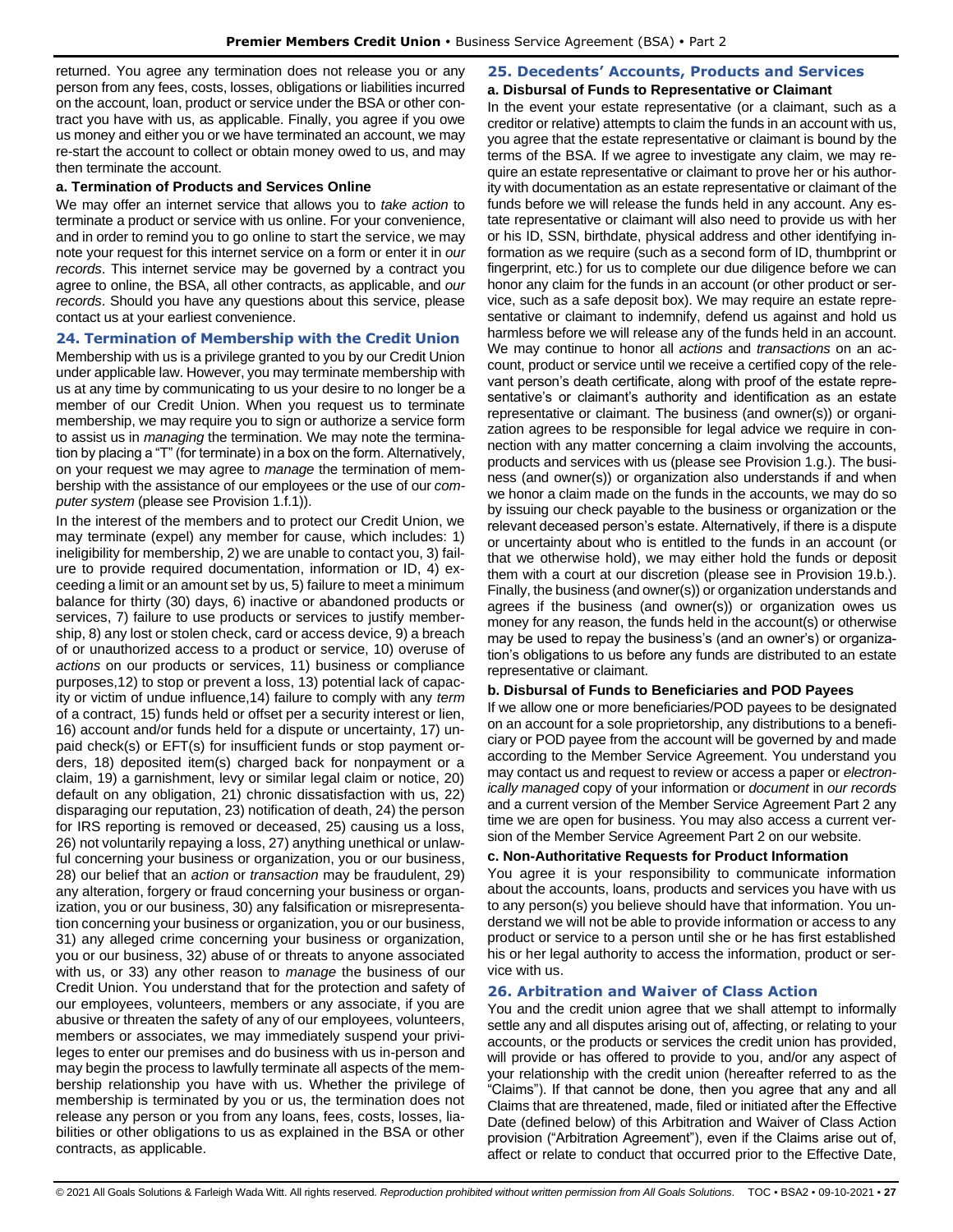shall, at the election of either you or us, be resolved by binding arbitration administered by the American Arbitration Association ("AAA") in accordance with its applicable rules and procedures for consumer disputes ("Rules"), whether such Claims are in contract, tort, statute, or otherwise. The Rules can be obtained on the AAA website free of charge at www.adr.org; or, a copy of the Rules can be obtained at any credit union branch upon request. Either you or we may elect to resolve a particular Claim through arbitration, even if one of us has already initiated litigation in court related to a Claim, by: (a) making written demand for arbitration upon the other party, (b) initiating arbitration against the other party, or (c) filing a motion to compel arbitration in court. AS A RESULT, IF EITHER YOU OR WE ELECT TO RESOLVE A PARTICULAR CLAIM THROUGH ARBITRATION, YOU WILL GIVE UP YOUR RIGHT TO GO TO COURT TO ASSERT OR DEFEND YOUR RIGHTS UNDER THIS MEMBERSHIP AND ACCOUNT AGREEMENT (EXCEPT FOR CLAIMS BROUGHT INDIVIDUALLY WITHIN SMALL CLAIMS COURT JURISDICTION, SO LONG AS THE CLAIM REMAINS IN SMALL CLAIMS COURT). This Arbitration Agreement shall be interpreted and enforced in accordance with the Federal Arbitration Act set forth in Title 9 of the U.S. Code to the fullest extent possible, notwithstanding any state law to the contrary, regardless of the origin or nature of the Claims at issue. This Arbitration Agreement does not prevent you from submitting any issue relating to your accounts for review or consideration by a federal, state, or local governmental agency or entity, nor does it prevent such agency or entity from seeking relief on your behalf. This Arbitration Agreement shall not apply to claims that are initiated in or transferred to small claims court.

## **a. Selection of Arbitrator**

The Claims shall be resolved by a single arbitrator. The arbitrator shall be selected in accordance with the Rules, and must have experience in the types of financial transactions at issue in the Claims. In the event of a conflict between the Rules and this Arbitration Agreement, this Arbitration Agreement shall supersede the conflicting Rules only to the extent of the inconsistency. If AAA is unavailable to resolve the Claims, and if you and we do not agree on a substitute forum, then you can select the forum for the resolution of the Claims.

## **b. Effective Date**

This Arbitration Agreement and Waiver of Class Action is effective September 1, 2019 ("Effective Date').

## **c. Arbitration Proceedings**

The arbitration shall be conducted within fifty (50) miles of your residence at the time the arbitration is commenced. Any claims and defenses that can be asserted in court can be asserted in the arbitration. The Arbitrator shall be entitled to award the same remedies that a court can award, including any kind of injunctive relief that could be awarded by a court. Discovery shall be available for nonprivileged information to the fullest extent permitted under the Rules. The Arbitrator's award can be entered as a judgment in court. Except as provided in applicable statutes, the arbitrator's award is not subject to review by the court and it cannot be appealed. The credit union shall pay for any filing, administration, and arbitrator fees imposed on you by the AAA. However, you will be responsible for your own attorneys' fees, unless you prevail on your Claim in the arbitration, in which case, we will pay your attorneys' fees. Conversely, if the credit union prevails, then you will not be required to pay its attorneys' fees and costs. Nothing contained in this Arbitration Agreement shall prevent either You or the credit union from applying to any court of competent jurisdiction for emergency provisional relief, such as a temporary restraining order, a temporary protective order, an attachment or any other pre-judgment remedies.

## **d. Validity and Enforcement**

Any determination as to whether this Arbitration Agreement is valid or enforceable in part or in its entirety will be made solely by the arbitrator, including without limitation any issues relating to whether a Claim is subject to arbitration; provided, however, the enforceability of the Class Action Waiver set forth below shall be determined by the Court.

## **e. Class Action Waiver**

ANY ARBITRATION OF A CLAIM WILL BE ON AN INDIVIDUAL BASIS. YOU UNDERSTAND AND AGREE THAT YOU ARE WAIVING THE RIGHT TO PARTICIPATE AS A CLASS REPRESENTATIVE OR CLASS MEMBER IN A CLASS ACTION LAWSUIT.

## **f. Severability**

In the event the Class Action Waiver in this Arbitration Agreement is found to be unenforceable for any reason, the remainder of this Arbitration Agreement shall also be unenforceable. If any provision in this Arbitration Agreement, other than the Class Action Waiver, is found to be unenforceable, the remaining provisions shall remain fully enforceable.

FOR MORE DETAILS or if you have questions, you may call us or visit a branch. If you have questions about AAA procedures, you should check AAA's website, www.adr.org, OR call AAA at (800) 778-7879.

## <span id="page-27-0"></span>**27. The BSA & State and Federal Law**

Membership, accounts, products and services you have with us are primarily governed by Parts 1 and 2 of the BSA, *our records* and/or any other contract with us, as applicable. They are also governed by the applicable law of the state in which the branch or service center where you started the account in-person is located. If you started the account by mail, phone or through our internet services (as we offer), the accounts, products and services are governed by the law of the State of Colorado. Finally, federal law and regulations, Federal Reserve operating circulars, and clearing house rules also govern our accounts, products, and services to the extent applicable. If any *term* of the BSA conflicts with controlling law, that *term* will be nullified and stricken from the BSA to the extent that it is inconsistent with the law and the law will govern. If any *term* of the BSA is declared invalid, unenforceable, unconscionable or unlawful by a court, that *term* will not affect the validity of any other *terms* of the BSA, which will continue in full force and effect.

# **Overdraft Agreement**

<span id="page-27-1"></span>This Overdraft Agreement ("Agreement") describes the circumstances when Premier Members Credit Union ("Premier Members" or "we") may pay overdrafts in your checking account and charge you a fee. "Overdraft" means there is not enough available balance in your account to pay for a transaction at the time it is presented to us for payment. If we pay for an overdraft, we will charge the fee described in our Fee Schedule, which is updated periodically.

Please note that for ATM and one-time debit card transactions, you must affirmatively consent to this coverage. Without your consent, we may not authorize and pay an ATM or one-time debit card transaction that will result in insufficient available funds in your account.

The following is important information regarding your account balance, how transactions are posted to your account, and when an overdraft fee will be charged. You should read these disclosures carefully. If you have questions, please visit a Credit Union branch or call 303-657-7000 or toll free at 800-468-0634.

## <span id="page-27-2"></span>**1. Your Checking Account Balance**

The checking account you have with us has two kinds of balances: the "actual" balance and the "available" balance. Both can be checked when you review the account you have with us online, at an ATM, by phone, or at a branch. It is important to understand how the two balances work so that you know how much money is in the account you have with us at any given time. This section explains actual and available balances and how they work.

Your checking account has two kinds of balances: the "actual" balance and the "available" balance. Both can be checked when you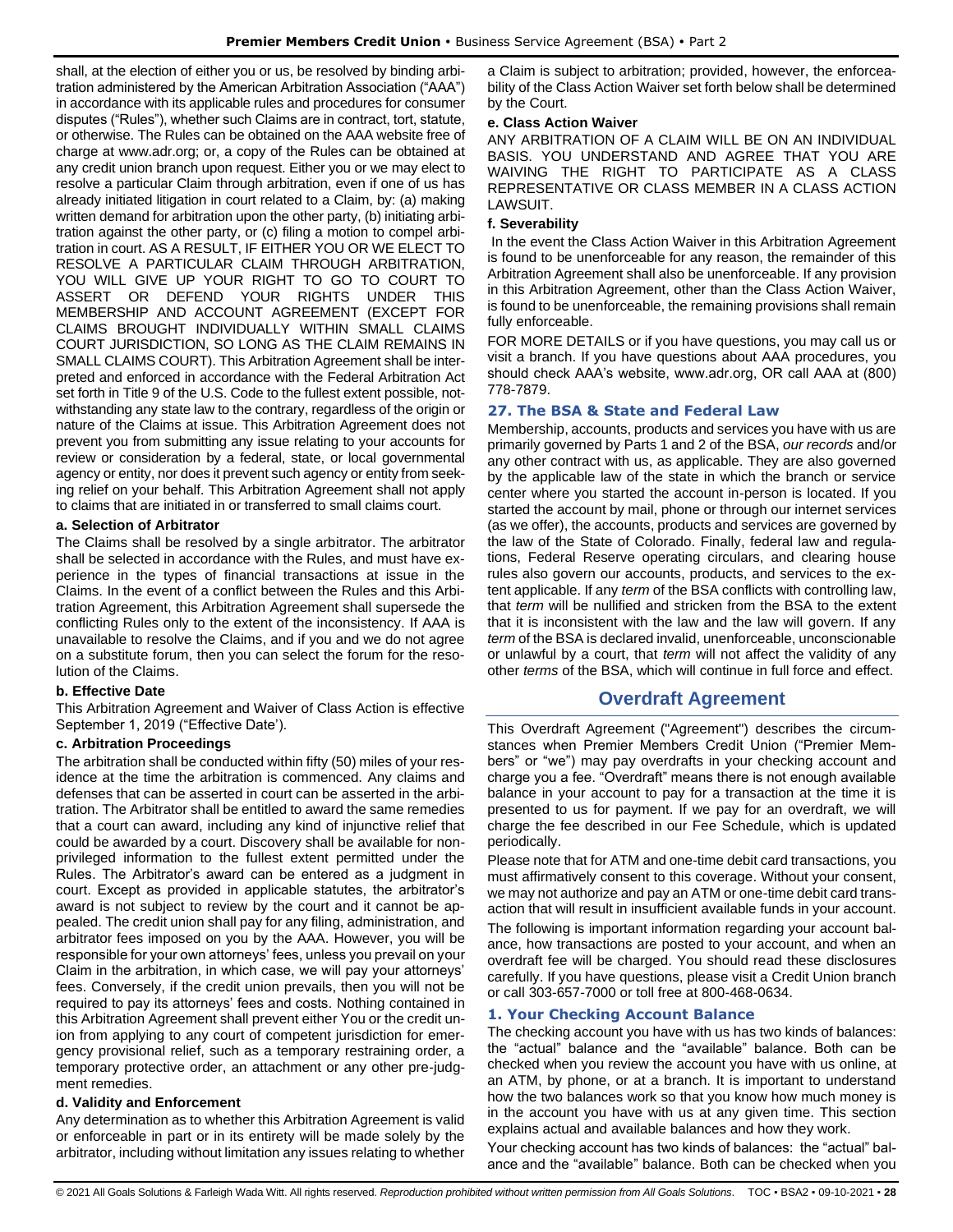review your account online, at an ATM, by phone, or at a branch. It is important to understand how the two balances work so that you know how much money is in your account at any given time. This section explains actual and available balances and how they work. Your *actual balance* is the full amount of all deposits, even though some portion of a deposit may be on hold and may not be available to you, less payment transactions that have "posted" to your account, but not payment transactions that have been authorized and are pending. Thus, while the term "actual" may sound as though the number you see is an up-to-date display of what is in your account that you can spend, that is not always the case. Any holds for purchase transactions, holds on deposits, or other checks, payments and fees that have not yet posted will not appear in your actual balance. For example, if you have a \$50.00 actual balance, but you just wrote a check for \$40.00, then your actual balance is \$50.00 but it does not reflect the pending check transaction. So at that point, you actually have \$50, but you have already spent \$40. Your **available balance** is the amount of money in your account that is available to you to use. The available balance is the actual balance less things like holds placed on deposits and pending transactions (such as pending debit card purchases) that we authorized but that have not yet posted to your account. For example, assume you have an actual balance of \$50 and an available balance of \$50. If you were to swipe your debit card at a restaurant to buy lunch for \$20, then that merchant could ask us to pre-authorize the payment. In that case, we will reduce your available balance \$20 because once we authorize the payment, we are obligated to pay. Your actual balance would still be \$50.00 because this transaction has not yet posted, but your available balance would be \$30 because you have committed to pay the restaurant \$20. When the restaurant submits its bill for payment (which could be a few days later), we will post the transaction to your account and your actual balance will be reduced by \$20.

Your available balance **at the time a transaction is authorized** is used to determine when your account is overdrawn.

## <span id="page-28-0"></span>**2. How Transactions Are Posted to an Account**

There are basically two types of transactions in your account: credits or deposits of money into your account, and debits or payments out of your account. It is important to understand how each is applied to your account so that you know how much money is available to you at any given time. This section explains generally how and when we post transactions to your account.

**Credits.** Most deposits are added to your account when we receive them. For some checks you deposit, only \$500 will be made available at the time of deposit; the balance will be available two (2) business days later. There may be extended holds on checks over \$5,525 or for other reasons. Thus, your available balance may not reflect the most recent deposits to your account. For details on the availability for withdrawal of your deposits, see the Funds Availability of Deposits in your Membership Service Agreement.

**Debits.** There are several types of debit transactions. Each type of debit transaction is described generally below. Keep in mind that there are many ways transactions are presented for posting to your account by merchants, and we are not necessarily in control of when transactions are received.

- **Checks.** When you write a check, it is processed through the Federal Reserve system. We receive data files of cashed checks from the Federal Reserve each day. The checks drawn on your account are compiled from these data files and posted to your account each day. When multiple checks are received in the same day, we process them in serial number order.
- **ACH Payments.** We receive data files every day from the Federal Reserve with Automated Clearing House ("ACH") transactions. These include, for example, automatic bill pays you have signed up for. Each day, ACH transactions for your account are grouped together and posted in the order received.
- **Point of Sale ("POS") Debit Card Transactions.** These are transactions where you use your debit card and you enter your PIN number at the time of the sale. They are similar to ATM withdrawals because money is usually deducted from your account immediately at the time of the transaction. However, some POS transactions are not presented for payment immediately; it depends on the merchant.
- **Signature Debit Card Transactions.** These are transactions where you make a purchase with your debit card and you do not enter your PIN but you are instead asked to sign for the purchase. As described above, in these situations, the merchant may seek prior authorization forthe transaction. When that happens, we generally place a temporary hold against the available funds in your account. We refer to this temporary hold as an "authorization hold," and the amount of the authorization hold will be subtracted from your available balance. Authorizations are deducted from your available balance but not your actual balance as they are received by us throughout each day. At some point after you sign for the transaction, it is processed by the merchant and submitted to us for posting to your account. This can happen hours or sometimes days after you signed for it, depending on the merchant and its processing company. These payment requests are received in real time throughout the day and are posted to your account as they are received. Please note: the amount of an authorization hold may differ from the actual payment because the final transaction amount may not yet be known to the merchant when the authorization request is submitted. For example, if you use your card at a restaurant, a hold will be placed in the amount of the bill presented to you, but when the transaction posts it will include any tip that you may have added to the bill. This may also be the case where you swipe your debit card at gas stations and hotels and other retail establishments. We cannot control how much a merchant asks us to authorize, or when a merchant submits a transaction for payment. The fact that we put an authorization hold on your available balance does not mean the authorization is set aside and made available to pay the specific transaction authorized. The hold is simply a reduction in your available balance based on the fact that we have authorized a transaction and are therefore obligated to pay it when presented.

This is a general description of how certain types of transactions are posted. These practices may change and we reserve the right to pay items in any order we chose as permitted by law.

We may receive multiple deposit and withdrawal transactions on your account in many different forms throughout each business day. This means that you may be charged more than one overdraft fee if we pay multiple transactions when your account is overdrawn.

*The best way to know how much money you have and avoid paying overdraft fees is to record and track all of your transactions closely.*

<span id="page-28-1"></span>**IF YOU DO NOT UNDERSTAND THIS AGREEMENT OR HAVE** *ANY QUESTIONS, PLEASE CONTACT US.*

# **Electronic Funds Transfer Disclosure**

This "Electronic Funds Transfer Disclosure" explains your and our rights and responsibilities concerning electronic fund transfer (EFT) debits from and credits to the accounts you have with us. EFTs are electronically initiated transfers of money involving an account with us and multiple access options, including Online Banking, direct deposits, automated teller machines (ATMs), Visa Debit Card (Card), and Teller Phone Banking services.

## <span id="page-28-2"></span>**1. EFT Services**

## **a. Automated Teller Machines**

You may use your Card and personal identification number (PIN) at Automated Teller Machines (ATMs) of our Credit Union, Plus, CO-OP, Star, and such other machines or facilities as we may designate. At the present time, you may use your Card to: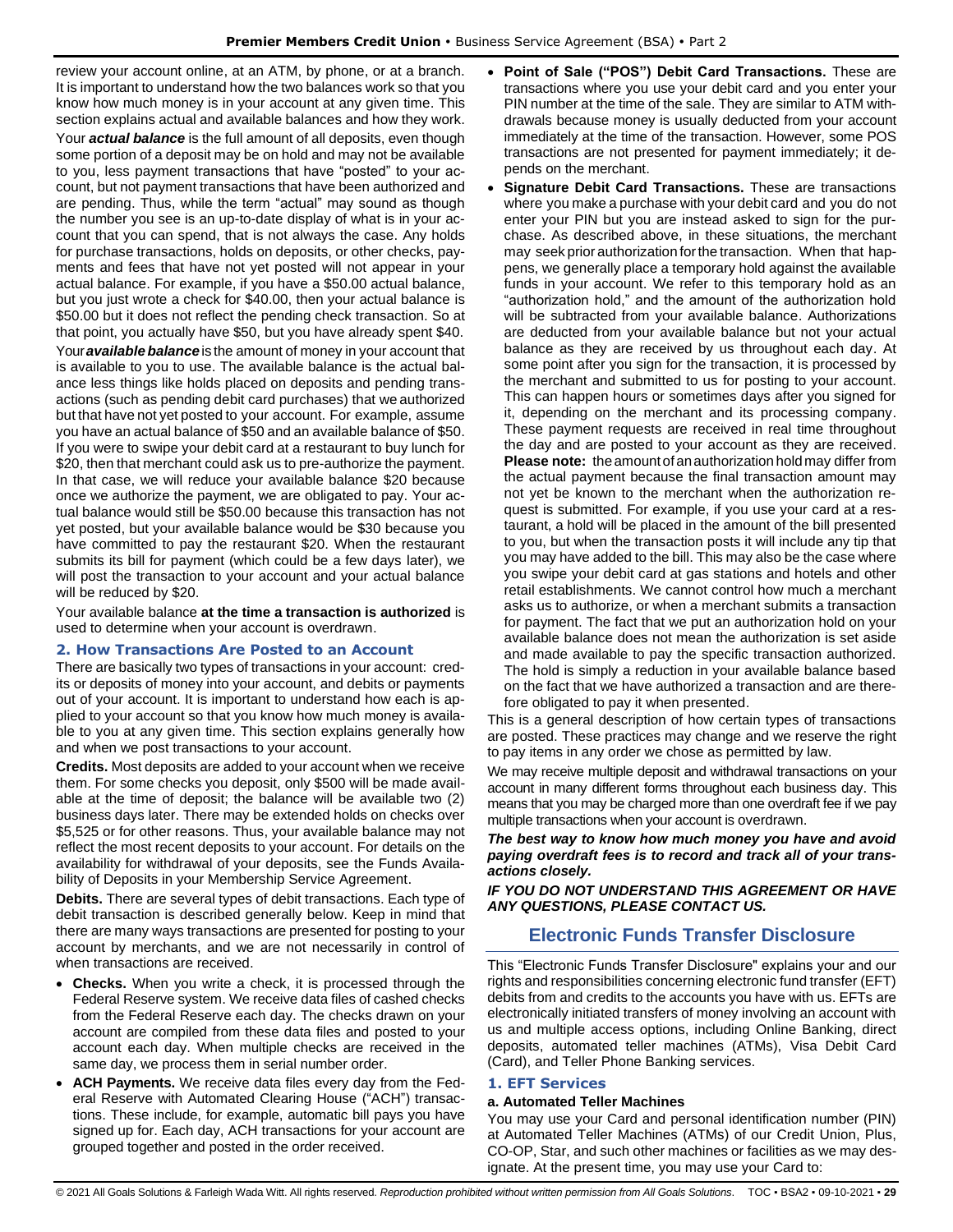- Withdraw cash from the checking, savings or Money Market account with us.
- Make deposits to the checking, savings, or Money Market account (although we may restrict check deposits on new accounts).
- Transfer funds between the checking, savings, and Money Market accounts.
- Make payments from the checking or savings accounts.

## **b. Direct Deposit**

On the instruction of (i) your employer, (ii) the Treasury Department, or (iii) other financial institutions, we will accept direct deposits by EFT of your paycheck or of federal recurring payments, such as Social Security.

## **c. Preauthorized Debits**

You may make direct withdrawals by EFT from the checking or regular savings account you have with us to a particular person or company, at least periodically, which you have arranged with that person or company, provided you have enough funds in the account with us to cover the payment.

## **d. Teller Phone Banking**

If we approve your application for telephone access to the accounts you have with us under Teller Phone Banking, you may use a telephone to access the account with us and conduct EFTs by calling 303-417-1825. You must use your PIN along with the account number you have with us to access the accounts. At the present time you may use Teller Phone Banking to:

- Withdraw funds from the savings, checking, and Money Market accounts with us.
- Transfer funds from the savings, checking, and Money Market accounts.
- Obtain balance information for the savings, checking, and Money Market accounts.
- Make loan payments from the savings, checking, and Money Market accounts.
- Access the Line of Credit account.
- Determine if a particular item has cleared.
- Obtain tax information on amounts earned on savings and checking accounts or interest paid on loan accounts.
- Verify the last date and amount of your payroll deposit.
- Get information about:
	- the account balance of the checking account;
	- the last deposit to the checking account;
	- the account balance of the savings account; and
	- the last deposit to the savings account.

## **e. Online Banking**

If we approve your application for Online Banking, you may use a personal computer to access the accounts. For this service, you will need a personal computer with internet access. The address for Online Banking services is www.pmcu.org. You may select a password. You must use your password along with the account number with us to access the accounts. You are responsible for the installation, maintenance, and operation of your computer and software. We will not be responsible for any errors or failures involving any telephone service, internet service provider, your software installation or your computer. At the present time, you may use the Online Banking service to:

- Transfer funds from the savings, checking, and Money Market accounts with us.
- Transfer funds to other financial institutions using the account to account (A2A) feature.
- Obtain balance information for the savings, Money Market, and Line of Credit accounts.
- Make loan payments from the savings and checking accounts.
- Apply for new accounts and loans.
- Access the Line of Credit account.

Transactions involving the accounts you have with us are addressed by the BSA, whereas transactions involving a loan are addressed by the applicable loan agreement(s).

## **f. Bill Pay**

You may use the Bill Pay service (accessed through Online Banking or Mobile Banking) to make payments to third parties. Use of the Bill Pay service requires enrollment in Online Banking and agreement to the Bill Pay service terms and conditions. You may use the Bill Pay service to:

- Make payments from any checking or savings account to another financial institution.
- Pay bills from any checking or savings account with us.

Please note that if payment to a payee is made by check, the check may be processed and debited from your account before the scheduled payment date.

## **g. Mobile Banking**

Mobile Banking is a personal financial information management service that allows you to access account information, make payments to merchants who have previously consented to accept payments through our Online Banking service and make such other transactions as described in the Online Banking Service Agreement using compatible and supported mobile phones and wireless devices ("Wireless Device"). You agree and understand that the Mobile Banking service may not be accessible or may have limited utility over some mobile telephone networks, such as while roaming. The services that you may access through Mobile Banking are the same account and service transactions available through Online Banking, except you may not transfer funds to other people using the account to account (A2A) feature. Transfers to other people may be done using the person to person (P2P) feature. When you register for Mobile Banking, the designated accounts and bill payment payees linked to the account through Online Banking will be accessible through Mobile Banking.

For all mobile check deposits, you must endorse the original paper check with your signature and write: "FOR PREMIER MEMBERS CREDIT UNION MOBILE DEPOSIT ONLY" in the endorsement area. If you fail to provide this endorsement, we may refuse the deposit and return it to you. You agree to indemnify our Credit Union from any liability or loss to our Credit Union arising from the payment of the original paper check without such required endorsement.

## **h. Visa Debit Card**

You may use your Visa Debit Card to purchase goods and services any place Visa is honored by participating merchants and merchants accepting the Card and PIN at point of sale (POS) terminals. Funds to cover your Card purchases will be deducted from the checking account. If the balance in the account is not sufficient to pay the transaction amount, we may treat the transaction as an overdraft request pursuant to any overdraft protection plan, or we may terminate all services under the BSA.

Some merchants may permit you to initiate debit and bill payment transactions with your card using either the Visa network or another network shown on your card. We will honor your debit transactions processed by any of these networks.

Depending on our authorization protocols and network availability, transactions processed over other networks may or may not require you to use your PIN to validate a transaction. Generally, you enter your card number or swipe your card and provide or enter a PIN. You may instead be asked to sign a receipt or payment authorization. Provisions applicable only to Visa transactions (such as Visa's zero liability protections) will not apply to non-Visa debit transactions and the liability rules for other EFTs in the section titled "Member Liability" will apply.

## **i. Electronic Check Transaction**

You may authorize a merchant or other payee to make a one-time electronic payment from the checking account using information from your check to pay for purchases, pay bills or pay other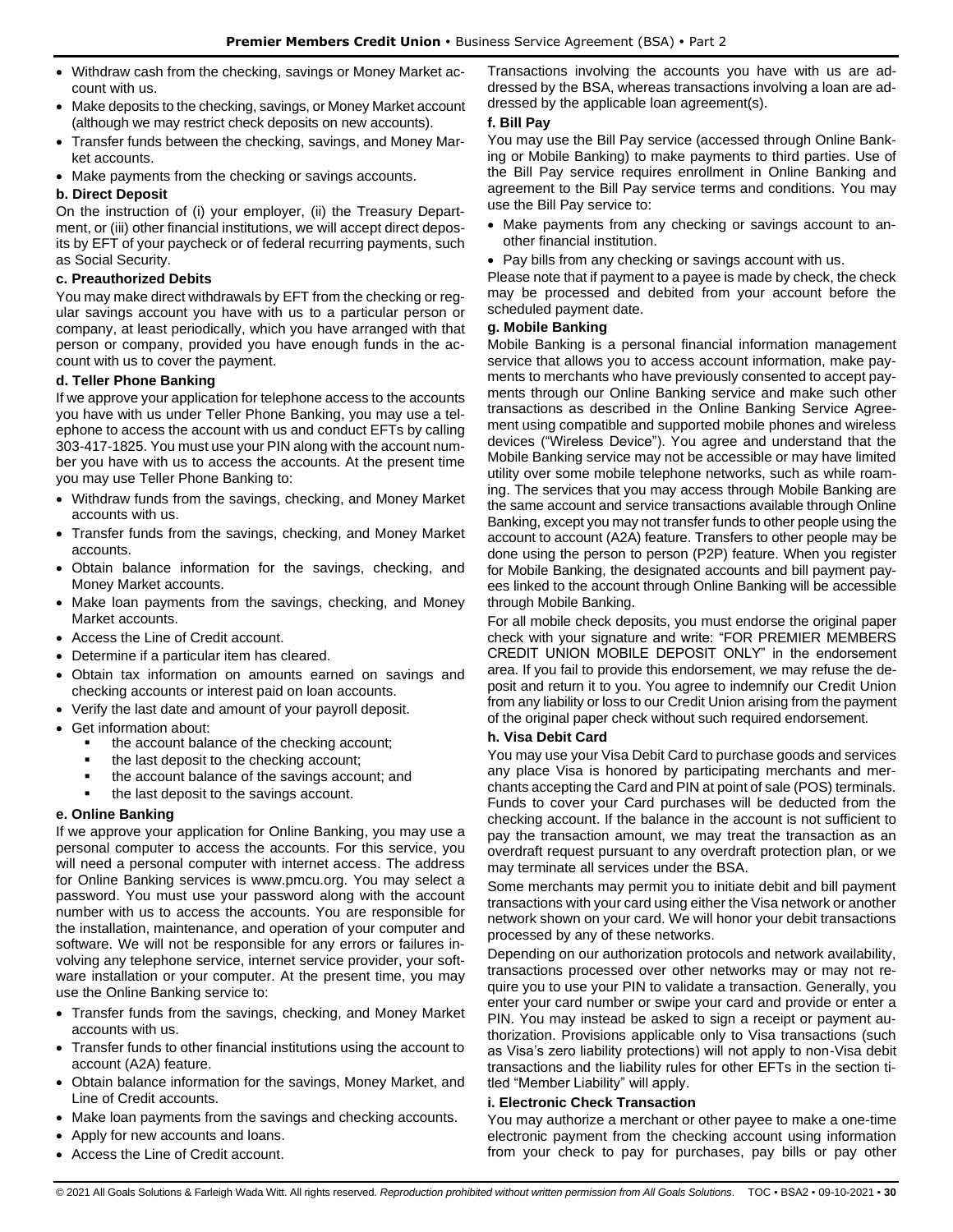obligations ("Electronic Check Transactions"). You agree that your authorization for an electronic check transaction occurs when you initiate such a transaction after receiving any required notice regarding the merchant's right to process the transaction or payment, including any written sign provided by the merchant at the time of your transaction. All terms governing electronic funds transfer services will apply to Electronic Check Transactions. You remain responsible for notifying us of any unauthorized electronic check transaction shown on your statement.

## <span id="page-30-0"></span>**2. Service Limitations**

## **a. Automated Teller Machines**

**1) Withdrawals.** Under normal circumstances, you may withdraw up to \$510.00 (if there are sufficient funds in the account) per business day. However, you agree we have the right to change this amount to meet our business needs, without prior notice to you. For purposes of determining whether you have reached the daily limit, a day ends at midnight. Friday, Saturday, Sunday, and holidays are considered as one business day for the purposes of this limit. For accounts that have been open less than 60 days, we may limit your ability to deposit funds at an ATM.

#### **b. Teller Phone Banking**

The accounts with us can be accessed under Teller Phone Banking via a touchtone telephone only. Not all push button phones are touchtone. Converters may be purchased for pulse and rotary dial phones. Teller Phone Banking will be available for your convenience seven (7) days a week. This service may be interrupted for a short time each day for data processing. If you call during this time, you will hear a message directing you to call back. There are no limits to the number of inquiries, transfers or withdrawal requests you may make in any one day. No transfer or withdrawal may exceed the funds available in an account with us. We reserve the right to refuse any transaction which would draw upon insufficient funds, exceed a credit limit, lower an account below a required balance or otherwise require us to increase our required reserve on the account.

#### **c. Online Banking**

**1) Transfers.** You may make funds transfers to the accounts with us, or other accounts you authorize, as often as you like. You may transfer or withdraw up to the available balance in the account or available credit line at the time of the transfer, except as limited under other agreements. We reserve the right to refuse any transaction that would draw upon insufficient or unavailable funds, lower an account below a required balance or otherwise require us to increase our required reserve on the account.

**2) Account Information.** Account balance and transaction history information may be limited to recent account information. The availability of funds for transfer or withdrawal may be limited, due to the processing time for ATM transactions. See the "Funds Availability Disclosure."

**3) Email and Stop Payment Requests.** We may not immediately receive email communications that you send and we will not act based on email requests until we actually receive your message and have a reasonable opportunity to act. Any stop payment request you transmit electronically is deemed to be a verbal request and will expire in fourteen (14) days unless confirmed in writing as addressed in the BSA. Contact us immediately regarding an unauthorized transaction or stop payment request.

#### **d. Bill Pay A2A and P2P Transactions**

For A2A and P2P transfers, limits will be set at the time you use the service and will be disclosed to you prior to your use of the service.

#### **e. Mobile Banking**

You are fully responsible for understanding how to use Mobile Banking before you actually do so, and you must use Mobile Banking in accordance with any use or operational instructions posted on our web site. You are also responsible for your use of your Wireless Device and the Mobile Banking Service software provided to you. If you authorize the use of biometric login (for example, fingerprint or retinal scan) for Mobile Banking, the service may be

accessed using any biometric login recognized by your wireless device, even if it is not your own. If you have permitted another person to use their own biometrics to authorize activity on your wireless device, their biometrics will also gain access to Mobile Banking if you have authorized biometric login. We will not be liable to you for any losses caused by your failure to properly use Mobile Banking, the Software or your Wireless Device. You may experience technical or other difficulties related to Mobile Banking that may result in loss of data, personalization settings or other Mobile Banking interruptions. We assume no responsibility for the timeliness, deletion, misdelivery or failure to store any user data, communications or personalization settings in connection with your use of Mobile Banking. We assume no responsibility for the operation, security, or functionality of any Wireless Device or mobile network that you utilize to access Mobile Banking. Financial information shown on Mobile Banking reflects the most recent account information available through Mobile Banking, and may not be current. You agree that we are not liable for delays in updating account information accessed through Mobile Banking. We are not responsible for any actions you take based on information accessed through the Mobile Banking app that is not current. If you need the most current account information, you agree to contact us directly.

## **f. Visa Debit Card**

There are daily transaction frequency limits of twenty (20) (each) per day for PIN and signature based transactions. Visa purchases are limited to the balance available in an account. In addition, you may not make more than \$5,000 in signature based purchases in one day. However, you agree we have the right to change this amount to meet our business needs, without prior notice to you. We reserve the right to refuse any transaction that would draw upon insufficient funds or require us to increase our required reserve on the account. We may set other limits on the amount of any transaction, and you will be notified of those limits. You are solely responsible for any disputes you may have with merchandise or services received using the Visa Debit Card. We are not responsible for any damages, liability or settlement resolution as a result of the misrepresentation of quality, price, or warranty of goods or services by a merchant.

The use of a Card and Account with us are subject to the following conditions:

**1) Ownership of Cards.** Any Card or other device that we supply to you is our property and must be immediately returned to us, or to any person whom we authorize to act as our agent, or to any person who is authorized to honor the Card, according to instructions. The Card may be repossessed at any time at our sole discretion without demand or notice. You cannot transfer the Card or Account to another person.

**2) Honoring the Card.** Neither we nor merchants authorized to honor the Card will be responsible for the failure or refusal to honor the Card or any other device we supply to you. If a merchant agrees to give you a refund or adjustment, you agree to accept a credit to the account with us in lieu of a cash refund. You may not use the Card for any illegal or unlawful transaction. We may refuse to authorize any transaction that we believe may be illegal or unlawful.

**3) Visa Account Updater Service.** The account you have with us is automatically enrolled in the Visa Account Updater Service (VAU). The service is provided as a benefit in order to facilitate uninterrupted processing of recurring charges you have authorized. Under the VAU service, if you have authorized a participating merchant to bill your Card for recurring payments, your new Card number and expiration date will automatically be sent to that merchant if we change your Card number (i.e. when replacing a lost or stolen Card). Card numbers are only supplied to merchants who participate in the VAU service. Because not all merchants participate in the VAU service, you should still notify each merchant when your Card number changes in order to permit recurring payments to continue to be charged to the account.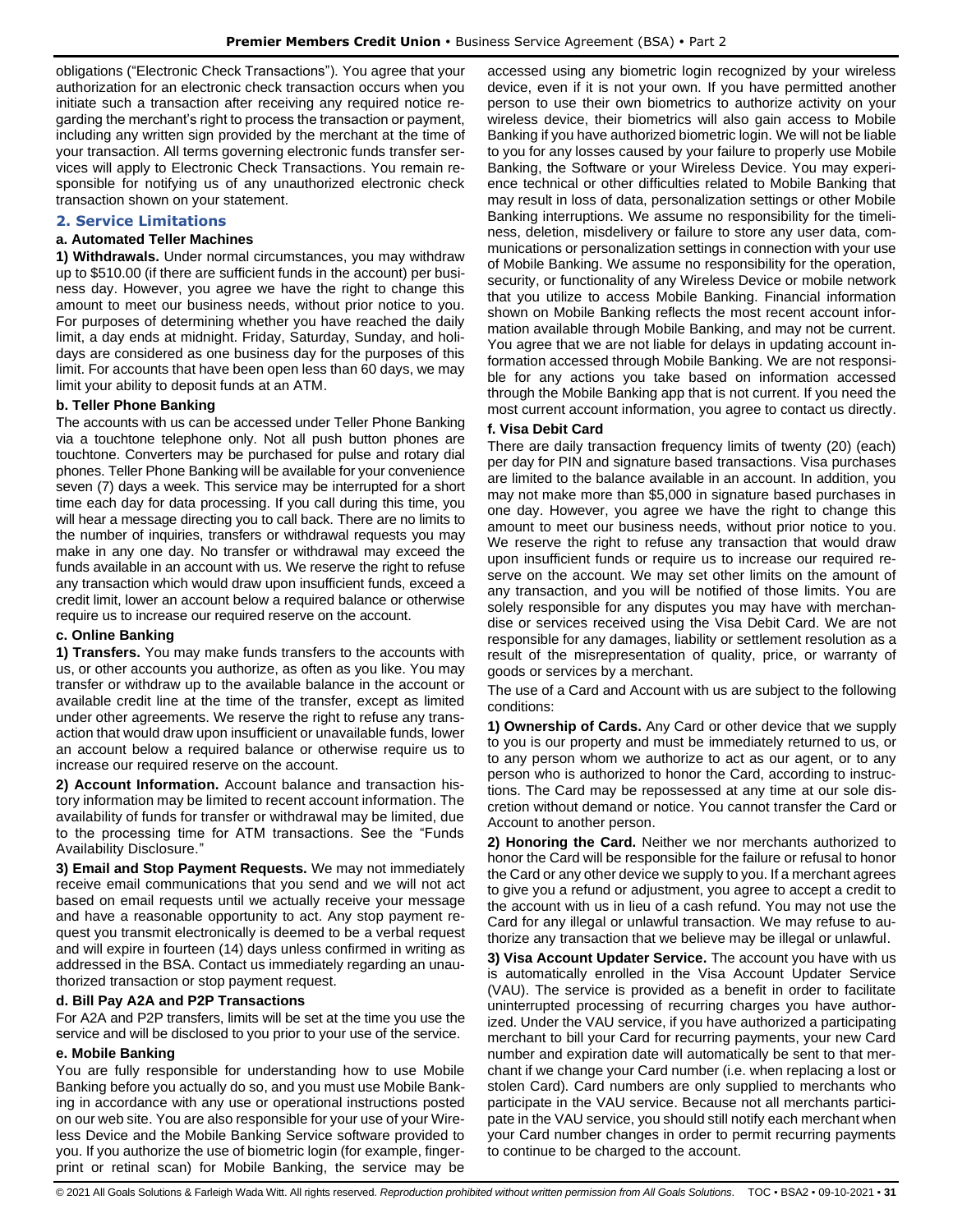**4) Currency Conversion; International Transaction Fee.** Purchases and withdrawals made in foreign countries will be billed to you in U.S. dollars. The currency conversion rate for international transactions, as established by Visa International, Inc., is a rate selected by Visa from the range of rates available in wholesale currency markets for the applicable central processing date, which may vary from the rate Visa itself receives, or the governmentmandated rate in effect for the applicable central processing date. In addition, you will be charged an International Transaction Fee as set forth in the "Rate and Fee Disclosure" for any card transaction at a location in a foreign country or with a merchant located in a foreign country even if you initiate the transaction from within the United States.

## <span id="page-31-0"></span>**3. Security of Personal Identification Number**

The Personal Identification Number (PIN) is established for your security purposes. The PIN is confidential and should not be disclosed to third parties or recorded. You are responsible for safekeeping your PIN. You agree not to disclose or otherwise make your PIN available to anyone not authorized to sign on the accounts with us. If you authorize anyone to have or use your PIN, that authority will continue until you specifically revoke such authority by notifying us. You understand that person may use the online account access, online services or debit card to review all of your account information and make account transactions. Therefore, we are entitled to act on transaction instructions received using your PIN and you agree that the use of your PIN will have the same effect as your signature in authorizing transactions.

If you authorize anyone to use your PIN in any manner, that authority will be considered unlimited in amount and manner until you specifically revoke such authority by notifying us and changing your PIN immediately. You are responsible for any transactions made by such persons until you notify us that transactions and access by that person are no longer authorized and your PIN is changed. If you fail to maintain or change the security of these PINs and we suffer a loss, we may terminate your electronic fund transfer and account services immediately.

## <span id="page-31-1"></span>**4. Member Liability**

You are responsible for all transfers you authorize using your EFT services under this Agreement. If you permit other persons to use an EFT service, Card or PIN, you are responsible for any transactions they authorize or conduct on any of the accounts you have with us. However, tell us at once if you believe anyone has used the account, Card or PIN and accessed the accounts with us without your authority, or if you believe that an electronic fund transfer has been made without your permission using information from your check. Telephoning is the best way of keeping your possible losses down. For Visa Debit Card purchase transactions, if you notify us of your lost or stolen card you will not be liable for any losses provided that you were not negligent or fraudulent in handling your Card and you provide us with a written statement regarding your unauthorized Card claim.

## <span id="page-31-2"></span>**5. Fees for EFT Services**

There are certain fees for the EFT services as set forth in the "Rate and Fee Disclosure." We reserve the right to impose fees at a future date after we give you notice of such changes as required by law. If you request a transfer or check withdrawal from your personal line of credit account, such transactions may be subject to fees under the terms and conditions of your loan agreement. If you use an ATM that is not operated by us, you may be charged an ATM surcharge by the ATM operator or an ATM network utilized for such a transaction. The ATM surcharge will be debited from the account with us if you elect to complete the transaction.

## <span id="page-31-3"></span>**6. Our Liability for Failure to Make Transactions**

If we do not complete a transfer to or from an account with us on time or in the correct amount according to our agreement with you, we will be liable for your actual transaction loss or damage. Our sole responsibility for an error in a transfer will be to correct the

error. You agree that neither we nor the service providers are responsible for any loss, property damage, or bodily injury, whether caused by the equipment, software, Credit Union, or by internet browser providers such as Microsoft (Microsoft Internet Explorer), Apple (Safari), Mozilla (Firefox), Google (Chrome) or by Internet access providers or by online service providers or by an agent or subcontractor for any of the foregoing. Nor shall we or the service providers be responsible for any direct, indirect, special, or consequential economic or other damages arising in any way out of the installation, download, use, or maintenance of the equipment, software, online access services, or Internet browser or access software. In this regard, although we have taken measures to provide security for communications from you to us via the online access service and may have referred to such communication as "secured," we cannot and do not provide any warranty or guarantee of such security. In states that do not allow the exclusion or limitation of such damages, our liability is limited to the extent permitted by applicable law. Our Credit Union will not be liable for the following:

- If, through no fault of ours, you do not have adequate funds in an account to complete a transaction, the account is terminated, or the transaction amount would exceed your credit limit on your line of credit.
- If you used the wrong identification code or you have not properly followed any applicable computer, Internet, or Credit Union instructions for making transfers.
- If your computer fails or malfunctions or if our Credit Union's online access system was not properly working and such problem should have been apparent when you attempted such transaction.
- If the ATM where you are making the transfer does not operate properly, does not have enough cash or you use your Card improperly.
- If circumstances beyond our control (such as fire, flood, telecommunication outages, postal strikes, equipment, or power failure) prevent making the transaction.
- If the account with us is frozen because of a delinquent loan or is subject to legal process or other claim.
- If the error was caused by a system beyond our Credit Union's control such as your Internet Service Provider, any computer virus, or problems related to software not provided by our Credit Union.
- If you have not given our Credit Union complete, correct, and current instructions so our Credit Union can make a transfer.
- If the error was caused by any applicable ATM or payment system network. The ATM machine may retain your Card in certain instances, in which event you may contact our Credit Union about its replacement.

We may establish other exceptions in addition to those listed above.

## <span id="page-31-4"></span>**7. Termination of EFT Services**

You agree that we may terminate this Agreement and your use of any EFT services, if you, or any authorized user of the account or PIN breach this agreement with us, or if we have reason to believe that there has been an unauthorized use of your Card, account or identification code.

You or any other party to the account can terminate this Agreement by notifying us in writing. Termination of service will be effective the first business day following receipt of your written notice. However, termination of this Agreement will not affect the rights and responsibilities of the parties under this agreement for transactions initiated before termination.

## <span id="page-31-5"></span>**8. Notices**

We reserve the right to change the terms and conditions upon which this service is offered.

#### <span id="page-31-6"></span>**9. ATM Safety Notice**

The following information is a list of safety precautions regarding the use of Automated Teller Machine (ATM) and Night Deposit Facilities.